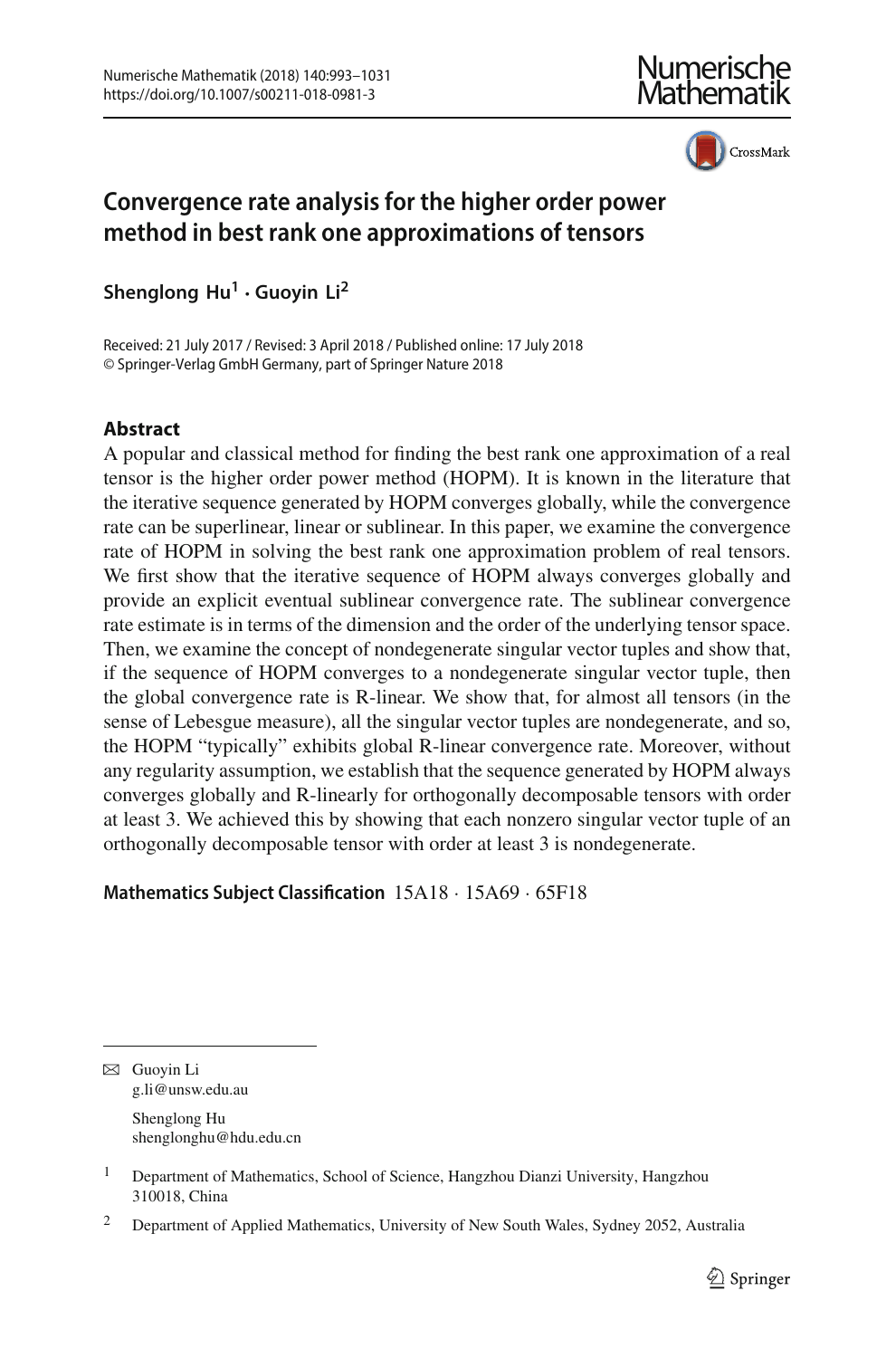# **1 Introduction**

As generalizations of matrices, tensors (a.k.a. hypermatrices or multi-way arrays) are ubiquitous and inevitable in modeling and scientific computing in applied sciences [\[28](#page-37-0)[,30](#page-37-1)[,36](#page-37-2)[,37](#page-37-3)]. Among the many aspects on the developments of tensors in recent years, tensor approximations/decompositions and their related topics have received a lot of attentions, see [\[8](#page-36-0)[,14](#page-37-4)[,35](#page-37-5)[,36](#page-37-2)] and references therein. The applications of these techniques are diverse and broad, including computational complexity [\[37\]](#page-37-3), data analysis [\[11\]](#page-37-6), pattern recognition [\[2](#page-36-1)], principal component analysis [\[9](#page-37-7)[,12](#page-37-8)[,13](#page-37-9)], scientific computing  $[1,10]$  $[1,10]$ , signal processing  $[16]$ , etc. We refer interested readers to the surveys [\[29](#page-37-12)[,35](#page-37-5)] and books [\[30](#page-37-1)[,37](#page-37-3)], and references therein for more details.

One of the important problems in tensor approximation and tensor decomposition areas is the best rank one approximation problem which has many important applications in signal processing [\[9](#page-37-7)[,19\]](#page-37-13). Mathematically, the best rank one approximation of a tensor is to find a rank one tensor so that the deviation (or approximation error) computed by subtracting the rank one approximation from the given tensor has minimum Hilbert–Schmidt norm (minimization formulation, see eq. [\(5\)](#page-6-0)). It has an equivalent maximization problem formulation  $[18]$  (see eq. [\(6\)](#page-6-1)). Unlike many tensor approximation or decomposition problems which are in general ill-posed and computationally hard problems  $[20,31]$  $[20,31]$  $[20,31]$ , the best rank one approximation problems of tensors are always well-posed  $[18,20]$  $[18,20]$  $[18,20]$ . Due to its importance, the best rank one approximations problem of tensors has attracted a lot of attentions. The literature of this problem is vast, and ranges from algorithm developments and their convergence properties [\[18](#page-37-14)[,33](#page-37-17)[,58](#page-38-0)[–60](#page-38-1)[,63\]](#page-38-2) to applications [\[1](#page-36-2)[,18](#page-37-14)[,20](#page-37-15)]. An important class of structured tensors which deserves special attentions is the so-called *orthogonally decomposable tensors*. This class of tensors arises from machine learning with latent variables [\[2](#page-36-1)], blind source separation [\[12\]](#page-37-8) and statistics [\[13](#page-37-9)], and admits many highly desired features such as *unique rank decompositions* which distinguishes from general tensors. Therefore, understanding orthogonally decomposable tensors has become an important research direction from both theoretical and computational point of view [\[34](#page-37-18)[,63](#page-38-2)]. As we will see later, the theory developed in this article will also offer new insights to this important class of tensors.

A popular and classical method for finding the best rank one approximation of a real tensor is the higher order power method (HOPM). To the best knowledge of the authors, the higher order power method (HOPM) for solving the best rank one approximation problem based on the maximization formulation was firstly proposed by De Lathauwer et al. [\[18\]](#page-37-14). The convergence properties for this method in the symmetric tensor cases were studied extensively by Kofidis and Regalia [\[33](#page-37-17)] under a convexity assumption. The higher order power method in [\[18\]](#page-37-14) is an application of the classical nonlinear block Gauss-Seidel (coordinate descent) method [\[49\]](#page-38-3) to the maximization formulation of the best rank one approximation problem of tensors. When the block Gauss-Seidel (coordinate descent) method is applied to the equivalent minimization formulation, it yields the so-called alternating least square method (ALS). As pointed out in [\[59](#page-38-4)], these two methods are actually equivalent in the sense that they will generate the same iterative sequence up to scaling given the same initialization. Mohlenkamp [\[45\]](#page-38-5) studied a general alternating least square method and show that any limiting point of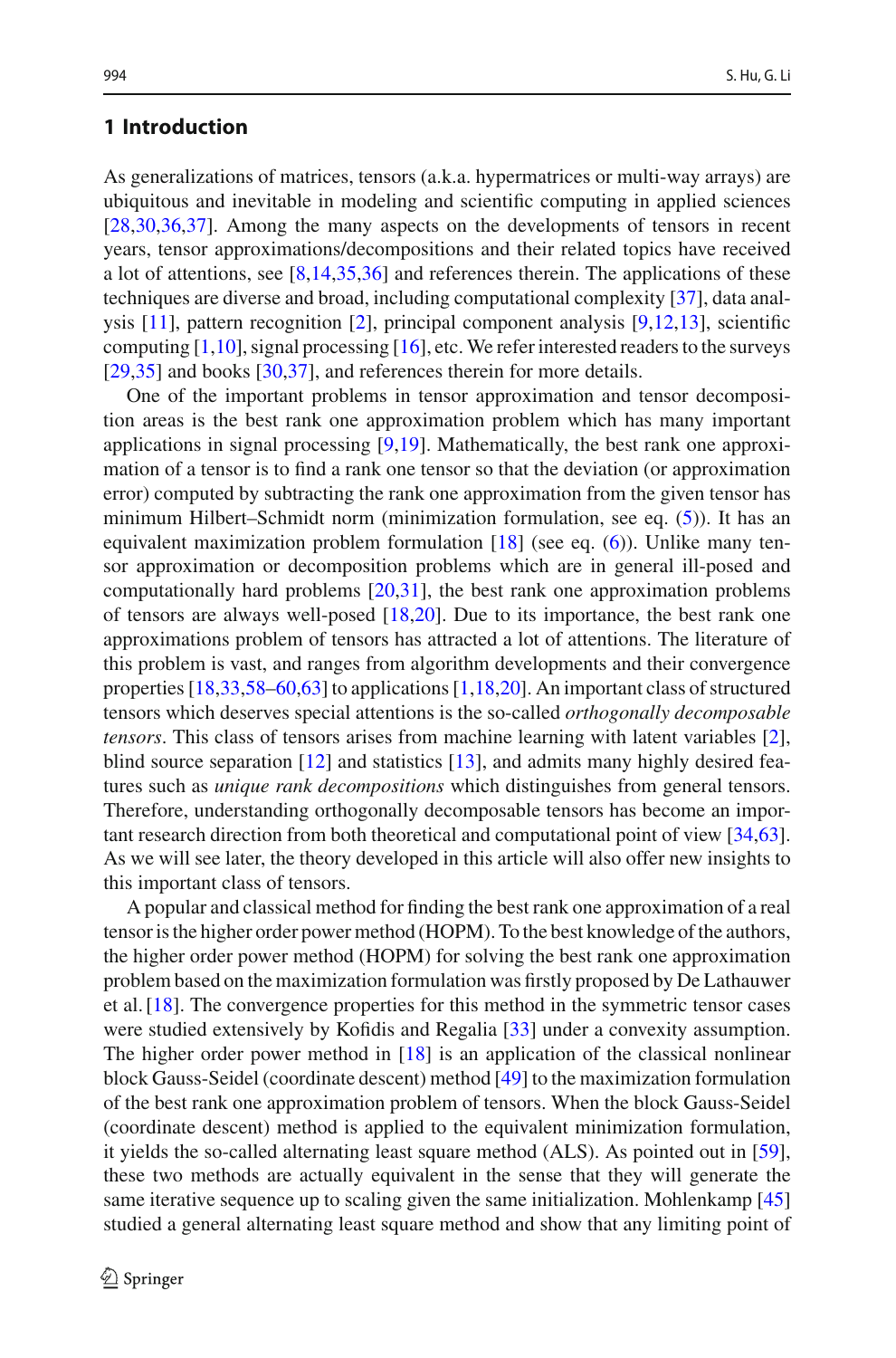the iterative sequence generated by this method is a singular vector tuple of the tensor [\[43](#page-38-6)]. Later on, Wang and Chu [\[60\]](#page-38-1) gave a rigorous analysis establishing the global convergence of the iterative sequence for generic tensors. The global convergence is completely solved by Uschmajew [\[59\]](#page-38-4), who proved that the global convergence occurs without any assumption by using Łojasiewicz's inequality. He also pointed out that a local convergence rate could be given if one knows the Łojasiewicz exponent of the objective function which is however hard to estimate or unknown in general [\[3](#page-36-3)[,5](#page-36-4)].

The convergence rate for the HOPM in solving best rank one approximation problem of tensors is much more subtle. In the literature, Zhang and Golub [\[63](#page-38-2)] studied the local quadratic convergence of a Newton method under a nonsingularity assumption, while there is no theoretical conclusion on which class of tensors satisfying the nonsingularity assumption. Uschmajew [\[58](#page-38-0)] also established a locally linear convergence result under an assumption on the rank of the Hessian matrix of the objective function based on a variation of the minimization formulation for HOPM/ALS. Interestingly, this assumption is fulfilled if the Euclidean distance between the given tensor *A* (with order *d*) and the set of rank one tensors is strictly smaller than  $\frac{\|A\|_F}{\sqrt{3-2/d}}$ . This is equivalent to saying that the best approximation ratio of this tensor in the sense of [\[51\]](#page-38-7) is no smaller than  $\sqrt{\frac{2d-2}{3d-2}}$ . Unfortunately, in general, the best approximation ratio also depends on the dimensions of the tensor space and is typically much smaller than  $\sqrt{\frac{2d-2}{3d-2}}$ [\[51](#page-38-7)]. Very recently, Espig and Khachatryan [\[24\]](#page-37-19), and Espig et al. [\[23\]](#page-37-20) thoroughly examined the behavior of HOPM/ALS and gave a detailed analysis analyzing the global convergence rate, under a suitable regularity assumption. In particular, they provided concrete examples as well as classes of structured tensors, and showed that

the global convergence rate of HOPM/ALS can be superlinear, linear or sublinear under the prescribed regularity assumption. Thus, one cannot always expect an overall linearly convergent phenomena.

Despite the above significant contributions, there are still several important questions need to be answered. For example, can we establish the sublinear convergence with an explicit overall global convergence rate estimate for HOPM in solving best rank one approximation problems for tensors? Can we derive the linear convergence of HOPM for almost all tensors?<sup>1</sup> Can we identify certain important classes of tensors so that, without assuming any regularity assumption, HOPM always exhibits linear convergence for this particular classes of tensors?

The purpose of this paper is to examine the convergence rate for HOPM in solving the best rank one approximation for real tensors, and provide answers for the above questions. In particular, the main contributions of this article are

(1) We establish an overall sublinear convergence of HOPM in solving the best rank one approximation for real tensors, and provide *an explicit sublinear convergence rate* in terms of the dimension of the underlying space and the order of the tensor (Theorem [3.2\)](#page-12-0). Interestingly, the derived convergence rate estimate of the objective value sequence is sharper than the usual convergence rate established for first-order algorithms in optimization literature.

<span id="page-2-0"></span><sup>1</sup> Here, a property holds for almost all tensors means that the set of tensors for which the property does not hold is a set of Lebesgue measure zero.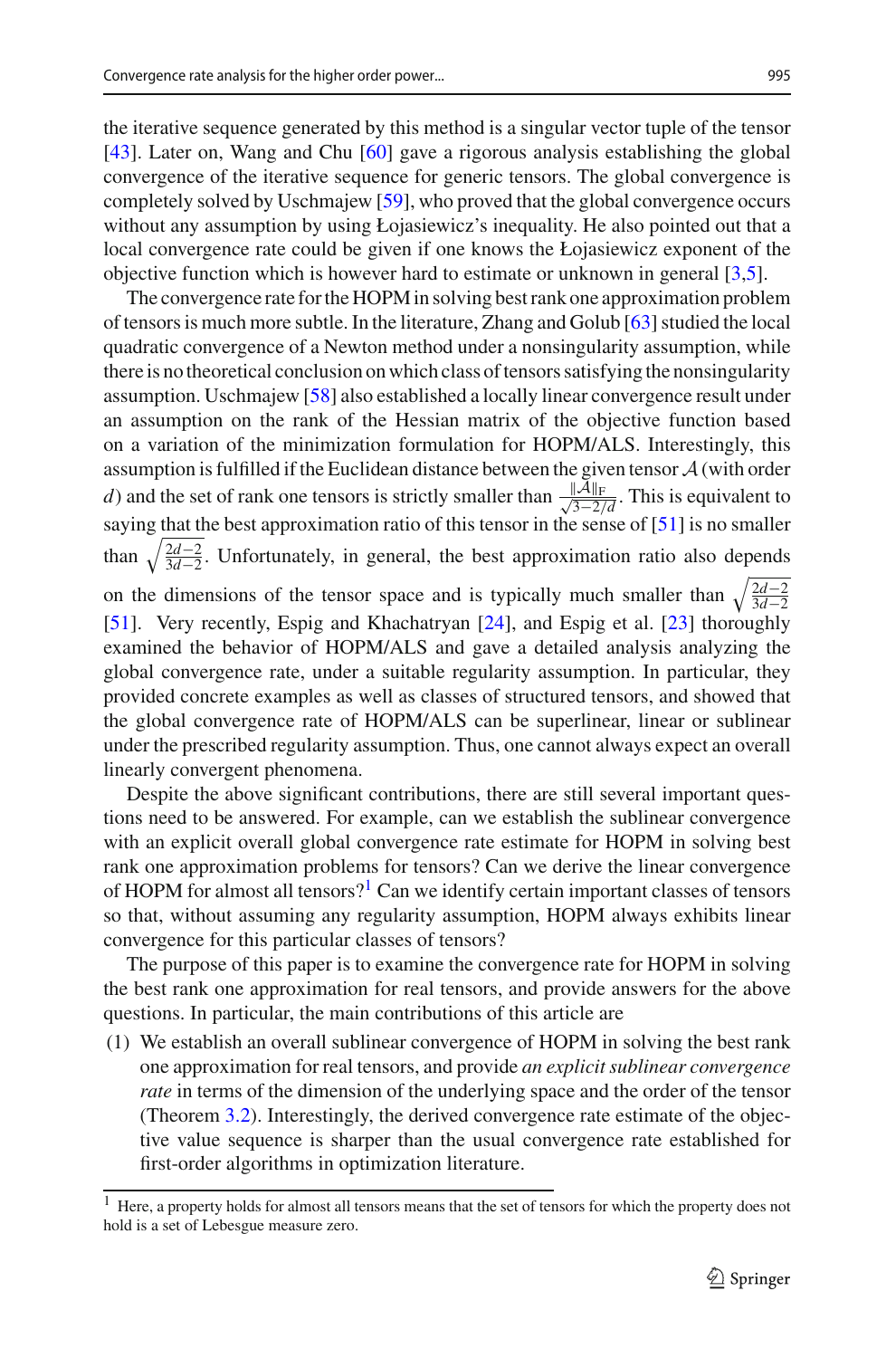- (2) Then, we examine the concept of nondegenerate singular vector tuples and show that, if the sequence of HOPM converges to a nondegenerate singular vector tuple, then the global convergence rate is R-linear. Our result does not require the limit point to be a local/global solution of the corresponding optimization formulation, and so, distinguishes with the sufficient conditions for linear convergence in the literature (e.g. [\[58](#page-38-0)[,63](#page-38-2)]). More importantly, we further justify that, for almost all tensors, each of its singular vector tuples is nondegenerate. As a result, the HOPM *typically exhibits global R-linear convergence rate* (Theorem [4.4](#page-18-0) and Corollary [5.4\)](#page-25-0).
- (3) We further demonstrate that, without any regularity assumptions, HOPM always converges R-linearly for orthogonally decomposable tensors with order at least 3 by establishing the fact that every nonzero singular vector tuple of an orthogonally decomposable tensor with order at least 3 is nondegenerate (Proposition [6.5](#page-35-0) and Corollary [6.6\)](#page-36-5).

The organization of the rest paper will be as follows. In Sect. [2,](#page-3-0) we present preliminaries on the notation and specific tools that will be used in the later sections including basic operations on tensors, singular vectors/values of tensors, as well as Łojasiewicz's inequalities. In Sect. [3,](#page-7-0) we establish the overall sublinear convergence rate of HOPM for best rank one approximations to tensors. In Sect. [4,](#page-16-0) we obtain that, if the sequence of HOPM converges to a nondegenerate singular vector tuple, then the global convergence rate is R-linear. In Sect. [5,](#page-20-0) we show that HOPM exhibits R-linear convergence for almost all tensors. We achieve this by showing that, for almost all tensors, each of its singular vector tuple is nondegenerate. In Sect. [6,](#page-25-1) we further study nondegenerate singular vector tuples, showing that for orthogonally decomposable tensors, each nonzero singular vector tuple is nondegenerate, and thus the HOPM always exhibits an R-linear convergence rate.

### <span id="page-3-0"></span>**2 Preliminaries**

In this section, preliminaries will be given for the subsequent analysis. Unless otherwise stated, the focus will be real tensors in the given tensor space  $\mathbb{R}^{n_1} \otimes \cdots \otimes \mathbb{R}^{n_d}$ for some positive integers  $d \geq 3$  and  $n_1, \ldots, n_d \geq 2$ .

#### **2.1 Notation and mappings**

Throughout this paper,  $\|\cdot\|$  is reserved for the Euclidean norm of a vector. Given a *block vector*

$$
\mathbf{x} := (\mathbf{x}_1, \dots, \mathbf{x}_d) \in \mathbb{R}^{n_1} \times \dots \times \mathbb{R}^{n_d} \simeq \mathbb{R}^{n_1 + \dots + n_d} \text{ with } \mathbf{x}_i \in \mathbb{R}^{n_i} \text{ for all } i = 1, \dots, d,
$$

we define a mapping  $\tau : \mathbb{R}^{n_1} \times \cdots \times \mathbb{R}^{n_d} \to \mathbb{R}^{n_1} \otimes \cdots \otimes \mathbb{R}^{n_d}$  as the rank one tensor with order *d* defined by  $\{x_1, \ldots, x_d\}$ , that is,

<span id="page-3-1"></span>
$$
\tau(\mathbf{x}) = \mathbf{x}_1 \otimes \cdots \otimes \mathbf{x}_d. \tag{1}
$$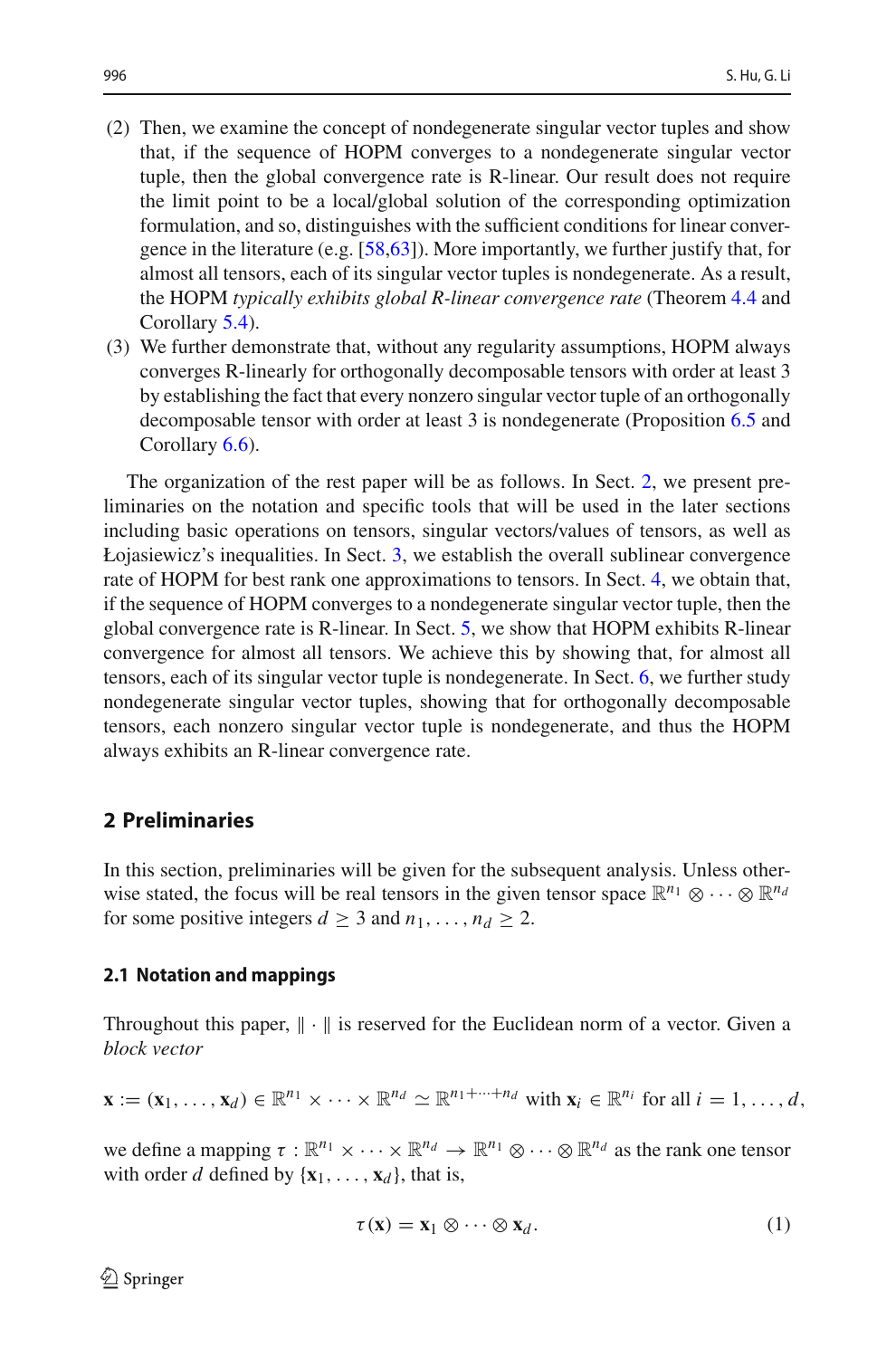This mapping is well-known as Segre mapping or Segre embedding [\[56\]](#page-38-8). For each  $i$  ∈  $\{1,\ldots,d\}$ , the mapping  $\tau_i : \mathbb{R}^{n_1} \times \cdots \times \mathbb{R}^{n_d} \to \mathbb{R}^{n_1} \otimes \cdots \otimes \mathbb{R}^{n_{i-1}} \otimes \mathbb{R}^{n_{i+1}} \otimes \cdots \otimes \mathbb{R}^{n_d}$ is defined as

$$
\tau_i(\mathbf{x}) = \mathbf{x}_1 \otimes \cdots \otimes \mathbf{x}_{i-1} \otimes \mathbf{x}_{i+1} \otimes \cdots \otimes \mathbf{x}_d.
$$

It is the rank one tensor defined by  $\{x_1, \ldots, x_d\}$  with  $x_i$  removed. Given two tensors  $A, B \in \mathbb{R}^{n_1} \otimes \cdots \otimes \mathbb{R}^{n_d}$  with order *d* and the entries being indexed as  $a_{i_1...i_d}$  and  $b_{i_1...i_d}$  respectively, the inner product is defined as

$$
\langle \mathcal{A}, \mathcal{B} \rangle := \sum_{i_1=1}^{n_1} \cdots \sum_{i_d=1}^{n_d} a_{i_1 \ldots i_d} b_{i_1 \ldots i_d},
$$

with the corresponding induced norm given by  $||A||_{\text{HS}} := \sqrt{\langle A, A \rangle}$ . This norm is a generalization of the matrix Frobenius norm and is termed as the Hilbert–Schmidt norm. Direct calculation gives us that

$$
\langle \mathcal{A}, \tau(\mathbf{x}) \rangle = \sum_{i_1=1}^{n_1} \cdots \sum_{i_d=1}^{n_d} a_{i_1 \ldots i_d}(\mathbf{x}_1)_{i_1} \ldots (\mathbf{x}_d)_{i_d}.
$$

For the sake of notational convention, we also write  $\mathcal{A}\tau_i(\mathbf{x})$  as a vector in  $\mathbb{R}^{n_i}$  with its *j*-th component being

$$
\sum_{k_1=1}^{n_1} \cdots \sum_{k_{i-1}=1}^{n_{i-1}} \sum_{k_{i+1}=1}^{n_{i+1}} \cdots \sum_{k_d=1}^{n_d} a_{k_1 \ldots k_{i-1} j k_{i+1} \ldots k_d} (\mathbf{x}_1)_{k_1} \ldots (\mathbf{x}_{i-1})_{k_{i-1}} (\mathbf{x}_{i+1})_{k_{i+1}} \cdots (\mathbf{x}_d)_{k_d}.
$$

Direct verification shows that, for each  $i = 1, \ldots, d$ ,

$$
\left(\mathcal{A}\tau_i(\mathbf{x})\right)^{\mathsf{T}}\mathbf{x}_i=\langle\mathcal{A},\,\tau(\mathbf{x})\rangle.
$$
 (2)

If  $i < j$ , we define  $\mathcal{A}\tau_{i,j}(\mathbf{x})$  as a matrix in  $\mathbb{R}^{n_i \times n_j}$  whose  $(s, t)$ -th component is given as

$$
\langle A, \mathbf{x}_1 \otimes \cdots \otimes \mathbf{e}_s^i \otimes \cdots \otimes \mathbf{e}_t^j \otimes \cdots \otimes \mathbf{x}_d \rangle
$$
  
=  $\sum_{k_1=1}^{n_1} \cdots \sum_{k_{i-1}=1}^{n_{i-1}} \sum_{k_{i+1}=1}^{n_{i+1}} \cdots \sum_{k_{j-1}=1}^{n_{j-1}} \sum_{k_{j+1}=1}^{n_{j+1}} \cdots \sum_{k_{d}=1}^{n_d}$   
 $a_{k_1...k_{i-1}sk_{i+1}...k_{j-1}tk_{j+1}...k_d}(\mathbf{x}_1)_{k_1}$   
 $\ldots (\mathbf{x}_{i-1})_{k_{i-1}}(\mathbf{x}_{i+1})_{k_{i+1}} \cdots (\mathbf{x}_{j-1})_{k_{j-1}}(\mathbf{x}_{j+1})_{k_{j+1}} \cdots (\mathbf{x}_d)_{k_d},$ 

where  $\mathbf{e}_s^i \in \mathbb{R}^{n_i}$  is the *s*-th coordinate vector for all  $s \in \{1, \ldots, n_i\}$  and  $i \in \{1, \ldots, d\}$ , and  $A\tau_{i,j}(\mathbf{x})$  is the transpose of the matrix  $A\tau_{i,j}(\mathbf{x})$  if  $i > j$ .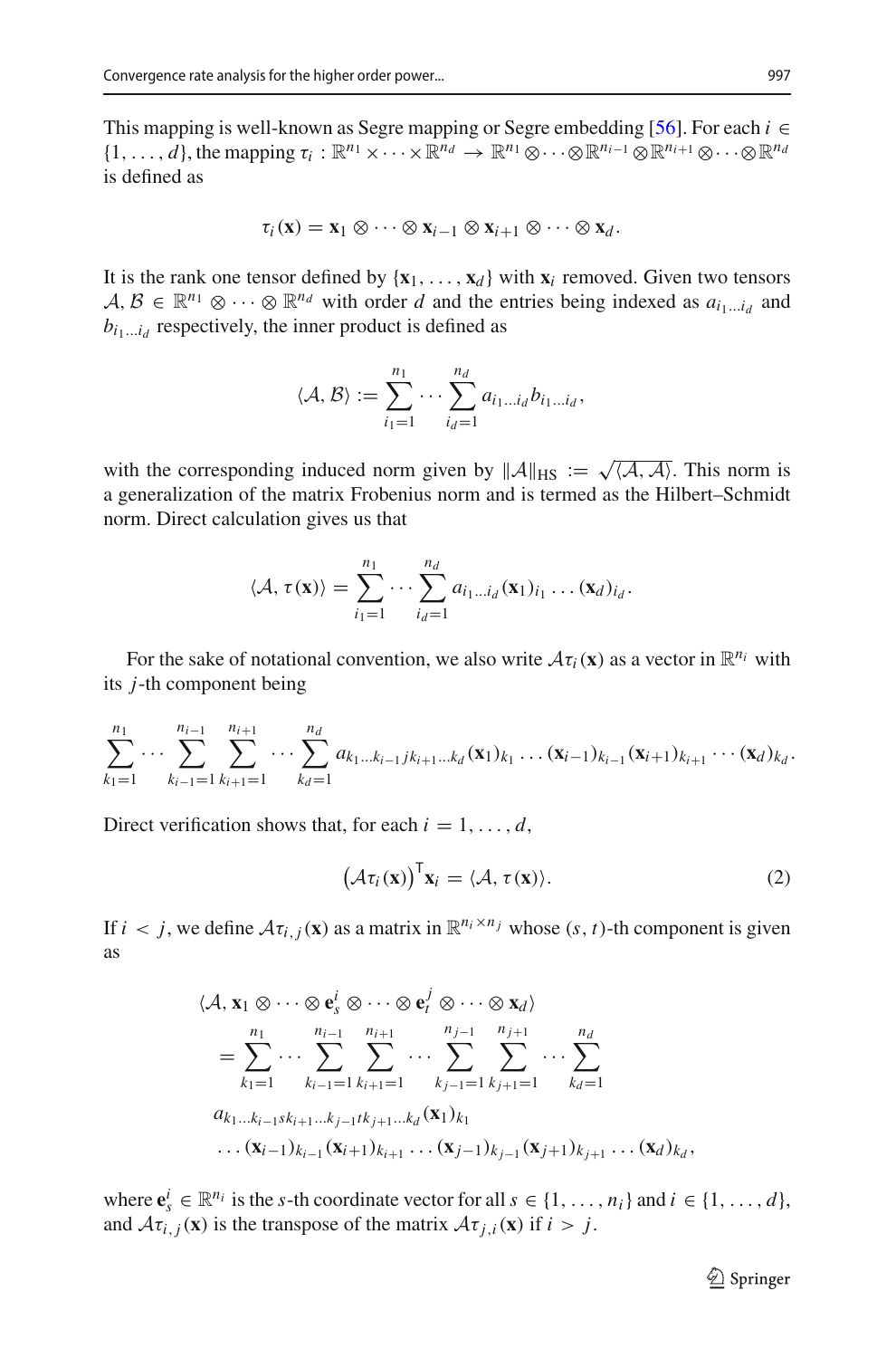Let  $\mathbb{S}^{n-1} := \{ \mathbf{z} \in \mathbb{R}^n \mid ||\mathbf{z}|| = 1 \}$  be the unit sphere in  $\mathbb{R}^n$ . The following simple lemma shows that the function  $\tau$  is Lipschitz continuous on the joint sphere  $\mathbb{S}$  :=  $\mathbb{S}^{n_1-1} \times \cdots \times \mathbb{S}^{n_d-1}$ .

<span id="page-5-1"></span>**Lemma 2.1** *For any* **x**,  $\mathbf{v} \in \mathbb{S}^{n_1-1} \times \cdots \times \mathbb{S}^{n_d-1}$ *, we have* 

$$
\|\tau(x)-\tau(y)\|_{HS}\leq \sqrt{d}\|x-y\|.
$$

*Proof* Let  $\mathbf{x}, \mathbf{y} \in \mathbb{S}^{n_1 - 1} \times \cdots \times \mathbb{S}^{n_d - 1}$ . Note that  $\sum_{i=1}^d ||\mathbf{x}_i - \mathbf{y}_i|| \le \sqrt{d} ||\mathbf{x} - \mathbf{y}||$ . To see the conclusion, it suffices to show that

<span id="page-5-0"></span>
$$
\|\tau(\mathbf{x}) - \tau(\mathbf{y})\|_{\text{HS}} \le \sum_{i=1}^d \|\mathbf{x}_i - \mathbf{y}_i\|.
$$
 (3)

We now establish [\(3\)](#page-5-0) by the method of mathematical induction on *d*. Clearly, the conclusion is trivially true in the case  $d = 1$ . Now, suppose the conclusion is true for  $d = l - 1$ . We now consider the case for  $d = l$ . Then, it follows from triangle inequality that

$$
\|\tau(\mathbf{x}) - \tau(\mathbf{y})\|_{\text{HS}} = \|(\mathbf{x}_1 \otimes \cdots \otimes \mathbf{x}_{l-1} \otimes \mathbf{x}_l) - (\mathbf{x}_1 \otimes \cdots \otimes \mathbf{x}_{l-1} \otimes \mathbf{y}_l) + (\mathbf{x}_1 \otimes \cdots \otimes \mathbf{x}_{l-1} \otimes \mathbf{y}_l) - (\mathbf{y}_1 \otimes \cdots \otimes \mathbf{y}_{l-1} \otimes \mathbf{y}_l)\|_{\text{HS}} \leq \|(\mathbf{x}_1 \otimes \cdots \otimes \mathbf{x}_{l-1} \otimes \mathbf{x}_l) - (\mathbf{x}_1 \otimes \cdots \otimes \mathbf{x}_{l-1} \otimes \mathbf{y}_l)\|_{\text{HS}} + \|(\mathbf{x}_1 \otimes \cdots \otimes \mathbf{x}_{l-1} \otimes \mathbf{y}_l) - (\mathbf{y}_1 \otimes \cdots \otimes \mathbf{y}_{l-1} \otimes \mathbf{y}_l)\|_{\text{HS}} = \|\mathbf{x}_1 \otimes \cdots \otimes \mathbf{x}_{l-1}\|_{\text{HS}} \|\mathbf{x}_l - \mathbf{y}_l\| + \|(\mathbf{x}_1 \otimes \cdots \otimes \mathbf{x}_{l-1}) - (\mathbf{y}_1 \otimes \cdots \otimes \mathbf{y}_{l-1})\|_{\text{HS}} \|\mathbf{y}_l\| = \|\mathbf{x}_l - \mathbf{y}_l\| + \|\mathbf{x}_1 \otimes \cdots \otimes \mathbf{x}_{l-1} - \mathbf{y}_1 \otimes \cdots \otimes \mathbf{y}_{l-1}\|_{\text{HS}} \leq \sum_{i=1}^l \|\mathbf{x}_i - \mathbf{y}_i\|,
$$

where the third equality follows from the spherical constraint, and the last inequality follows from the induction hypothesis. So, [\(3\)](#page-5-0) holds, and hence, the conclusion follows.

 $\Box$ 

Similarly, the function  $\tau_i$  is also Lipschitz continuous on the joint sphere.

#### **2.2 Singular vectors**

We first give the definitions of singular vector tuples.

**Definition 2.2** Given a tensor  $A \in \mathbb{R}^{n_1} \otimes \cdots \otimes \mathbb{R}^{n_d}$ , a vector tuple  $\mathbf{x} = (\mathbf{x}_1, \dots, \mathbf{x}_d) \in$  $\mathbb{S} = \mathbb{S}^{n_1-1} \times \cdots \times \mathbb{S}^{n_d-1}$  is called a (real) *singular vector tuple* of *A* if it is a critical point of the smooth function  $G(\mathbf{x}) := \langle A, \tau(\mathbf{x}) \rangle$  on the joint sphere S. The value of *G* at a singular vector tuple is called a *singular value*. The corresponding vectors  $\{x_1, \ldots, x_d\}$  are called *singular vectors*.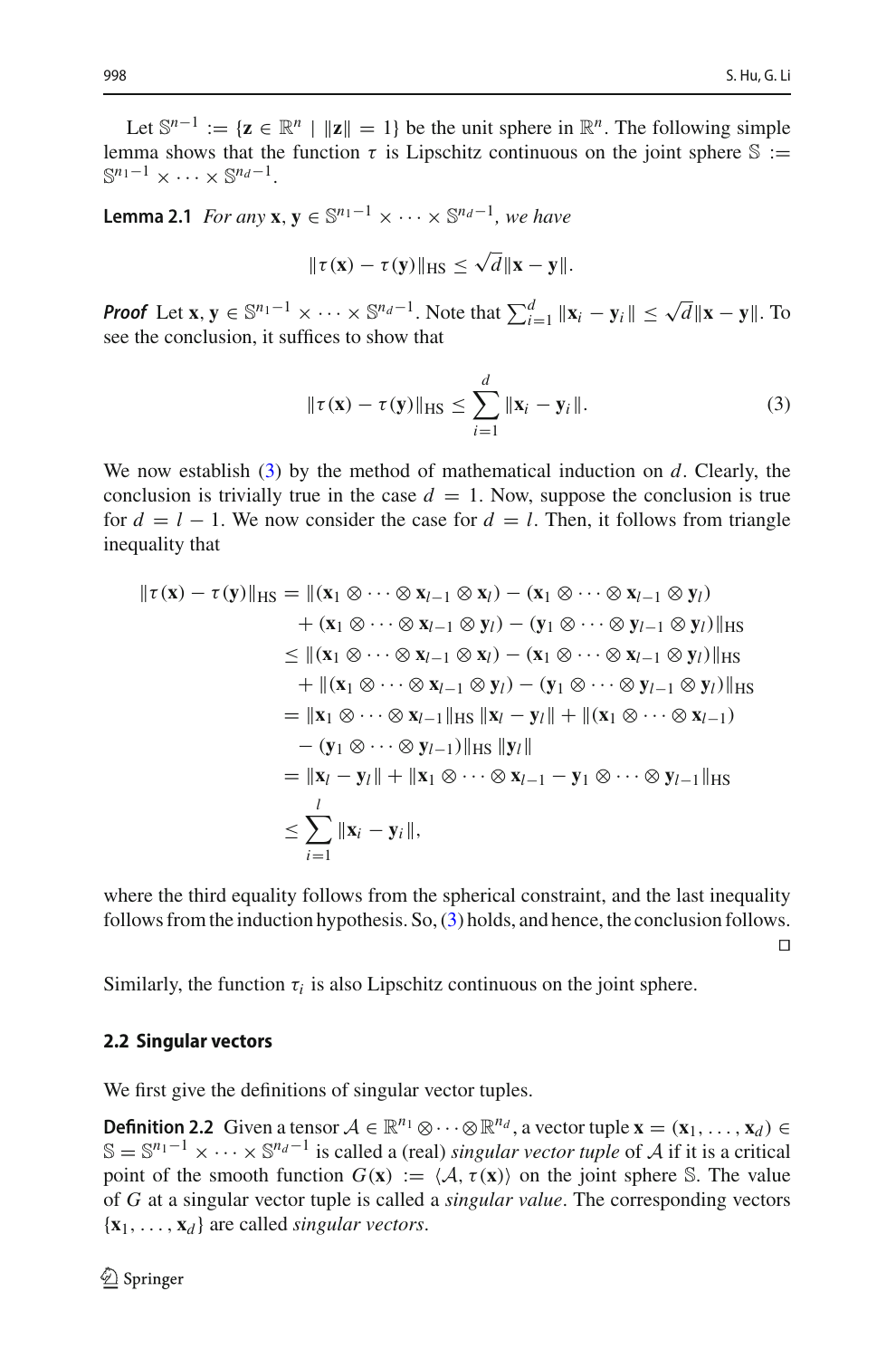The definitions of singular values/vectors were proposed by Lim [\[43](#page-38-6)] (a similar treatment for eigenvalues/eigenvectors was independently introduced by Qi [\[50](#page-38-9)]). Given a tensor  $A \in \mathbb{R}^{n_1} \otimes \cdots \otimes \mathbb{R}^{n_d}$ , we note that, by using Lagrange multiplier method, the definition entails that a *singular vector tuple*  $\mathbf{x} = (\mathbf{x}_1, \dots, \mathbf{x}_d) \in \mathbb{S}^{n_1 - 1} \times \dots \times \mathbb{S}^{n_d - 1}$ of *A* and a corresponding *singular value* σ satisfy

<span id="page-6-2"></span>
$$
\begin{cases}\n\mathcal{A}\tau_1(\mathbf{x}) = \sigma \mathbf{x}_1, \\
\vdots \\
\mathcal{A}\tau_d(\mathbf{x}) = \sigma \mathbf{x}_d.\n\end{cases} (4)
$$

It is easy to see from [\(4\)](#page-6-2) that

$$
\sigma = \langle \mathcal{A}, \tau(\mathbf{x}) \rangle
$$

for a singular vector tuple **x** and the corresponding singular value  $\sigma$ . Direct verification shows that whenever  $(\mathbf{x}_1, \dots, \mathbf{x}_d)$  is a singular vector tuple with singular value  $\sigma$ , then  $(\epsilon_1 \mathbf{x}_1, \ldots, \epsilon_d \mathbf{x}_d)$  is also a singular vector tuple of the same singular value for any choices of  $\epsilon_i \in \{-1, 1\}$  as long as  $\prod_{i=1}^d \epsilon_i = 1$ . This is usually viewed as one (class) when we counting the number of singular vector tuples. Another important symmetric property of the singular vector tuples is that  $(\mathbf{x}_1, \ldots, \mathbf{x}_d)$  is a singular vector tuple with singular value  $\sigma$ , if and only if  $(\epsilon_1 \mathbf{x}_1, \ldots, \epsilon_d \mathbf{x}_d)$  is a singular vector tuple with singular value  $-\sigma$  for any choices of  $\epsilon_i \in \{-1, 1\}$  with  $\prod_{i=1}^d \epsilon_i = -1$ . Thus, for many situations, one can simply focus on the singular vector tuples with nonnegative singular values (as in the classical matrix cases).

The next proposition follows from the compactness of the joint sphere and standard optimality condition theory [\[54\]](#page-38-10), please see also [\[63\]](#page-38-2) for the essential proof when  $d = 3$ .

<span id="page-6-3"></span>**Proposition 2.3** *Let*  $A \in \mathbb{R}^{n_1} \otimes \cdots \otimes \mathbb{R}^{n_d}$ . Then A has at least one singular vector *tuple.*

#### <span id="page-6-4"></span>**2.3 Best rank one approximation**

Given a tensor  $A \in \mathbb{R}^{n_1} \otimes \cdots \otimes \mathbb{R}^{n_d}$ , the well-known best rank one approximation problem can be formulated as (cf. [\[18](#page-37-14)[,63](#page-38-2)])

<span id="page-6-0"></span>
$$
\min\left\{\|\mathcal{A}-\lambda\mathbf{x}_1\otimes\cdots\otimes\mathbf{x}_d\|_{\text{HS}}^2\mid\lambda\in\mathbb{R},\,\mathbf{x}=(\mathbf{x}_1,\ldots,\mathbf{x}_d)\in\mathbb{S}^{n_1-1}\times\cdots\times\mathbb{S}^{n_d-1}\right\}.\,\,(5)
$$

Direct calculation shows that the best  $\lambda$  for the above problem is  $\langle A, \tau(\mathbf{x}) \rangle$  for any given **x**. Thus, at a minimizer, we have

$$
\|\mathcal{A} - \lambda \mathbf{x}_1 \otimes \cdots \otimes \mathbf{x}_d\|_{\text{HS}}^2 = \|\mathcal{A}\|_{\text{HS}}^2 - \langle \mathcal{A}, \tau(\mathbf{x}) \rangle^2.
$$

Hence,  $(5)$  is equivalent to

<span id="page-6-1"></span>
$$
\max\left\{ \langle \mathcal{A}, \tau(\mathbf{x}) \rangle \mid \mathbf{x} = (\mathbf{x}_1, \dots, \mathbf{x}_d) \in \mathbb{S}^{n_1 - 1} \times \dots \times \mathbb{S}^{n_d - 1} \right\}.
$$
 (6)

 $\mathcal{L}$  Springer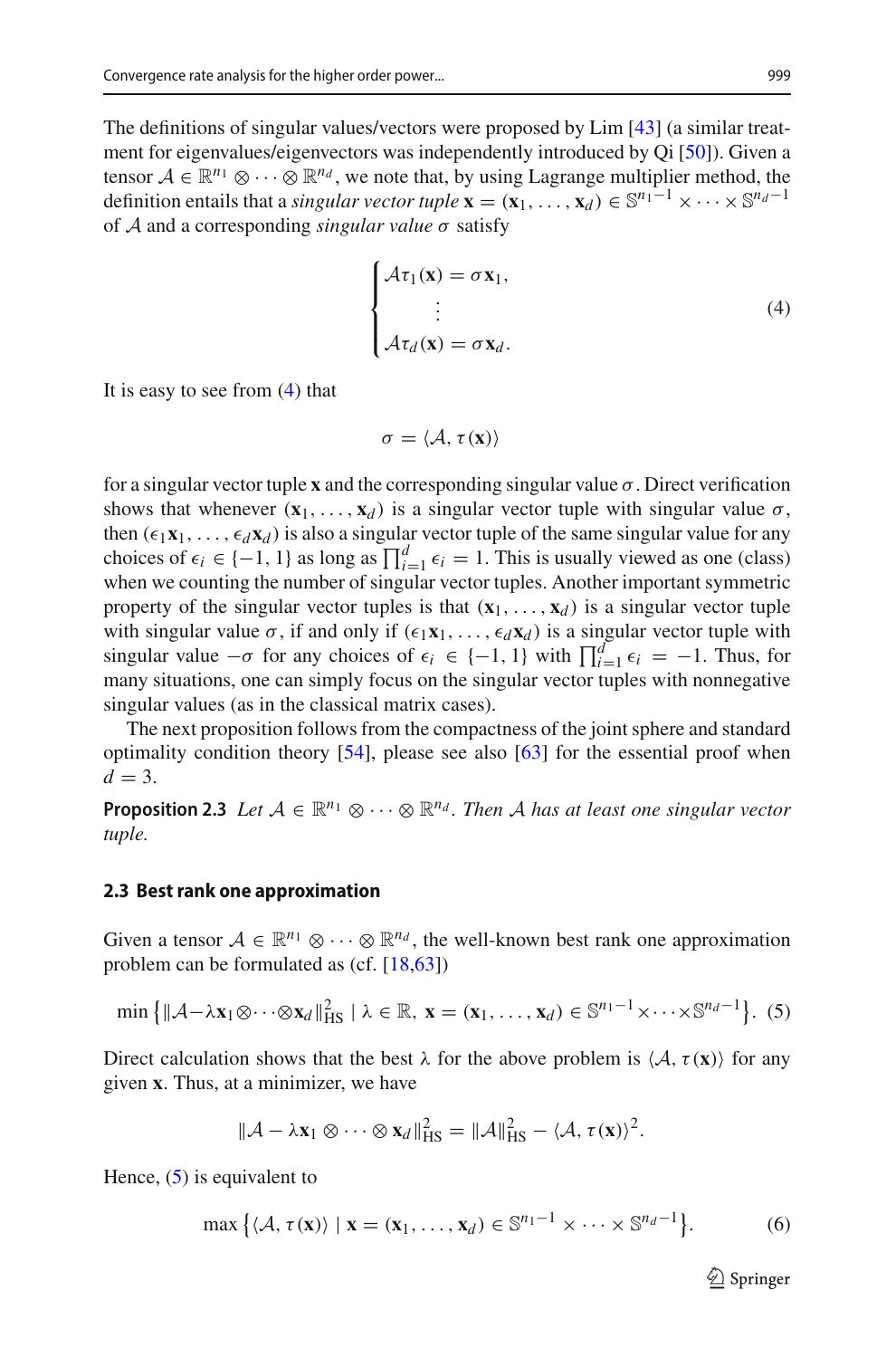The next proposition can be proved with the spirit of Proposition [2.3,](#page-6-3) see also [\[50](#page-38-9)].

**Proposition 2.4** *Let*  $A \in \mathbb{R}^{n_1} \otimes \cdots \otimes \mathbb{R}^{n_d}$  *be a real tensor. Then,*  $\lambda x_1 \otimes \cdots \otimes x_d$  *with*  $\mathbf{x}$  = (**x**<sub>1</sub>, ..., **x**<sub>*d*</sub>) ∈  $\mathbb{S}^{n_1-1}$  × ··· ×  $\mathbb{S}^{n_d-1}$  *and*  $\lambda$  ≥ 0 *is a best rank one approximation of A if and only if* λ = *A*,τ(**x**) *and* **x** *is a singular vector tuple of A corresponding to the largest singular value.*

#### **2.4 Łojasiewicz's inequality**

Next, we recall Łojasiewicz's inequalities which will play a key role in later analysis. The classical Łojasiewicz inequality for analytic functions are given below (cf. [\[44\]](#page-38-11)):

**(Classical Łojasiewicz's gradient inequality)** If *f* is an analytic function with  $f(\mathbf{0}) = 0$  and  $\nabla f(\mathbf{0}) = \mathbf{0}$ , then there exist positive constants  $\mu, \kappa$ , and  $\epsilon$  such that

$$
\|\nabla f(\mathbf{x})\| \ge \mu |f(\mathbf{x})|^{\kappa} \text{ for all } \|\mathbf{x}\| \le \epsilon.
$$

As pointed out in [\[3](#page-36-3)[,5](#page-36-4)], it is often difficult to determine the corresponding exponent  $\kappa$ in Łojasiewicz's gradient inequality, and they typically stay unknown. Some estimates of the exponent  $\kappa$  in the gradient inequality were derived by D'Acunto and Kurdyka in [\[15](#page-37-21)] in the case when *f* is a polynomial. We will recall this fundamental result in the next lemma, which will play a key role in our sublinear convergence rate analysis.

<span id="page-7-1"></span>**Lemma 2.5** *(Łojasiewicz's Gradient Inequality for Polynomials [\[15,](#page-37-21) Theorem 4.2]) Let f be a real polynomial on*  $\mathbb{R}^n$  *with degree*  $d \in \mathbb{N}$ *. Suppose that f* (0) = 0 *and*  $\nabla f(\mathbf{0}) = \mathbf{0}$ . Then there exist constants  $c, \epsilon > 0$  such that for all  $\|\mathbf{x}\| \leq \epsilon$  we have

$$
\|\nabla f(\mathbf{x})\| \ge c|f(\mathbf{x})|^{\kappa} \text{ with } \kappa = 1 - \frac{1}{d(3d-3)^{n-1}}.
$$

We note that the Łojasiewicz inequality has recently been extended to broad classes of nonsmooth functions see [\[3](#page-36-3)[,5](#page-36-4)[,41\]](#page-38-12) and references therein. Moreover, the above explicit exponent estimates of Łojasiewicz's inequality for polynomials have also been extended to classes of nonsmooth semialgebraic functions [\[39](#page-37-22)[,40](#page-38-13)]. These extensions have found important applications in nonsmooth optimization, stability analysis and spectral theory of tensors [\[39](#page-37-22)[,40](#page-38-13)[,42\]](#page-38-14).

### <span id="page-7-0"></span>**3 Sublinear convergence rate analysis for the higher order power method**

In this section, we will provide an overall worst case analysis on the convergence rate of the classical higher order power method for finding the best rank one approximation of a real tensor. It is known that the whole sequence generated by this algorithm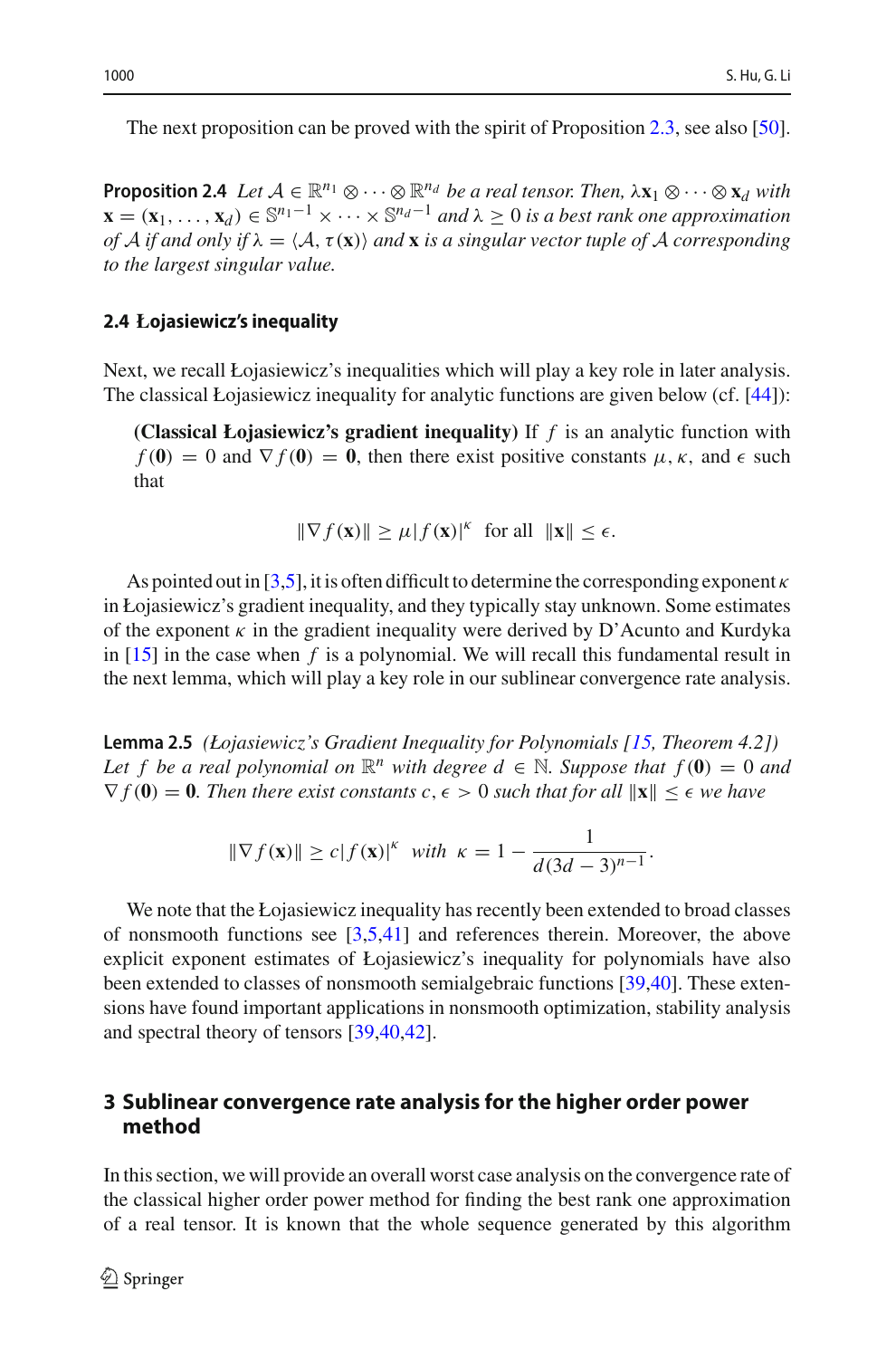converges to a singular vector tuple [\[45](#page-38-5)[,59\]](#page-38-4), while the convergence rate issue is much more complicated than it is expected [\[24\]](#page-37-19). It can converge superlinearly, linearly or sublinearly. On the other hand, the explicit worst case (sublinear) convergence rate is still an important issue which is not completely understood [\[58](#page-38-0)[,63](#page-38-2)]. Our results in this section will provide an answer for this question. We start by recalling the higher order power method.

#### **3.1 The higher order power method**

Let the ambient tensor space be  $\mathbb{R}^{n_1} \otimes \cdots \otimes \mathbb{R}^{n_d}$ . We now study the iterative sequence generated by a higher order power method for the best rank one approximation of a given tensor. To avoid triviality, we will only consider nonzero tensors. For a given nonzero tensor  $A \in \mathbb{R}^{n_1} \otimes \cdots \otimes \mathbb{R}^{n_d}$ , one can find a vector  $\mathbf{x}^{(0)} = (\mathbf{x}_1^{(0)}, \dots, \mathbf{x}_d^{(0)}) \in \mathbb{R}^{n_d}$  $\mathbb{R}^{n_1} \times \cdots \times \mathbb{R}^{n_d}$  such that  $\langle A, \tau(\mathbf{x}^{(0)}) \rangle \neq 0$ . By normalizing if necessary, we may assume that  $\mathbf{x}^{(0)} \in \mathbb{S}^{n_1-1} \times \cdots \times \mathbb{S}^{n_d-1}$ .

Let  $F: \mathbb{R}^{n_1} \times \cdots \times \mathbb{R}^{n_d} \to \mathbb{R} \cup \{\infty\}$  be defined as

<span id="page-8-1"></span>
$$
F(\mathbf{x}) := -\langle \mathcal{A}, \tau(\mathbf{x}) \rangle + \sum_{i=1}^d \delta_{\mathbb{S}^{n_i-1}}(\mathbf{x}_i) \text{ for all } \mathbf{x} \in \mathbb{R}^{n_1} \times \cdots \times \mathbb{R}^{n_d}, \qquad (7)
$$

where  $\delta_{\mathbb{S}^{n_i-1}}$  is the indicator function of the unit sphere in  $\mathbb{R}^{n_i}$  for  $i = 1, \ldots, d$  given by

$$
\delta_{\mathbb{S}^{n_i-1}}(\mathbf{a}) = \begin{cases} 0 & \text{if } \mathbf{a} \in \mathbb{R}^{n_i}, \ \|\mathbf{a}\| = 1, \\ +\infty & \text{else.} \end{cases}
$$

It is easy to see that *F* is the summation of a polynomial and an indicator function over a compact set, and so, is a proper and lower semicontinuous function. Moreover, we have

<span id="page-8-0"></span>
$$
\min\{F(\mathbf{x}) \mid \mathbf{x} \in \mathbb{R}^{n_1} \times \dots \times \mathbb{R}^{n_d}\} \iff \max\{\langle \mathcal{A}, \tau(\mathbf{x}) \rangle \mid \mathbf{x} \in \mathbb{S}^{n_1 - 1} \times \dots \times \mathbb{S}^{n_d - 1}\}\
$$
  

$$
\iff \min\{\|\mathcal{A} - \lambda \tau(\mathbf{x})\|_{\text{HS}}^2 \mid \mathbf{x} \in \mathbb{S}^{n_1 - 1} \times \dots \times \mathbb{S}^{n_d - 1} \text{ and } \lambda \in \mathbb{R}\},\tag{8}
$$

of which the last is the best rank one approximation problem for the given tensor *A* (cf. Sect. [2.3\)](#page-6-4). Note that the problem formulation in [\(8\)](#page-8-0) is different from that in [\[58](#page-38-0)[,59](#page-38-4)], in which the objective function is  $\frac{1}{2} || \mathcal{A} - \mathbf{x}_1 \otimes \cdots \otimes \mathbf{x}_d ||^2$  and there is no normalizations on **x**<sub>*i*</sub> 's. Thus, if  $(\mathbf{x}_1, \ldots, \mathbf{x}_d)$  is a critical point, so is  $(\gamma_1 \mathbf{x}_1, \ldots, \gamma_d \mathbf{x}_d)$  for any  $\gamma_i$ 's such that  $\prod_{i=1}^{d} \gamma_i = 1$ . These make us considering [\(7\)](#page-8-1) to possibly simplify the analysis on nondegenerate critical points.

<span id="page-8-2"></span>A standard algorithm for solving [\(8\)](#page-8-0) is the higher order power method (HOPM) in the literature [\[17](#page-37-23)[,18](#page-37-14)[,59](#page-38-4)], which can be regarded as a generalization of the classical power method for matrices to tensors.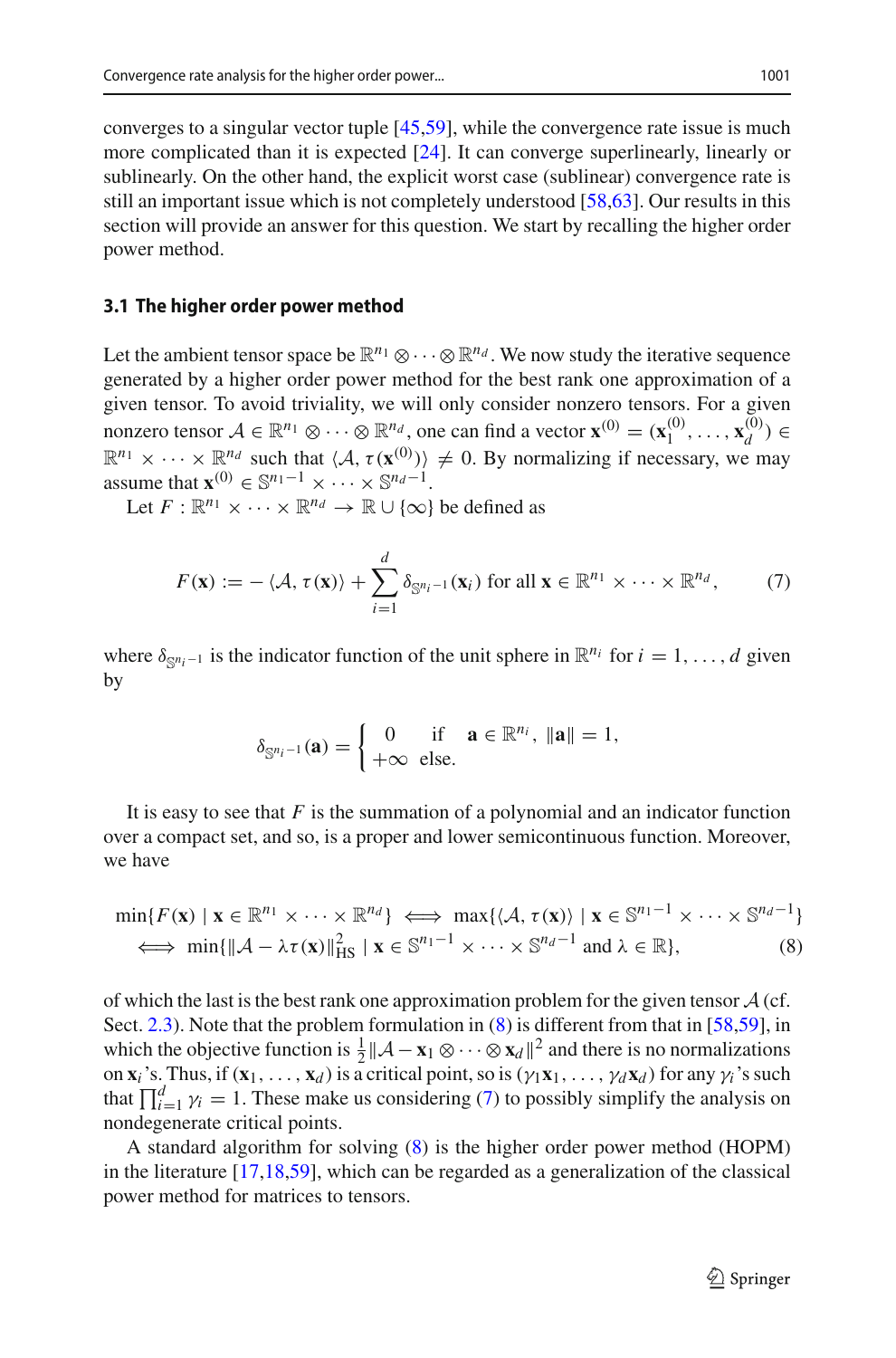#### **Algorithm 3.1** *Higher Order Power Method: best rank one approximation of tensors*

*Input a nonzero tensor A.*  $Step 0$  (Initialization): choose  $\mathbf{x}^{(0)} \in \mathbb{S}^{n_1-1} \times \cdots \times \mathbb{S}^{n_d-1}$  such that  $\langle A, \tau(\mathbf{x}^{(0)}) \rangle \neq 0$ 0*. Let*  $\mathbf{x}_{0,l} = \mathbf{x}_l^{(0)}$  *for*  $l = 1, ..., d$ ,  $k := 1$  *and*  $i := 1$ *. Step 1: Let*  $\mathbf{u}^{(k,i)} := (\mathbf{x}_{k,1}, \ldots, \mathbf{x}_{k,i-1}, \mathbf{0}, \mathbf{x}_{k-1,i+1}, \ldots, \mathbf{x}_{k-1,d})$  and  $\tau_i(\mathbf{u}^{(k,i)}) = \mathbf{x}_{k,1} \otimes \cdots \otimes \mathbf{x}_{k,i-1} \otimes \mathbf{x}_{k-1,i+1} \otimes \cdots \otimes \mathbf{x}_{k-1,d}.$ 

*Compute* **x***k*,*<sup>i</sup> via*

<span id="page-9-1"></span>
$$
\lambda_{k,i} := \|\mathcal{A}\tau_i(\mathbf{u}^{(k,i)})\| \text{ and } \mathbf{x}_{k,i} := \frac{\mathcal{A}\tau_i(\mathbf{u}^{(k,i)})}{\lambda_{k,i}}.
$$
 (9)

*Form*

$$
\mathbf{x}^{(k,i)} := (\mathbf{x}_{k,1}, \dots, \mathbf{x}_{k,i}, \mathbf{x}_{k-1,i+1}, \dots, \mathbf{x}_{k-1,d}).
$$
 (10)

*Step 2: If i* = *d, then go to Step 3. Otherwise, let i* :=  $i + 1$  *and go back to Step 1. Step 3: Let*  $k := k + 1$  *and*  $i := 1$ *, go back to Step 1.* 

Note that

$$
\tau_i(\mathbf{x}^{(k,i)}) = \tau_i(\mathbf{u}^{(k,i)}) = \mathbf{x}_{k,1} \otimes \cdots \otimes \mathbf{x}_{k,i-1} \otimes \mathbf{x}_{k-1,i+1} \otimes \cdots \otimes \mathbf{x}_{k-1,d}.
$$

The construction of Algorithm [3.1](#page-8-2) implies that, for all  $k = 1, 2, \ldots$  and  $i = 1, \ldots, d$ ,

<span id="page-9-0"></span>
$$
\lambda_{k,i} = \|\mathcal{A}\tau_i(\mathbf{x}^{(k,i)})\| \text{ and } \mathcal{A}\tau_i(\mathbf{x}^{(k,i)}) = \lambda_{k,i}\mathbf{x}_{k,i}.
$$
 (11)

Before proceeding, we make a convention on the notation. We let

$$
\mathbf{x}^{(k)} := (\mathbf{x}_{k,1}, \dots, \mathbf{x}_{k,d})
$$
 and  $\mathbf{x}^{(k+1,0)} := \mathbf{x}^{(k)}$  for all  $k = 0, 1, \dots$ 

Thus,

$$
\mathbf{x}^{(k)} = \mathbf{x}^{(k,d)} = \mathbf{x}^{(k+1,0)}
$$
 for all  $k = 0, 1, ...,$ 

and

$$
\mathcal{A}\tau_{i+1}(\mathbf{x}^{(k,i)}) = \mathcal{A}\tau_{i+1}(\mathbf{x}^{(k,i+1)}) \text{ for all } k = 0, 1, ..., \text{ and } i = 0, ..., d-1.
$$
 (12)

The global convergence of Algorithm [3.1](#page-8-2) is known (cf. [\[59](#page-38-4)[,60](#page-38-1)]). We shall establish the explicit sublinear convergence rate of this algorithm through the next three subsections.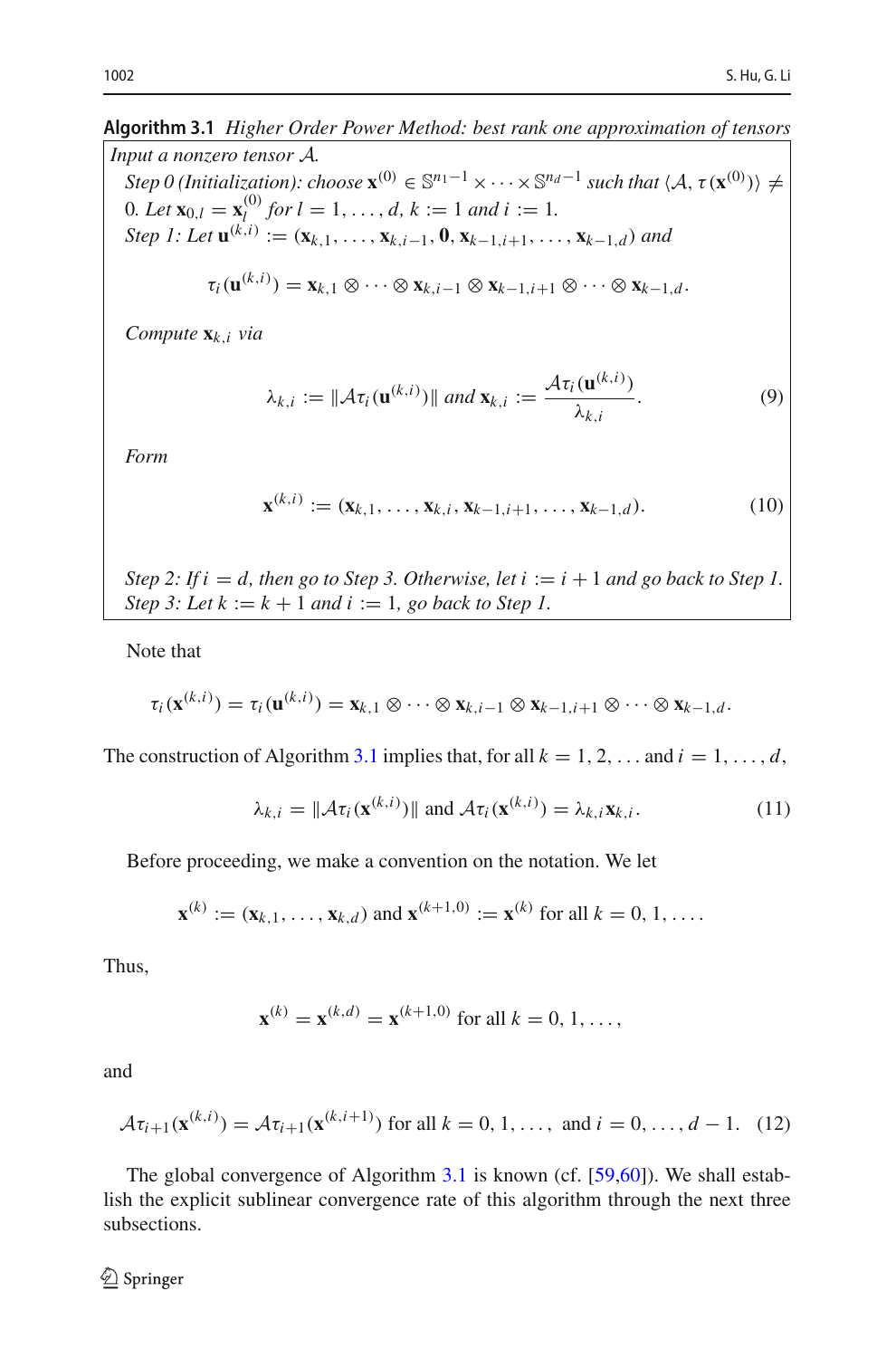#### **3.2 Sufficient decrease**

In the following, we will first show that  $\lambda_{k,i} > 0$  for all  $k = 1, 2, \ldots$ , and  $i = 1, \ldots, d$ , and hence Algorithm [3.1](#page-8-2) is well-defined.

Note that  $\tau_1(\mathbf{x}^{(1,1)}) = \tau_1(\mathbf{x}^{(0)}) = \mathbf{x}_2^{(0)} \otimes \cdots \otimes \mathbf{x}_d^{(0)}$ . This together with  $\langle \mathcal{A}, \tau(\mathbf{x}^{(0)}) \rangle \neq 0$ . 0 implies that

$$
\lambda_{1,1} = \|\mathcal{A}\tau_1(\mathbf{x}^{(1,1)})\| = \|\mathcal{A}\tau_1(\mathbf{x}^{(0)})\| > 0.
$$

From the second relation of [\(11\)](#page-9-0), one has, for all  $k = 1, 2, \ldots$ , and  $i = 1, \ldots, d$ ,

$$
\lambda_{k,i} \mathbf{x}_{k,i} = \mathcal{A} \tau_i(\mathbf{x}^{(k,i)}),
$$

and so,

$$
\lambda_{k,i} = \lambda_{k,i} \|\mathbf{x}_{k,i}\|^2 = \left(\mathcal{A}\tau_i(\mathbf{x}^{(k,i)})\right)^{\mathsf{T}} \mathbf{x}_{k,i} = \langle \mathcal{A}, \tau(\mathbf{x}^{(k,i)}) \rangle. \tag{13}
$$

Hence, it is easy to see that  $\lambda_{k,i}$ 's are obtained by alternatively minimizing  $\mathbf{x}_i$ 's in [\(7\)](#page-8-1), and thus  $\lambda_k$  *i* is monotonically increasing

<span id="page-10-0"></span>
$$
0 < \lambda_{1,1} \leq \cdots \leq \lambda_{1,d} \leq \ldots \leq \lambda_{k,1} \leq \ldots \leq \lambda_{k,d} \leq \lambda_{k+1,1} \leq \cdots \leq \lambda_{k+1,d} \leq \ldots \tag{14}
$$

This shows that the denominator in the quotient of the second relation of [\(9\)](#page-9-1) is positive, and thus Algorithm [3.1](#page-8-2) is well-defined.

Define  $\lambda_k = \lambda_{k,d}$ ,  $k = 1, 2, \ldots$  For the sake of convention, we let

$$
\lambda_{k+1,0} = \lambda_k \text{ for all } k = 1, 2, \ldots.
$$

It is an immediate fact from Algorithm [3.1](#page-8-2) that

<span id="page-10-1"></span>
$$
\mathbf{x}^{(k)} \in \mathbb{S}^{n_1 - 1} \times \dots \times \mathbb{S}^{n_d - 1},\tag{15}
$$

which with Cauchy-Schwartz's inequality or a direct calculation implies that

<span id="page-10-2"></span>
$$
\lambda_k \le ||\mathcal{A}||_{\text{HS}} \text{ for all } k = 1, 2, \dots \tag{16}
$$

This and [\(14\)](#page-10-0) give us that the sequence  $\{\lambda_k\}$  monotonically converges.

It follows from the update of  $\mathbf{x}^{(k,i)}$  that

$$
\lambda_{k+1} - \lambda_k \ge \sum_{i=1}^d \frac{\lambda_{1,1}}{2} \|\mathbf{x}_{k+1,i} - \mathbf{x}_{k,i}\|^2
$$
  
=  $\frac{\lambda_{1,1}}{2} \|\mathbf{x}^{(k+1)} - \mathbf{x}^{(k)}\|^2$  for all  $k = 1, 2, ...$ 

Then, it, together with  $F(\mathbf{x}^{(k)}) = -\langle A, \tau(\mathbf{x}^{(k)}) \rangle = -\lambda_k$  and [\(15\)](#page-10-1), implies that

<span id="page-10-3"></span>
$$
F(\mathbf{x}^{(k)}) - F(\mathbf{x}^{(k+1)}) \ge \frac{\lambda_{1,1}}{2} \|\mathbf{x}^{(k)} - \mathbf{x}^{(k+1)}\|^2 \text{ for all } k = 1, 2, .... \qquad (17)
$$

 $\mathcal{D}$  Springer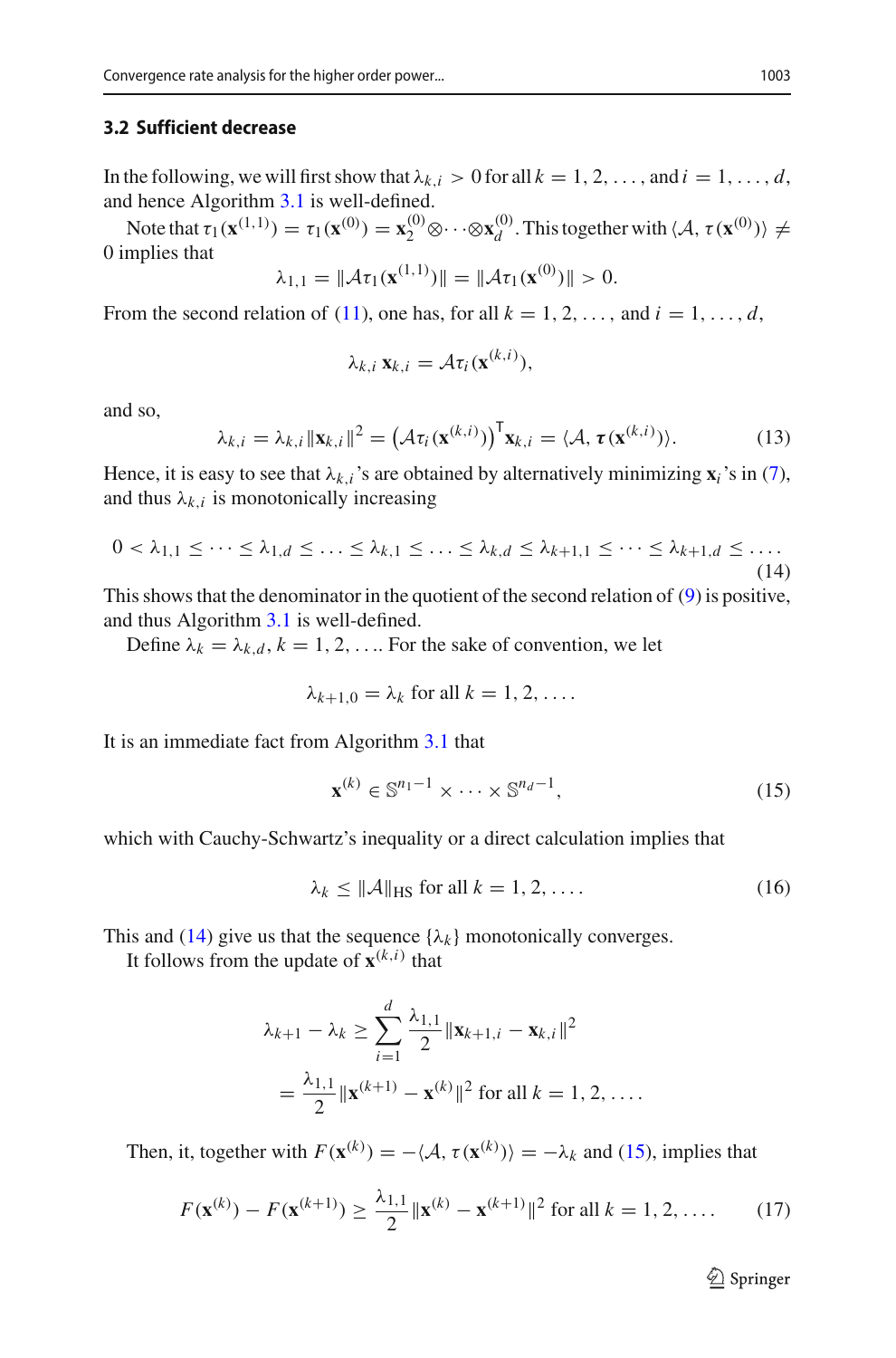#### **3.3 Relative error**

In the following, we will obtain a lower bound of the change of the values of the objective function *F* between the current iteration and the next iteration in terms of the gradient information of a function related to *F*.

Let

<span id="page-11-2"></span>
$$
G(\mathbf{x}) := \langle \mathcal{A}, \tau(\mathbf{x}) \rangle. \tag{18}
$$

It follows from the iteration that (see eq.  $(11)$ )

$$
\langle A, \tau(\mathbf{x}^{(k,i)}))\mathbf{x}_{k,i} = A\tau_i(\mathbf{x}^{(k,i)})
$$
 for all  $i = 1, ..., d$  and  $k = 1, 2, ...$ 

Let  $\nabla_i G(\mathbf{x}) \in \mathbb{R}^{n_i}$  denote the partial gradient of *G* with respect to the *i*-th block vector  $\mathbf{x}_i$ . Therefore, for all  $i = 1, \ldots, d$ , we have

$$
\begin{aligned} \|\nabla_i G(\mathbf{x}^{(k)}) - \lambda_k \mathbf{x}_{k,i}\| &= \|\mathcal{A}\tau_i(\mathbf{x}^{(k)}) - \lambda_k \mathbf{x}_{k,i}\| \\ &= \|\mathcal{A}\tau_i(\mathbf{x}^{(k)}) - \mathcal{A}\tau_i(\mathbf{x}^{(k+1,i)}) + \lambda_{k+1,i}\mathbf{x}_{k+1,i} \\ &- \lambda_{k+1,i}\mathbf{x}_{k,i} + \lambda_{k+1,i}\mathbf{x}_{k,i} - \lambda_k \mathbf{x}_{k,i}\| \\ &\le \|\mathcal{A}\tau_i(\mathbf{x}^{(k)}) - \mathcal{A}\tau_i(\mathbf{x}^{(k+1,i)})\| + \|\lambda_{k+1,i}(\mathbf{x}_{k+1,i} - \mathbf{x}_{k,i})\| \\ &+ \|(\lambda_{k+1,i} - \lambda_k)\mathbf{x}_{k,i}\| \\ &\le \|\mathcal{A}\|_{\text{HS}} \|\tau_i(\mathbf{x}^{(k+1)}) - \tau_i(\mathbf{x}^{(k+1,i)})\| \\ &+ \|\mathcal{A}\|_{\text{HS}} \|\mathbf{x}_{k+1,i} - \mathbf{x}_{k,i}\| + |\lambda_{k+1,i} - \lambda_k|, \end{aligned}
$$

where the second equality follows from the fact that  $\mathcal{A}\tau_i(\mathbf{x}^{(k+1,i)}) = \lambda_{k+1,i}\mathbf{x}_{k+1,i}$ , the first inequality is from the triangle inequality and the last inequality follows from [\(14\)](#page-10-0),  $(16)$  and the fact that  $\|\mathbf{x}_{k,i}\| = 1$ . Thus, it follows from  $(15)$ ,  $\lambda_{k+1,i} = \langle A, \tau(\mathbf{x}^{(k+1,i)}) \rangle$ ,  $\lambda_k = \langle A, \tau(\mathbf{x}^{(k)}) \rangle$  and Lemma [2.1](#page-5-1) that, for each  $i = 1, ..., d$ ,

$$
\|\nabla_i G(\mathbf{x}^{(k)}) - \lambda_k \mathbf{x}_{k,i}\| \le 2\sqrt{d} \|\mathcal{A}\|_{\text{HS}} \|\mathbf{x}^{(k+1,i)} - \mathbf{x}^{(k+1)}\| + \|\mathcal{A}\|_{\text{HS}} \|\mathbf{x}_{k+1,i} - \mathbf{x}_{k,i}\| \le L \|\mathbf{x}^{(k)} - \mathbf{x}^{(k+1)}\|,
$$

where  $L = (2\sqrt{d} + 1) ||\mathcal{A}||_{\text{HS}} > 0$ . Therefore,

<span id="page-11-0"></span>
$$
\|\nabla G(\mathbf{x}^{(k)}) - \lambda_k \mathbf{x}^{(k)}\| \le \sqrt{d}L \|\mathbf{x}^{(k)} - \mathbf{x}^{(k+1)}\|.
$$
 (19)

Combining  $(19)$  and  $(17)$ , we have that

<span id="page-11-1"></span>
$$
F(\mathbf{x}^{(k)}) - F(\mathbf{x}^{(k+1)}) \ge \frac{\lambda_{1,1}}{2dL^2} \|\nabla G(\mathbf{x}^{(k)}) - \lambda_k \mathbf{x}^{(k)}\|^2.
$$
 (20)

#### **3.4 Sublinear convergence rate analysis**

Since the iterative sequence  $\{x^{(k)}\}$  is in the compact set  $\mathbb{S}^{n_1-1} \times \cdots \times \mathbb{S}^{n_d-1}$ , it has an accumulation point **x**∗ which is also the limit of this sequence [\[59](#page-38-4)].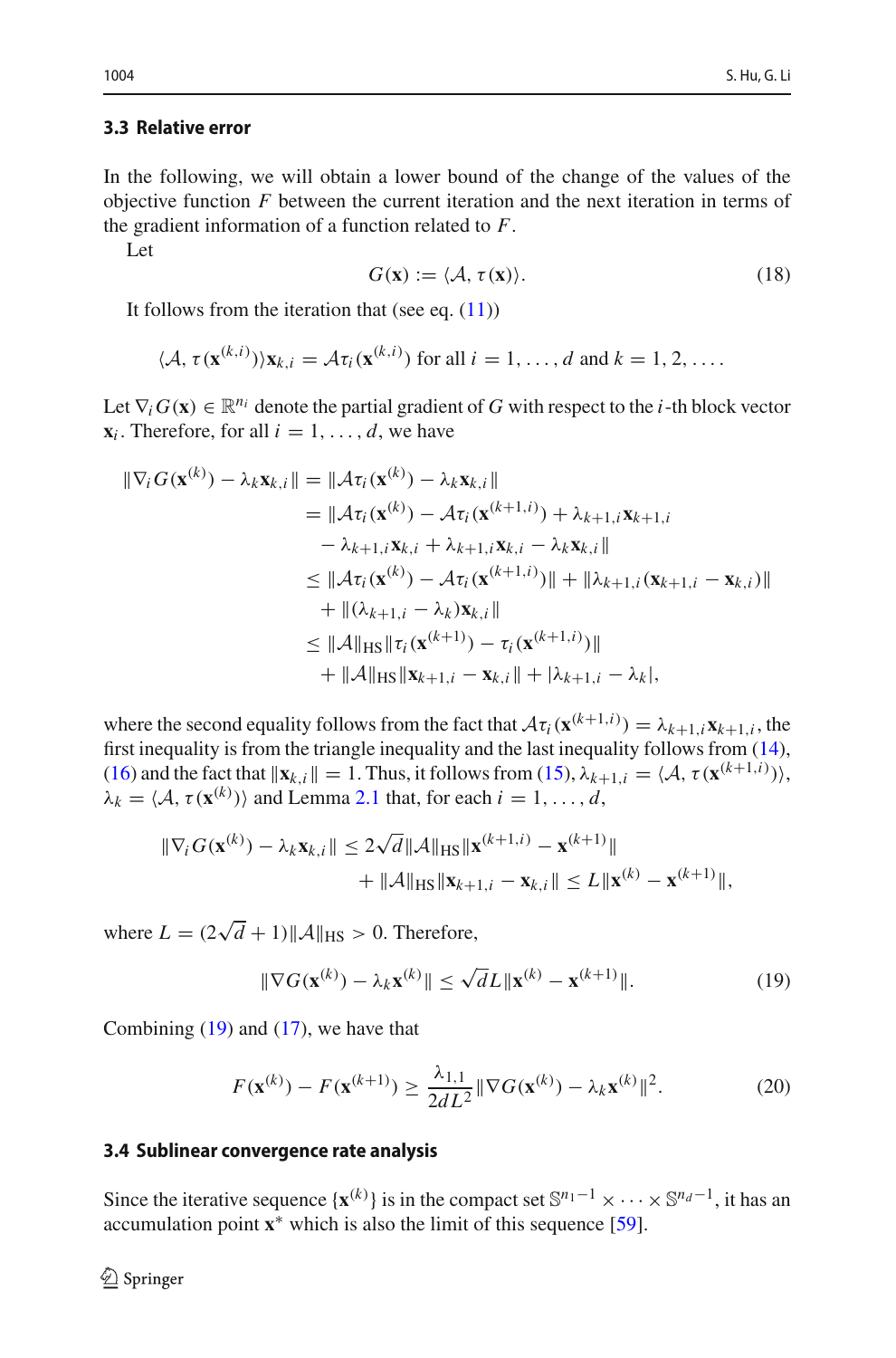Next, we establish a sublinear convergence with an explicit sublinear convergence rate for the higher order power method. This complements the work of [\[59](#page-38-4)] by providing an explicit estimate of the sublinear convergence rate. Similar to [\[59](#page-38-4)], our approach is built on the tools of Łojasiewicz's inequality. On the other hand, different to [\[59](#page-38-4)], our analysis make use of a Lagrangian-type function of the function  $F(\mathbf{x}) := -\langle A, \tau(\mathbf{x}) \rangle + \sum_{i=1}^d \delta_{\mathbb{S}^{n_i-1}}(\mathbf{x}_i)$  given in [\(7\)](#page-8-1) while [\[59](#page-38-4)] used the merit function  $\tilde{G}(\mathbf{x}) := \frac{1}{2} ||\mathcal{A} - \tau(\mathbf{x})||_{\text{HS}}^2$ . We also note that it is also possible to deduce sublinear convergence rate by using the merit function  $\tilde{G}$  directly. But, as demonstrated in Remark [3.3,](#page-12-1) our approach here produces a much improved sublinear convergence rate estimate.

<span id="page-12-0"></span>**Theorem 3.2** (Sublinear Convergence Rate of Higher Order Power Method) *Let* {**x**(*k*) } *be generated by Algorithm* [3.1](#page-8-2) *for a given nonzero tensor*  $A \in \mathbb{R}^{n_1} \otimes \cdots \otimes \mathbb{R}^{n_d}$ . Let  $N = n_1 + \cdots + n_d$  *and p* =  $d(3d - 3)^N$ *. Then, the following statements hold.* 

(1) Let  $\sigma_k = \langle A, \tau(\mathbf{x}^{(k)}) \rangle$ . Then,  $\{\sigma_k\}$  globally converges to a singular value of  $A$ , *denoted as*  $\sigma^*$ *, with sublinear convergence rate at least*  $O(k^{-\frac{p}{p-2}})$ *<i>, that is, there exist*  $M_1 > 0$  *and*  $k_0 \in \mathbb{N}$  *such that for all*  $k \geq k_0$ 

$$
|\sigma_k-\sigma^*|\leq M_1k^{-\frac{p}{p-2}}.
$$

(2) {**x**(*k*) } *converges to* **x**<sup>∗</sup> *globally with the sublinear convergence rate at least*  $O(k^{-\frac{1}{p-2}})$ , that is, there exist  $M_2 > 0$  and  $k_0 \in \mathbb{N}$  such that for all  $k \geq k_0$ 

$$
\|\mathbf{x}^{(k)} - \mathbf{x}^*\| \le M_2 k^{-\frac{1}{p-2}}.
$$

<span id="page-12-1"></span>*Remark 3.3* Before we proceed to the proof, we note that, one can also obtain a sublinear convergence rate, by using Lemma [2.5](#page-7-1) and the merit function suggested in [\[59](#page-38-4)]

$$
\tilde{G}(\mathbf{x}) = \frac{1}{2} ||\mathcal{A} - \tau(\mathbf{x})||_{\text{HS}}^2.
$$

On the other hand, this produces a weaker sublinear convergence rate than the result presented in Theorem [3.2.](#page-12-0) Indeed, note that  $\tilde{G}$  is a real polynomial with dimension  $N = n_1 + \cdots + n_d$  and degree 2*d*. Direct verification (by following the same method of proof in Theorem [3.2\)](#page-12-0) shows that this approach leads to the result that the higher order power method generates a sequence  $\mathbf{x}^{(k)} \to \mathbf{x}^*$  with a sublinear convergence rate  $O(k^{-\frac{1}{2d(6d-3)^{N-1}-2}})$ , whereas the rate of Theorem [3.2](#page-12-0) is  $O(k^{-\frac{1}{d(3d-3)^{N-2}}})$ . Noting that, for all *d* ≥ 3 (and so, *N* =  $n_1 + ... + n_d$  ≥ *d* ≥ 3),

$$
2d(6d-3)^{N-1} - 2 > d(3d-3)^N - 2,
$$

showing that the convergence rate established in Theorem [3.2](#page-12-0) is stronger. Moreover, as  $6d - 3 > 2(3d - 3)$  and  $N = n_1 + ... + n_d \ge d$ ,

$$
\frac{2d(6d-3)^{N-1}-2}{d(3d-3)^N-2} \approx \frac{2^N}{3d-3} \ge \frac{2^d}{3d-3} \to \infty \text{ as } d \to \infty \text{ or } N \to \infty.
$$

 $\mathcal{D}$  Springer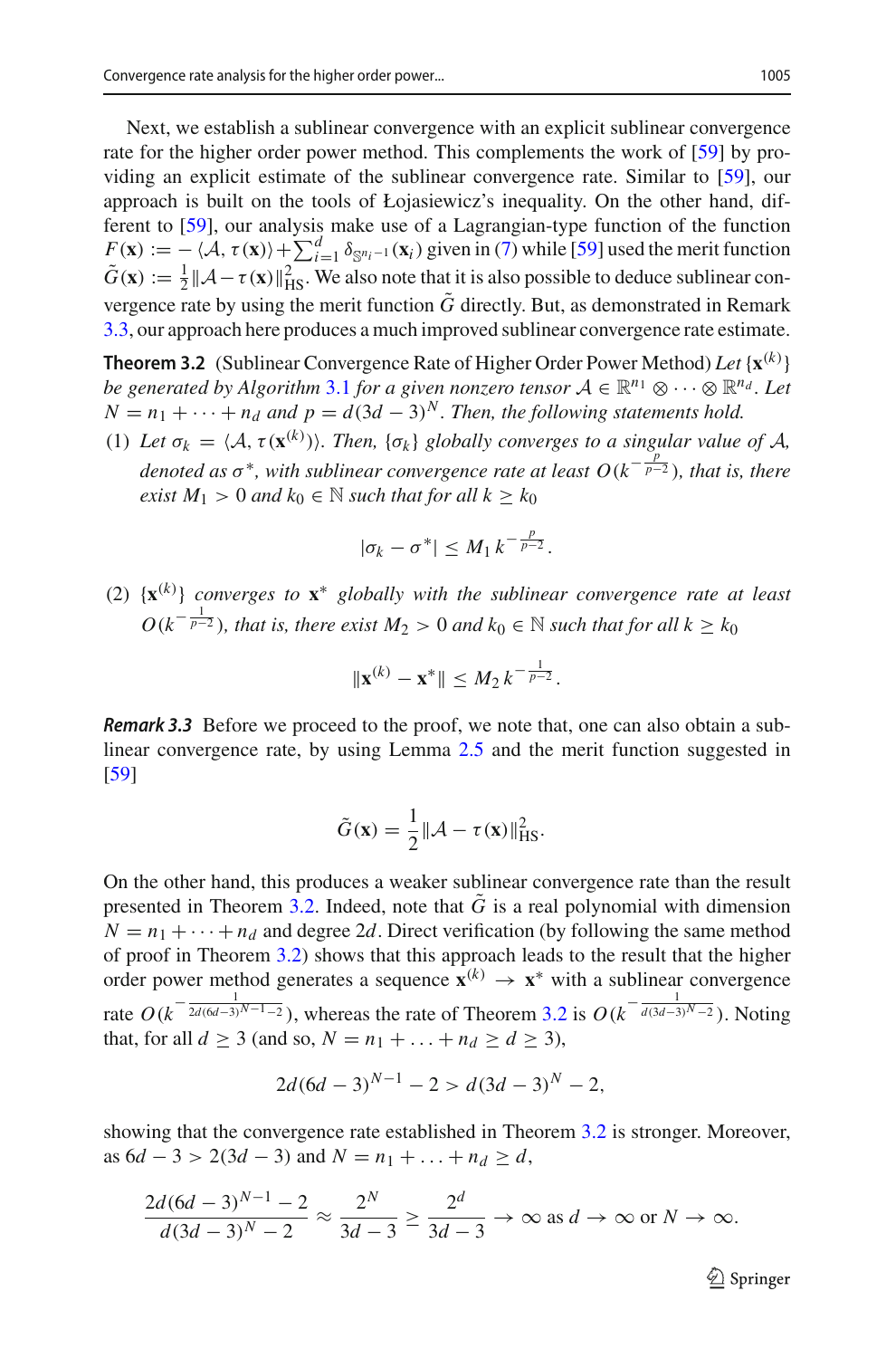So, our current approach gives a significant better convergence rate estimate in the case *d* or *N* is large.

*Proof*  $[Proof (1)]$  As shown in [\[59](#page-38-4)],  $\mathbf{x}^{(k)} \to \mathbf{x}^*$  for some  $\mathbf{x}^* \in \mathbb{S}^{n_1-1} \times \cdots \times \mathbb{S}^{n_d-1}$ . Actually,  $\mathbf{x}^*$  is a singular vector tuple with singular value  $\langle A, \tau(\mathbf{x}^*) \rangle$  by [\[45](#page-38-5)] (see also [\[59](#page-38-4)]), i.e.,  $\mathcal{A}\tau_i(\mathbf{x}^*) = \langle \mathcal{A}, \tau(\mathbf{x}^*) \rangle \mathbf{x}_i^*$  for all  $i \in \{1, ..., d\}$ . Recall that  $G(\mathbf{x}) =$  $\langle A, \tau(\mathbf{x}) \rangle$  and define a function  $H : (\mathbb{R}^{n_1} \times \cdots \times \mathbb{R}^{n_d}) \times \mathbb{R} \to \mathbb{R}$  by

$$
H(\mathbf{x}, \mu) = -G(\mathbf{x}) + \mu \sum_{i=1}^d (\|\mathbf{x}_i\|^2 - 1) = -\langle \mathcal{A}, \tau(\mathbf{x}) \rangle + \mu \sum_{i=1}^d (\|\mathbf{x}_i\|^2 - 1).
$$

Let  $\mu^* = \frac{\langle A, \tau(\mathbf{x}^*) \rangle}{2}$  and let  $\widehat{H}(\mathbf{x}, \mu) := H(\mathbf{x}, \mu) - H(\mathbf{x}^*, \mu^*)$ . Then, it is clear that  $\widehat{H}$ is a real polynomial on  $\mathbb{R}^{N+1}$  of degree *d* with  $\hat{H}(\mathbf{x}^*, \mu^*) = 0$  and  $\nabla \hat{H}(\mathbf{x}^*, \mu^*) = 0$ . Actually, by the expression of  $H(\mathbf{x}, \mu)$  and  $H(\mathbf{x}, \mu)$ , we then have that

$$
\nabla \widehat{H}(\mathbf{x}^*, \mu^*) = \nabla H(\mathbf{x}^*, \mu^*) = (2\mu^* \mathbf{x}_1^* - \mathcal{A} \tau_1(\mathbf{x}^*), \dots, 2\mu^* \mathbf{x}_d^* - \mathcal{A} \tau_d(\mathbf{x}^*)) = \mathbf{0}.
$$

Applying Lemma [2.5,](#page-7-1) it then follows that there exist  $c, \epsilon > 0$  such that

$$
\|\nabla \widehat{H}(\mathbf{x}, \mu)\| \ge c \|\widehat{H}(\mathbf{x}, \mu)\|^{\tau} \text{ for all } \|(\mathbf{x}, \mu) - (\mathbf{x}^*, \mu^*)\| \le \epsilon,
$$

where  $\tau = 1 - (d(3d - 3)^N)^{-1}$ . Then, for all  $\mathbf{x} \in \mathbb{S}^{n_1 - 1} \times \cdots \times \mathbb{S}^{n_d - 1}$  and  $\mu \in \mathbb{R}$ with  $\|(\mathbf{x}, \mu) - (\mathbf{x}^*, \mu^*)\| \leq \epsilon$ , one has

$$
\|-\nabla G(\mathbf{x})+2\mu\mathbf{x}\|^2\geq c^2\left(\langle\mathcal{A},\tau(\mathbf{x}^*)\rangle-\langle\mathcal{A},\tau(\mathbf{x})\rangle\right)^{2\tau}.
$$

Now, note that  $|\langle A, \tau(\mathbf{x}) \rangle - \langle A, \tau(\mathbf{x}^*) \rangle| \le \sqrt{d} ||A||_{\text{HS}} ||\mathbf{x} - \mathbf{x}^*||$  by Lemma [2.1.](#page-5-1) By choosing a smaller  $\epsilon$  if necessary, it follows by letting  $\mu = \frac{\langle A, \tau(\mathbf{x})\rangle}{2}$  that for all  $\mathbf{x} \in \mathbb{S}^{n_1 - 1} \times \cdots \times \mathbb{S}^{n_d - 1}$  with  $\|\mathbf{x} - \mathbf{x}^*\| \leq \epsilon$ 

<span id="page-13-0"></span>
$$
\| - \nabla G(\mathbf{x}) + \langle \mathcal{A}, \tau(\mathbf{x}) \rangle \mathbf{x} \|^2 \ge c^2 \left( \langle \mathcal{A}, \tau(\mathbf{x}^*) \rangle - \langle \mathcal{A}, \tau(\mathbf{x}) \rangle \right)^{2\tau} = c^2 \left( F(\mathbf{x}) - F(\mathbf{x}^*) \right)^{2\tau}.
$$
\n(21)

Recall that  $F(\mathbf{x}) := -\langle A, \tau(\mathbf{x}) \rangle + \sum_{i=1}^d \delta_{\mathbb{S}^{n_i-1}}(\mathbf{x}_i)$  given in [\(7\)](#page-8-1). From [\(20\)](#page-11-1), we have

$$
F(\mathbf{x}^{(k)}) - F(\mathbf{x}^{(k+1)}) \ge \frac{\lambda_{1,1}}{2dL^2} \|\nabla G(\mathbf{x}^{(k)}) - \lambda_k \mathbf{x}^{(k)}\|^2
$$
  
= 
$$
\frac{\lambda_{1,1}}{2dL^2} \|\nabla G(\mathbf{x}^{(k)}) - \langle \mathcal{A}, \tau(\mathbf{x}^{(k)}) \rangle \mathbf{x}^{(k)}\|^2,
$$

where the last equality follows from  $\lambda_k = \langle A, \tau(\mathbf{x}^{(k)}) \rangle$ . As  $\mathbf{x}^{(k)} \to \mathbf{x}^*$ , there exists  $k_0$ such that for all  $k \geq k_0$ ,  $\|\mathbf{x}^{(k)} - \mathbf{x}^*\| \leq \epsilon$ . So, this together with [\(21\)](#page-13-0) implies that, for all  $k \geq k_0$ ,

$$
F(\mathbf{x}^{(k)}) - F(\mathbf{x}^{(k+1)}) \ge \frac{\lambda_{1,1}c^2}{2dL^2} (F(\mathbf{x}^{(k)}) - F(\mathbf{x}^*))^{2\tau}.
$$

 $\mathcal{D}$  Springer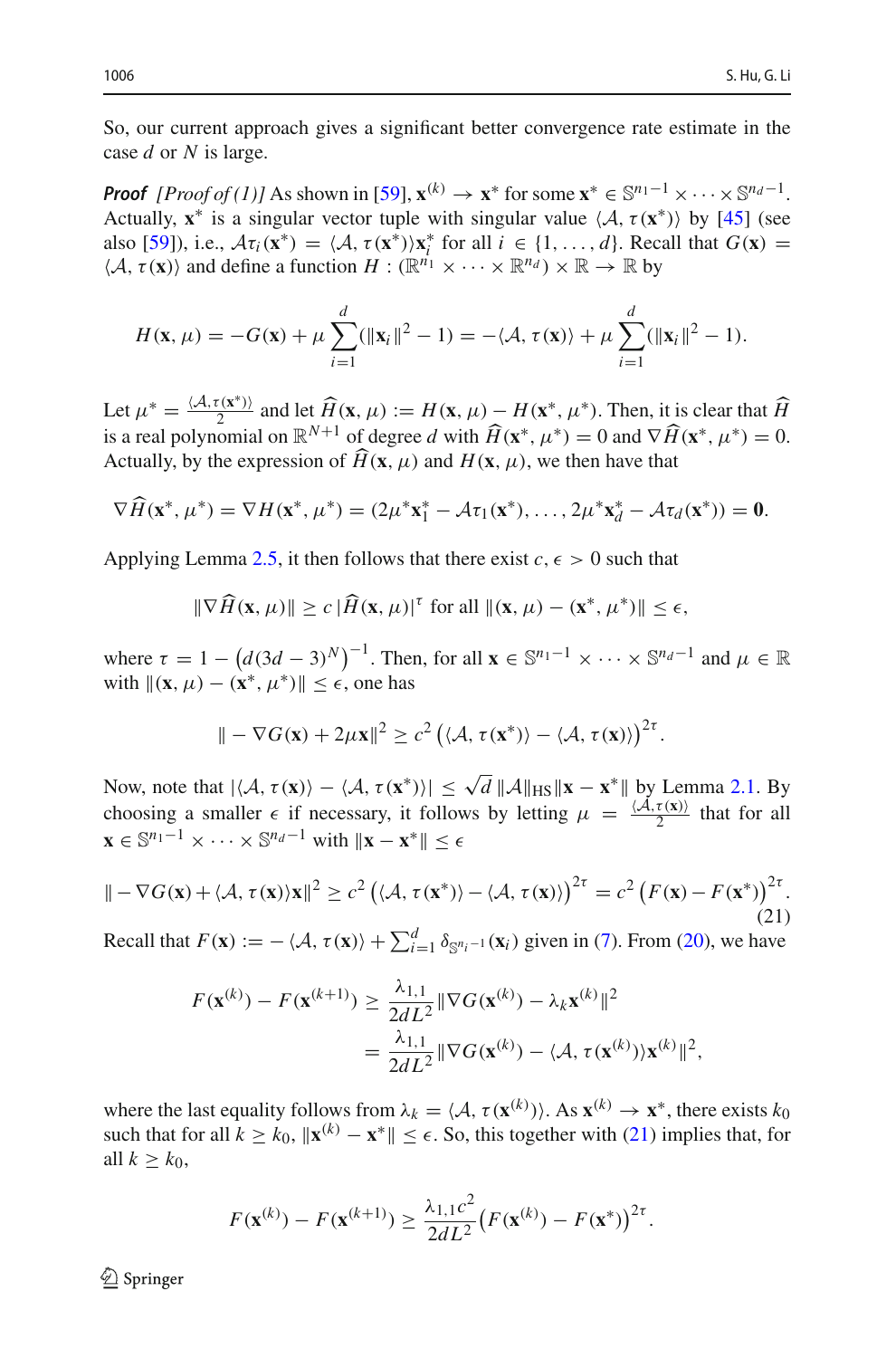Denote  $\beta_k = F(\mathbf{x}^{(k)}) - F(\mathbf{x}^*) \ge 0$  and  $M = \frac{\lambda_{1,1}c^2}{2dL^2}$ . Then,  $\beta_k \ge \beta_{k+1} + M\beta_k^{2\tau}$ . Let  $h(x) = x^{-2\tau}$ . It follows that

$$
\beta_k - \beta_{k+1} \geq M \beta_k^{2\tau} = M h(\beta_k)^{-1}.
$$

Noting that  $h(x) = f'(x)$  with  $f(x) = \frac{x^{1-2\tau}}{1-2\tau}$  and *h* is non-increasing on  $\mathbb{R}_{++}$ , it follows that

$$
M \le h(\beta_k)(\beta_k - \beta_{k+1}) \le \int_{\beta_{k+1}}^{\beta_k} h(x)dx
$$
  
=  $f(\beta_k) - f(\beta_{k+1}) = \frac{1}{1 - 2\tau} (\beta_k^{1 - 2\tau} - \beta_{k+1}^{1 - 2\tau})$   
=  $\frac{1}{2\tau - 1} (\beta_{k+1}^{1 - 2\tau} - \beta_k^{1 - 2\tau}).$ 

So,

$$
\beta_k^{1-2\tau} \ge M(2\tau - 1) + \beta_{k-1}^{1-2\tau} \ge \cdots \ge M(2\tau - 1)(k - k_0) + \beta_{k_0}^{1-2\tau},
$$

and hence, there exists  $C > 0$  such that for all  $k \geq k_0$ ,

$$
0 \leq \beta_k \leq C k^{-\frac{1}{2\tau-1}}.
$$

Now, note that  $\beta_k = F(\mathbf{x}^{(k)}) - F(\mathbf{x}^*) = -\langle \mathcal{A}, \tau(\mathbf{x}^{(k)}) \rangle + \langle \mathcal{A}, \tau(\mathbf{x}^*) \rangle$  and  $\frac{1}{2\tau-1} =$  $\frac{1}{1-2p^{-1}} = \frac{p}{p-2}$ . So, for all *k* ≥ *k*<sub>0</sub>,

$$
|\sigma_k-\sigma^*|\leq C\,k^{-\frac{p}{p-2}}.
$$

Thus, statement of (i) follows.

*[Proof of (2)]* From [\(19\)](#page-11-0), one has

$$
\|\nabla G(\mathbf{x}^{(k)}) - \lambda_k \mathbf{x}^{(k)}\| \le \sqrt{d}L \|\mathbf{x}^{(k)} - \mathbf{x}^{(k+1)}\|,\tag{22}
$$

and so,  $(21)$  gives us that

$$
\left(F(\mathbf{x}^{(k)}) - F(\mathbf{x}^*)\right)^{\tau} \le \frac{\sqrt{d}L}{c} \|\mathbf{x}^{(k)} - \mathbf{x}^{(k+1)}\|.
$$

Let  $s_k = ||\mathbf{x}^{(k+1)} - \mathbf{x}^{(k)}||$ . Then, we have

<span id="page-14-0"></span>
$$
\beta_k^{\tau} \le \frac{\sqrt{d}L}{c} s_k. \tag{23}
$$

<sup>2</sup> Springer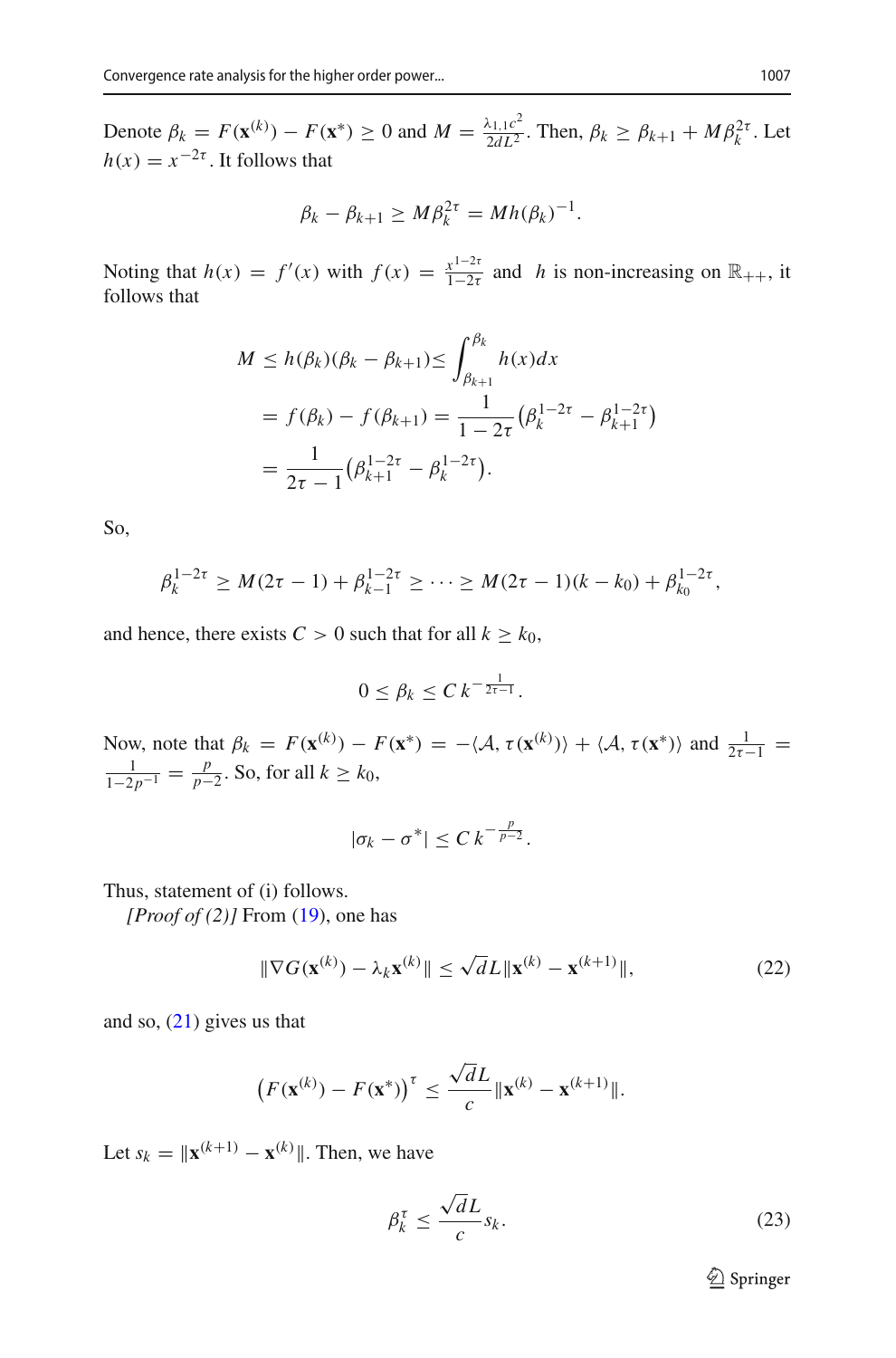Moreover, noting that  $\varphi$  :  $s \mapsto -s^{1-\tau}$  is convex on  $\mathbb{R}_{++}$ , one has

$$
\varphi(\beta_{k+1}) - \varphi(\beta_k) \ge \varphi'(\beta_k)(\beta_{k+1} - \beta_k).
$$

This gives us that

$$
\beta_k^{1-\tau} - \beta_{k+1}^{1-\tau} \ge (1-\tau)\beta_k^{-\tau} (\beta_k - \beta_{k+1}) = (1-\tau)\beta_k^{-\tau} (F(\mathbf{x}^{(k)}) - F(\mathbf{x}^{(k+1)})).
$$

This together with [\(17\)](#page-10-3) shows that

$$
\beta_k^{1-\tau} - \beta_{k+1}^{1-\tau} \ge (1-\tau) \frac{\lambda_{1,1}}{2} \beta_k^{-\tau} \| \mathbf{x}^{(k)} - \mathbf{x}^{(k+1)} \|^2 = (1-\tau) \frac{\lambda_{1,1}}{2} \beta_k^{-\tau} s_k^2. \tag{24}
$$

Therefore, this, together with  $(23)$ , implies that there exists  $M > 0$  such that

$$
s_k \le M(\beta_k^{1-\tau} - \beta_{k+1}^{1-\tau}).
$$
\n(25)

For any  $N > N_0 > k_0$ , summing this from  $N_0$  to  $N$  gives that

$$
\sum_{k=N_0}^N s_k \le M(\beta_{N_0}^{1-\tau} - \beta_{N+1}^{1-\tau}).
$$

Letting  $N \to \infty$  and note that  $\beta_N \to 0$  as  $N \to \infty$ , we see that

$$
\sum_{k=N_0}^{\infty} s_k \leq M \beta_{N_0}^{1-\tau}.
$$

This shows that  $\sum_{k=1}^{\infty} s_k < +\infty$ . Denote  $\Delta_k = \sum_{i=k}^{\infty} s_i, k \ge k_0$ . Then, from [\(23\)](#page-14-0), one has

$$
\Delta_k \leq M \bigg( \frac{\sqrt{d}L}{c} s_k \bigg)^{\frac{1-\tau}{\tau}}.
$$

As  $\frac{1-\tau}{\tau}$  < 1, there exists *C* > 0 such that

$$
\Delta_k^{\frac{\tau}{1-\tau}} \leq C s_k = C \left( \Delta_k - \Delta_{k+1} \right).
$$

In other words, one has  $\Delta_k \geq \Delta_{k+1} + \frac{1}{C} \Delta_k^{\frac{t}{1-\epsilon}}$ . Then, a similar line method as in part one shows that there exists  $C_0 > 0$  such that

$$
\Delta_k \leq C_0 k^{-\frac{1-\tau}{2\tau-1}}.
$$

Finally, the conclusion follows by noting that  $\|\mathbf{x}^{(k)} - \mathbf{x}^*\| \le \sum_{i=k}^{\infty} \|\mathbf{x}^{(i)} - \mathbf{x}^{(i+1)}\| =$  $\Delta_k$ .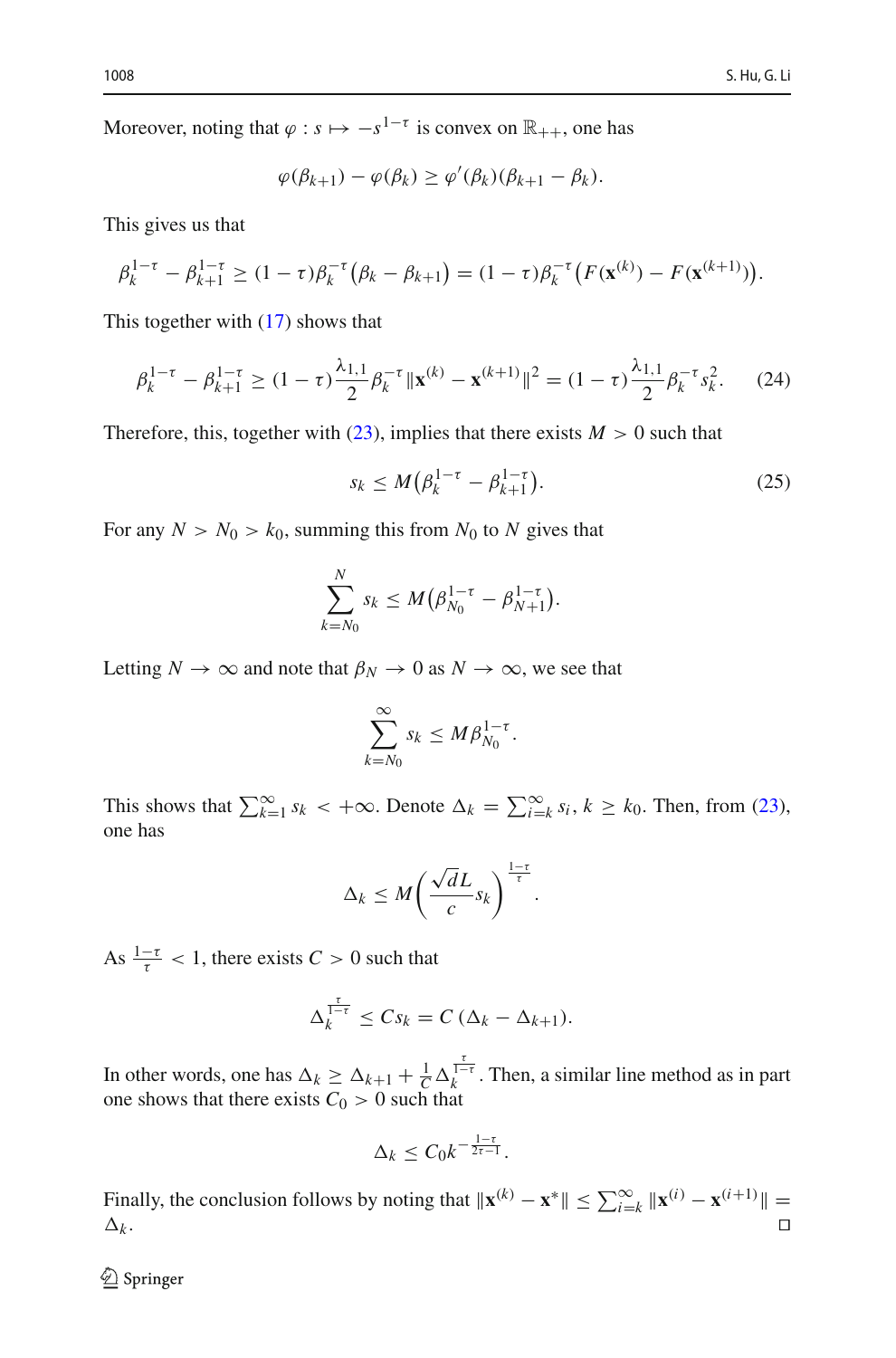*Remark 3.4* (Discussion on the convergence rate estimate) In Theorem [3.2,](#page-12-0) the convergence rate of the objective function value sequence  $\{\langle A, \tau(\mathbf{x}^{(k)})\rangle\}$  is  $O(k^{-\frac{p}{p-2}})$ with  $1 < \frac{p}{p-2} < 2$ . The convergence rate estimate we obtained here can be regarded as "suboptimal" from optimization point of view. To see this, we recall that HOPM can be regarded as a special instance of the block coordinate descent method (see the introduction), and it was demonstrated that the objective function value of block coordinate descent method (or sometimes referred as alternating minimization methods) at least exhibits a sublinear convergence rate of  $O(\frac{1}{k})$  without assuming strong convexity assumptions (cf. [\[4,](#page-36-6) Theorem 14.11]). Moreover, it is also widely known from the celebrated work of Nesterov that the optimal rate for first-order methods (which includes the block coordinate descent method) is  $O(1/k^2)$  even in the convex setting [\[47](#page-38-15), Section 2.2], and the optimal rate usually can only be achieved by incorporating additional information and generating the next iterate from both the previous iterate and the current iterate (known as Nesterov acceleration techniques). Therefore, one can view our convergence rate estimate as "suboptimal" from optimization point of view.

Finally, note that  $p = d(3d - 3)^N$ . Our derived sublinear convergence estimate indeed depends on the dimension *N* and the order of the underlying tensor space *d*. In particular, when *N* or *d* increase, the quantity  $k^{-\frac{p}{p-2}}$  and  $k^{-\frac{1}{p-2}}$  decrease. As a result, when *N* and *d* increase (and so, the problem becomes more complex), the derived convergence rate becomes slower.

<span id="page-16-1"></span>*Remark 3.5* We note from [\(14\)](#page-10-0), [\(16\)](#page-10-2) and  $\lambda_k = \lambda_{k,d} = \langle A, \tau(\mathbf{x}^{(k)}) \rangle$  that

$$
0 < \lambda_k \leq \lambda_{k+1} \leq \|\mathcal{A}\|_{\text{HS}} \text{ and } \lambda_k \to \langle \mathcal{A}, \tau(\mathbf{x}^*) \rangle > 0.
$$

This shows that the HOPM indeed converges to a singular vector tuple with positive singular value.

Next, we will examine when the higher order power method will exhibit a linear convergence rate. To achieve this, we will introduce and examine the notion of nondegenerate singular vector tuples in the next section. This notion plays an important role in establishing the desired linear convergence rate of higher order power method later on.

# <span id="page-16-0"></span>**4 Nondegenerate singular vector tuples and linear convergence of higher order power method**

In this section, we introduce the notion of nondegenerate singular vector tuples and show that it serves as a sufficient condition ensuring the linear convergence of higher order power method. Our result does not require the limit point to be a local/global solution of the corresponding optimization formulation, and so, distinguishes with the sufficient conditions for linear convergence in the literature (e.g. [\[58](#page-38-0)[,63](#page-38-2)]). More importantly, we will further justify, in the next section, that for almost all tensors (in the sense of Lebesgue measure), each of its singular vector tuples is nondegenerate.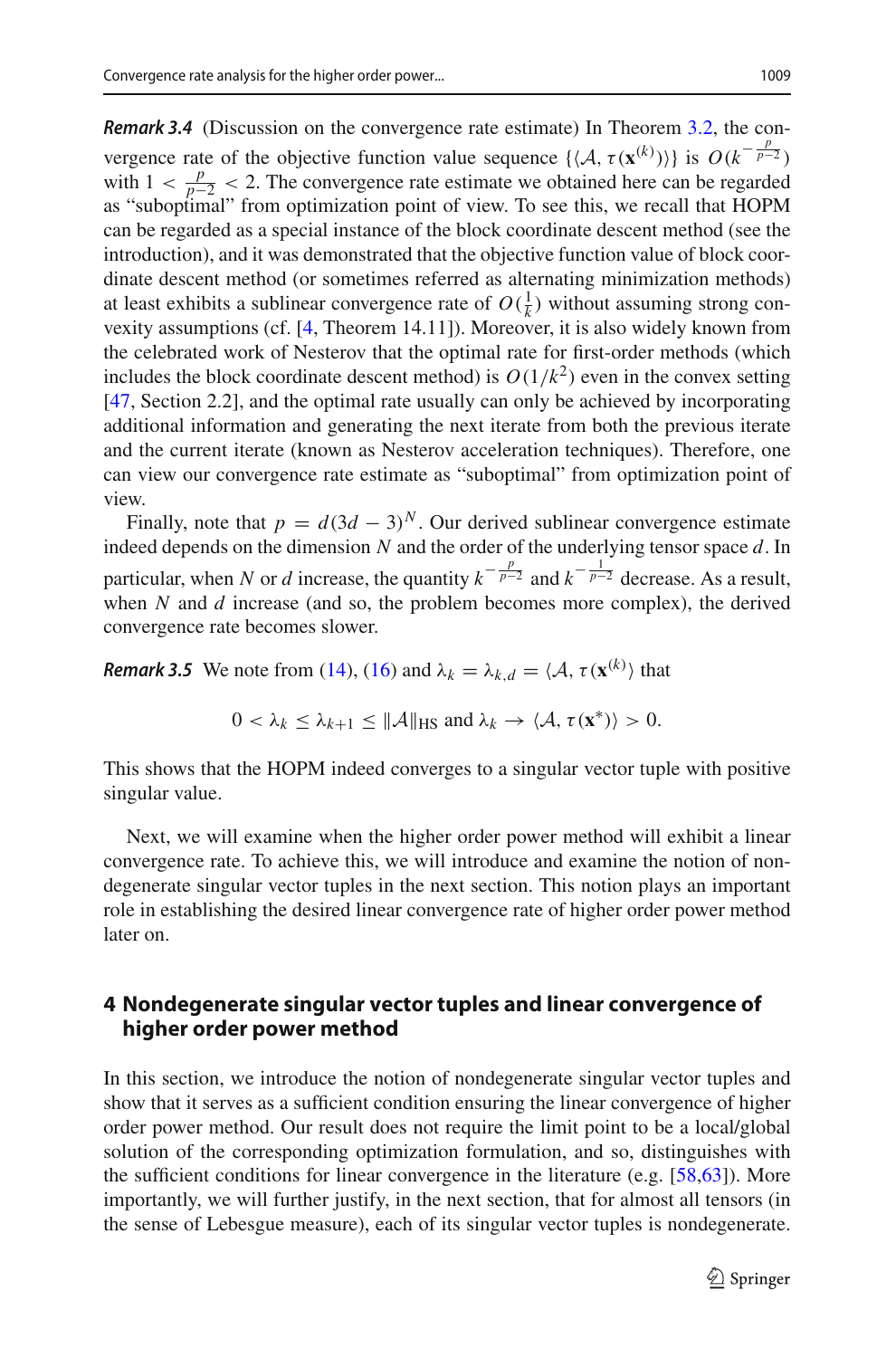As a result, the HOPM *exhibits global R-linear convergence rate* for almost all tensors with any initialization.

We start by recalling some standard facts on smooth manifold. We refer to [\[7](#page-36-7)[,21](#page-37-24)] for basic notions of functions on a smooth manifold. Let  $M \subseteq \mathbb{R}^n$  be a manifold and let  $f : M \to \mathbb{R}$  be a smooth function. Let  $\mathbf{x} \in M$  and let  $T_{\mathbf{x}}(M)$  be the tangent space of M at **x**. Denote the geodesic curve at this point in a tangent direction  $\mathbf{u} \in T_{\mathbf{x}}(M)$  by  $\mathbf{x}(t)$ . The manifold *gradient* of *f* on the manifold *M* at  $\mathbf{x} \in M$  is denoted as grad( $f$ )( $\mathbf{x}$ ), and is determined by  $\frac{d}{dt} f(\mathbf{x}(t))|_{t=0}$ . Similarly, the manifold *Hessian* on the manifold *M* at **x** ∈ *M* is denoted as Hess(*f*)(**x**), and is determined by  $\frac{d^2}{dt^2} f(\mathbf{x}(t))|_{t=0}$ . We say a point  $\mathbf{x} \in M$  a *nondegenerate critical point* of the function  $f$  if the manifold gradient satisfies grad $(f)(\mathbf{x}) = \mathbf{0}$  and the manifold Hessian Hess $(f)(\mathbf{x})$  is a nonsingular linear operator from the tangent space  $T_x(M)$  to itself. We will also need the following lemma, which is the well-known Morse's theorem [\[6](#page-36-8)[,46\]](#page-38-16).

<span id="page-17-0"></span>**Lemma 4.1** *Let M be a smooth manifold with* dim(*M*) =  $k < n$  *and*  $f : M \subseteq \mathbb{R}^n \rightarrow$ R *be a smooth function for which* **x**<sup>∗</sup> *is a nondegenerate critical point. Then, in some neighborhood U of*  $\mathbf{x}^*$  *in M, there is a local*  $C^{\infty}$  *coordinate system, namely a*  $C^{\infty}$ *diffeomorphism*

$$
\varphi:\mathcal{U}\to\mathcal{V}\subset\mathbb{R}^k
$$

*with*  $\varphi(\mathbf{x}^*) = \mathbf{0}$  *and a neighborhood*  $V$  *of*  $\mathbf{0}$  *such that the map*  $\tilde{f} = f \circ \varphi^{-1}$  *takes the form*  $\tilde{f}(\mathbf{x}) = f(\mathbf{x}^*) - x_1^2 - \ldots - x_s^2 + x_{s+1}^2 + \ldots + x_k^2$  *for some nonnegative integer s.*

The following proposition shows that a form of Łojasiewicz inequality with exponent 1/2 can be achieved under the nondegeneracy assumption on the critical points.

<span id="page-17-1"></span>**Proposition 4.2** *Let M be a smooth manifold with*  $\dim(M) = k \leq n$  *and*  $f : M \subseteq$ <sup>R</sup>*<sup>n</sup>* <sup>→</sup> <sup>R</sup> *be a smooth function for which* **<sup>x</sup>**<sup>∗</sup> *is a nondegenerate critical point. Then there exists a neighborhood U in M of*  $\mathbf{x}^*$  *such that for all*  $\mathbf{x} \in \mathcal{U}$ 

$$
\|\operatorname{grad}(f)(\mathbf{x})\|^2 \ge \kappa |f(\mathbf{x}) - f(\mathbf{x}^*)|
$$

*for some*  $\kappa > 0$ *.* 

*Proof* Let us adopt the notation in Lemma [4.1.](#page-17-0) In the new coordinate system, locally, we have

$$
|f(\varphi^{-1}(\mathbf{y})) - f(\mathbf{x}^*)| = |\tilde{f}(\mathbf{y}) - \tilde{f}(\mathbf{0})| = |y_1^2 + \dots + y_s^2 - y_{s+1}^2 - \dots - y_k^2|
$$
  
\n
$$
\leq ||\mathbf{y}||^2
$$
  
\n
$$
= \frac{1}{4} ||\nabla \tilde{f}(\mathbf{y})||^2
$$
  
\n
$$
= \frac{1}{4} \left\| \begin{bmatrix} \langle \text{grad}(f)(\mathbf{x}), \mathbf{D}(\varphi^{-1})(\mathbf{y})\xi_1 \rangle \\ \vdots \\ \langle \text{grad}(f)(\mathbf{x}), \mathbf{D}(\varphi^{-1})(\mathbf{y})\xi_k \rangle \end{bmatrix} \right\|^2
$$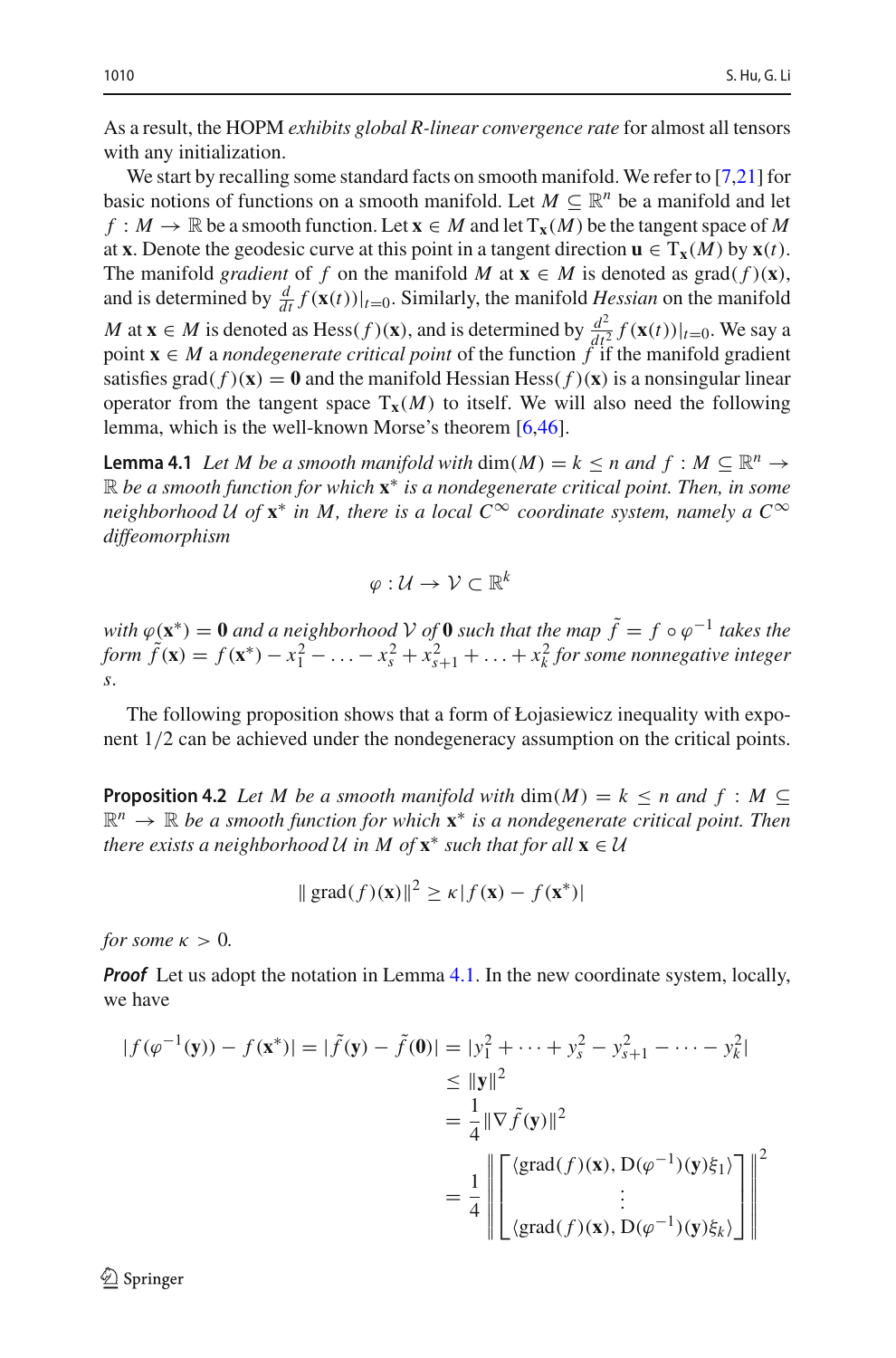$$
\leq \frac{1}{4} \| D(\varphi^{-1})(y) \|^2 \| \text{grad}(f)(x) \|^2,
$$

where  $\varphi$ (**x**) = **y**, D( $\varphi$ <sup>-1</sup>)(**y**) is the differential of  $\varphi$ <sup>-1</sup> which is a linear mapping from  $\mathbb{R}^k$  to the tangent space  $T_x(M)$ , and  $\xi_i \in \mathbb{R}^k$  is the *i*-th basis vector of  $\mathbb{R}^k$ . Since  $\varphi$  is a coordinate system,  $D(\varphi^{-1})(y) = [D(\varphi)(x)]^{-1}$  is nonsingular. Thus,  $||D(\varphi^{-1})(y)||$ is bounded in a small neighborhood of **x**∗. Consequently, the result follows. 

<span id="page-18-1"></span>**Definition 4.3** (Nondegenerate Singular Vector Tuples) We say a singular vector tuple of *<sup>A</sup>* is *nondegenerate* if **<sup>x</sup>** is a nondegenerate critical point of *<sup>G</sup>* on <sup>S</sup>.

Next, we show that the HOPM exhibits R-linear convergence rate when the limit point  $\mathbf{x}^*$  is a nondegenerate singular vector tuple of  $A$ . Note that in the special case where  $\mathbf{x}^*$  is a local minimizer of  $G(x) = \langle A, \tau(\mathbf{x}) \rangle$ , the next Theorem [4.4](#page-18-0) reduces to the linear convergence result established in [\[58\]](#page-38-0) (similar conclusion was achieved in the cases where  $x^*$  is a global minimizer in  $[63,$  $[63,$  Theorem 4.3]). On the other hand, our next Theorem [4.4](#page-18-0) can be applied to the cases where the limit point **x**∗ is not a local minima (for example, when it is a saddle point of *G*). More importantly, we will justify, in the next section, that our assumption "the limit point **x**∗ is a nondegenerate singular vector tuple" is satisfied for almost all tensors.

<span id="page-18-0"></span>**Theorem 4.4** *(Linear Convergence of HOPM under Nondegeneracy) Let* {**x**(*k*) } *be generated by Algorithm* [3.1](#page-8-2) *for a given nonzero tensor A with*  $\mathbf{x}^{(k)} \rightarrow \mathbf{x}^*$ *. Suppose that* **<sup>x</sup>**<sup>∗</sup> *is a nondegenerate singular vector tuple of <sup>A</sup>. Then, the sequence* {**x**(*k*) } *converges to*  $\mathbf{x}^*$  *globally with R-linear convergence rate, that is, there exist*  $M > 0$ , *r* ∈ (0, 1) *and*  $k_0$  ∈ *N such that for all*  $k > k_0$ *,* 

$$
\|\mathbf{x}^{(k)}-\mathbf{x}^*\|\leq M r^k.
$$

 $\sum_{i=1}^{d} \delta_{\mathbb{S}^{n_i-1}}(\mathbf{x}_i)$  given in [\(7\)](#page-8-1). It follows from Definition [4.3](#page-18-1) that **x**<sup>∗</sup> is a nondegenerate *Proof* Let  $G(x) = \langle A, \tau(\mathbf{x}) \rangle$  be given as in [\(18\)](#page-11-2) and let  $F(\mathbf{x}) = -\langle A, \tau(\mathbf{x}) \rangle +$ critical point of *G* on the joint sphere. Then, this together with Proposition [4.2](#page-17-1) implies that there exists  $\kappa > 0$  such that

<span id="page-18-2"></span>
$$
\|\operatorname{grad}(G)(\mathbf{x})\|^2 \ge \kappa |G(\mathbf{x}^*) - G(\mathbf{x})| \tag{26}
$$

for all  $\mathbf{x} \in \mathbb{S}^{n_1-1} \times \cdots \times \mathbb{S}^{n_d-1}$  sufficiently close to  $\mathbf{x}^*$ .

From [\[22,](#page-37-25) Section 2.4], we see that the manifold gradient of *G* at a point **x** ∈  $\mathbb{S}^{n_1-1} \times \cdots \times \mathbb{S}^{n_d-1}$  is

$$
\text{grad}(G)(\mathbf{x}) = \nabla G(\mathbf{x}) - \text{diag}\{\nabla_{\mathbf{x}_1} G(\mathbf{x})^{\mathsf{T}} \mathbf{x}_1 I, \dots, \nabla_{\mathbf{x}_d} G(\mathbf{x})^{\mathsf{T}} \mathbf{x}_d I\} \mathbf{x},\tag{27}
$$

This implies that

$$
\text{grad}(G)(\mathbf{x}^{(k+1)}) = \nabla G(\mathbf{x}^{(k+1)}) - \text{diag}\{\nabla_{\mathbf{x}_1} G(\mathbf{x}^{(k+1)})^\mathsf{T} \mathbf{x}_1^{(k+1)} I, \\ \dots, \nabla_{\mathbf{x}_d} G(\mathbf{x}^{(k+1)})^\mathsf{T} \mathbf{x}_d^{(k+1)} I\} \mathbf{x}^{(k+1)}
$$

 $\mathcal{D}$  Springer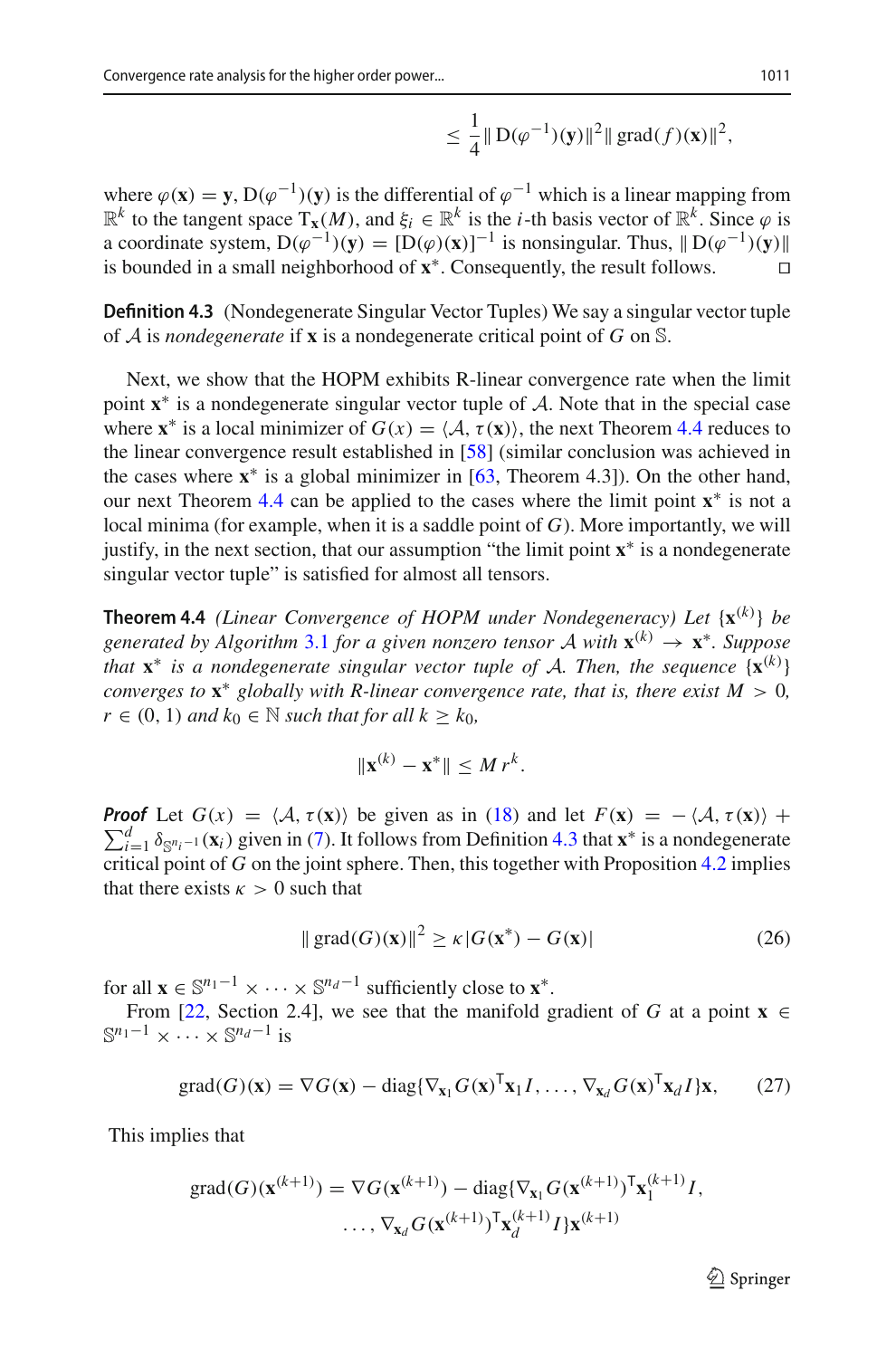<span id="page-19-0"></span>
$$
= \nabla G(\mathbf{x}^{(k+1)}) - \lambda_{k+1} \mathbf{x}^{(k+1)},
$$
\n(28)

where we used the fact that  $\nabla_{\mathbf{x}_i} G(\mathbf{x}^{(k+1)})^\mathsf{T} \mathbf{x}_i^{(k+1)} = \langle \mathcal{A} \tau_i(\mathbf{x}^{(k+1)}), \mathbf{x}_i^{(k+1)} \rangle =$  $\langle A, \tau(\mathbf{x}^{(k+1)}) \rangle = \lambda_{k+1}.$ 

Let  $\lambda^* = \langle A, \tau(\mathbf{x}^*) \rangle = G(\mathbf{x}^*) = -F(\mathbf{x}^*)$ . Then, as established in equations [\(16\)](#page-10-2) and [\(17\)](#page-10-3),  $\lambda_k = -F(\mathbf{x}^{(k)})$  monotonically increases and converges to  $\lambda^*$ . This, together with  $\mathbf{x}^{(k+1)} \in \mathbb{S}^{n_1-1} \times \cdots \times \mathbb{S}^{n_d-1}$  and [\(7\)](#page-8-1), implies that

<span id="page-19-1"></span>
$$
G(\mathbf{x}^*) - G(\mathbf{x}^{(k+1)}) = F(\mathbf{x}^{(k+1)}) - F(\mathbf{x}^*) \ge 0.
$$
 (29)

On the other hand, we have

$$
\|\nabla_i G(\mathbf{x}^{(k+1)}) - \lambda_{k+1} \mathbf{x}_{k+1,i}\| = \|\mathcal{A}\tau_i(\mathbf{x}^{(k+1)}) - \lambda_{k+1} \mathbf{x}_{k+1,i}\| \n= \|\mathcal{A}\tau_i(\mathbf{x}^{(k+1)}) - \mathcal{A}\tau_i(\mathbf{x}^{(k+1,i)}) \n+ \mathcal{A}\tau_i(\mathbf{x}^{(k+1,i)}) - \lambda_{k+1} \mathbf{x}_{k+1,i}\| \n\leq \|\mathcal{A}\tau_i(\mathbf{x}^{(k+1)}) - \mathcal{A}\tau_i(\mathbf{x}^{(k+1,i)})\| \n+ \|(\lambda_{k+1,i} - \lambda_{k+1}) \mathbf{x}_{k+1,i}\| \n\leq \|\mathcal{A}\|_{\text{HS}} \|\tau_i(\mathbf{x}^{(k+1)}) - \tau_i(\mathbf{x}^{(k+1,i)})\| \n+ |\lambda_{k+1,i} - \lambda_{k+1}|.
$$

Similar to  $(19)$ , we have

$$
\|\nabla G(\mathbf{x}^{(k+1)}) - \lambda_{k+1}\mathbf{x}^{(k+1)}\| \le \sqrt{d}L\|\mathbf{x}^{(k)} - \mathbf{x}^{(k+1)}\|,
$$

where  $L = (2\sqrt{d} + 1) ||\mathcal{A}||_{\text{HS}}$ .

Since  $\mathbf{x}^{(k)} \to \mathbf{x}^*$ , there exists  $k_0 > 0$  such that [\(26\)](#page-18-2) holds for all  $k \geq k_0$ . Thus, for all  $k \geq k_0$  we have

$$
F(\mathbf{x}^{(k)}) - F(\mathbf{x}^{(k+1)}) \ge \frac{\lambda_{1,1}}{2dL^2} \|\nabla G(\mathbf{x}^{(k+1)}) - \lambda_{k+1}\mathbf{x}^{(k+1)}\|^2
$$
  
=  $\frac{\lambda_{1,1}}{2dL^2} \|\text{grad}(G)(\mathbf{x}^{(k+1)})\|^2$   
 $\ge \frac{\lambda_{1,1}\kappa}{2dL^2} \big(F(\mathbf{x}^{(k+1)}) - F(\mathbf{x}^*)\big),$ 

where the first inequality follows from preceding estimation and  $(17)$ , the equality is from [\(28\)](#page-19-0), and the last inequality from [\(26\)](#page-18-2) and [\(29\)](#page-19-1). Thus, for all  $k \geq k_0$ 

$$
F(\mathbf{x}^{(k+1)}) - F(\mathbf{x}^*) \le \frac{2dL^2}{2dL^2 + \lambda_{1,1}K} \big( F(\mathbf{x}^{(k)}) - F(\mathbf{x}^*) \big).
$$

 $\mathcal{D}$  Springer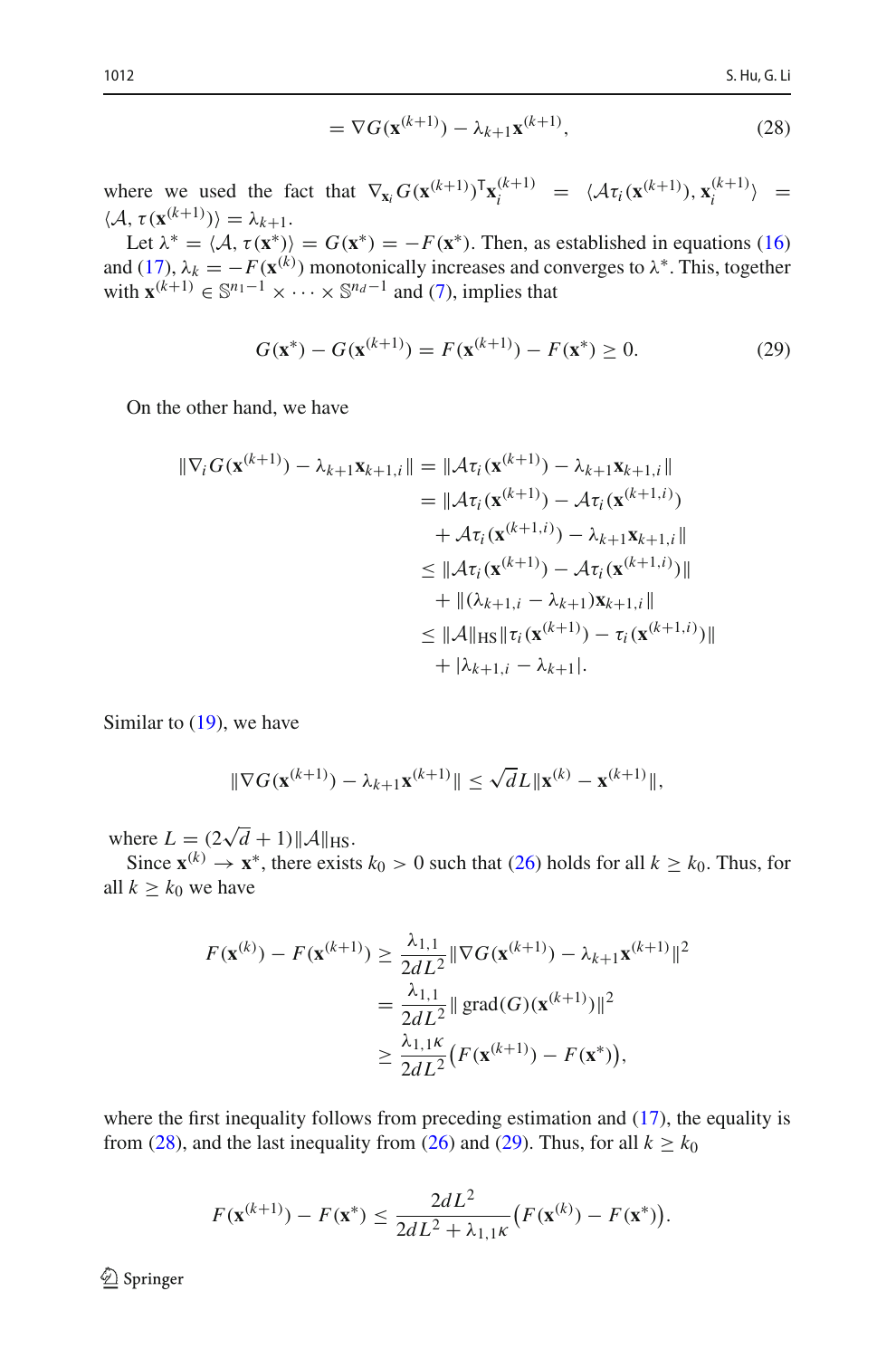It also follows from [\(17\)](#page-10-3) that for all  $k \geq k_0$ 

$$
\begin{aligned} \|\mathbf{x}^{(i+1)} - \mathbf{x}^{(i)}\| &\leq \sqrt{\frac{2}{\lambda_{1,1}}} \sqrt{F(\mathbf{x}^{(i)}) - F(\mathbf{x}^{(i+1)})} \\ &\leq \sqrt{\frac{2}{\lambda_{1,1}}} \sqrt{F(\mathbf{x}^{(i)}) - F(\mathbf{x}^*)} \\ &\leq \sqrt{\frac{2}{\lambda_{1,1}}} \left[ \sqrt{\frac{2dL^2}{2dL^2 + \lambda_{1,1}\kappa}} \right]^{i-1} \sqrt{F(\mathbf{x}^{(1)}) - F(\mathbf{x}^*)} .\end{aligned}
$$

Thus, we have  $\sum_{i=k}^{\infty} ||\mathbf{x}^{(i+1)} - \mathbf{x}^{(i)}|| < +\infty$ . Since  $\mathbf{x}^{(k)} \to \mathbf{x}^*$ ,

$$
\|\mathbf{x}^{(k)} - \mathbf{x}^*\| \le \sum_{i=k}^{\infty} \|\mathbf{x}^{(i+1)} - \mathbf{x}^{(i)}\|.
$$

This implies that for all  $k \geq k_0$ 

$$
\|\mathbf{x}^{(k)} - \mathbf{x}^*\| \leq \sqrt{\frac{2}{\lambda_{1,1}}} \sqrt{F(\mathbf{x}^{(1)}) - F(\mathbf{x}^*)} \frac{1}{1 - \sqrt{\frac{2dL^2}{2dL^2 + \lambda_{1,1}\kappa}}} \left[ \sqrt{\frac{2dL^2}{2dL^2 + \lambda_{1,1}\kappa}} \right]^{k-1},
$$

which is the claimed R-linear convergence. Thus, the conclusion follows.  $\Box$ 

#### <span id="page-20-0"></span>**5 Typical linear convergence of higher order power method**

In this section, we establish that the HOPM *exhibits global R-linear convergence rate* for almost all tensors. We achieve this by showing that, for almost all tensors, each of its singular vector tuples is nondegenerate. This gives an answer to the "linear convergence" behavior of HOPM mentioned in the literature, such as in [\[60,](#page-38-1) Page 1603]: "*We shall not concern ourselves with the rate of convergence, though it is expected to be linear*."

To do this, we will need the following notion of Morse function and a theorem regarding its existence. Let *M* be a smooth manifold, a function  $f : M \to \mathbb{R}$  is called a *Morse function* if each critical point of *f* on *M* is nondegenerate. The following result on existence of Morse functions is well-known, see for example [\[7](#page-36-7), Proposition 17.18].

<span id="page-20-1"></span>**Lemma 5.1** (Morse function is "typical") Let M be a manifold of dimension m in  $\mathbb{R}^n$ . *For almost all*  $\mathbf{a} := (a_1, \ldots, a_n)^T \in \mathbb{R}^n$ , the function

$$
f(\mathbf{x}) = a_1x_1 + \cdots + a_nx_n
$$

*is a Morse function on M.*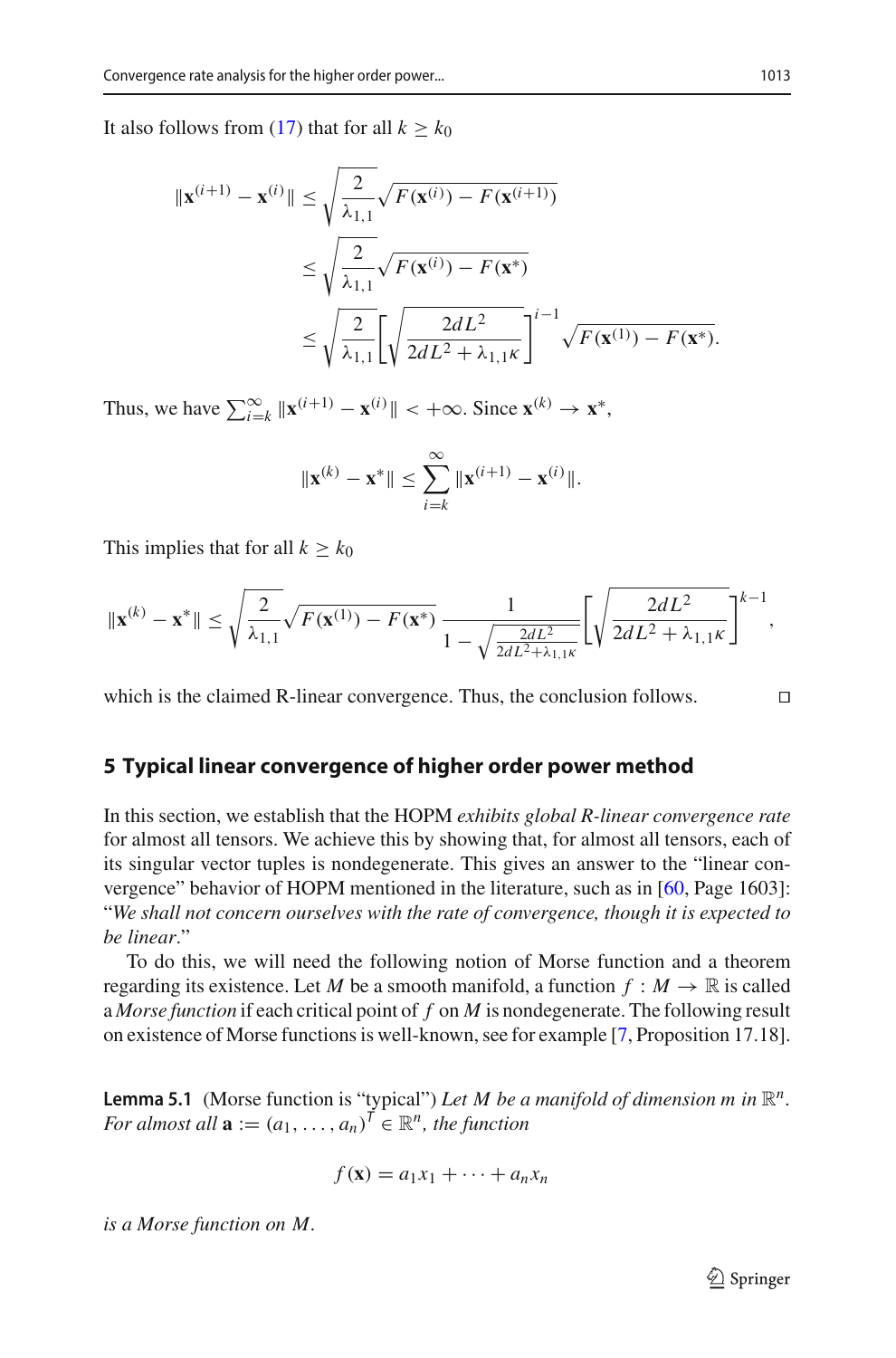We will also need the following proposition on critical points of functions over two diffeomorphic smooth manifolds. Recall that two smooth manifolds  $M_1$  and  $M_2$  are called locally diffeomorphic if there is a mapping  $\phi : M_1 \rightarrow M_2$  such that for each point **x**  $\in$  *M*<sub>1</sub> there exist a neighborhood *U*  $\subseteq$  *M*<sub>1</sub> of **x** and a neighborhood *V*  $\subseteq$  *M*<sub>2</sub> of  $\phi(\mathbf{x})$  so that the restriction mapping  $\phi: U \to V$  is a diffeomorphism [\[21](#page-37-24)]. In this case, the corresponding  $\phi$  is called a local diffeomorphism between  $M_1$  and  $M_2$ .

<span id="page-21-1"></span>**Proposition 5.2** *Let*  $M_1 \subseteq \mathbb{R}^{n_1}$  *and*  $M_2 \subset \mathbb{R}^{n_2}$  *be two diffeomorphic smooth manifolds of the same dimension*  $m \leq \min\{n_1, n_2\}$  *and let*  $\phi : M_1 \to M_2$  *be the corresponding local diffeomorphism. Let*  $f : M_2 \to \mathbb{R}$  *be a smooth function. Then*  $\mathbf{x} \in M_1$  *is a (nondegenerate) critical point of f*  $\circ \phi$  *on M<sub>1</sub> if and only if*  $\phi(\mathbf{x})$  *is a (nondegenerate) critical point of f on M*2*.*

*Proof* Let a local coordinate system of  $M_1$  in a neighborhood of **x** be  $\alpha_1, \ldots, \alpha_m$ :  $U_1 \subseteq M_1 \rightarrow V_1 \subseteq \mathbb{R}^m$ . Here  $U_1$  is a neighborhood of **x** and  $V_1$  a neighborhood of  $\mathbf{p} \in \mathbb{R}^m$  such that

$$
(\alpha_1(\mathbf{x}),\ldots,\alpha_m(\mathbf{x}))=\mathbf{p}.
$$

The inverse of  $\alpha : U_1 \to V_1$  is denoted as  $\beta$ . Similarly, let  $\theta : M_2 \to \mathbb{R}^m$  be a local coordinate system of  $M_2$  in a neighborhood of  $\phi(\mathbf{x})$ , and  $\eta$  be the inverse of  $\theta$  with  $\theta(\phi(\mathbf{x})) = \mathbf{q}$  for some  $\mathbf{q} \in \mathbb{R}^m$ . The corresponding neighborhoods are respectively  $U_2$ ,  $V_2$ . As  $\phi$  being a local diffeomorphism, we can shrink the neighborhoods if necessary to satisfy  $U_2 = \phi(U_1)$ . In the following, we always work in these neighborhoods without tedious repetitions.

Let  $\mathbf{t} = \alpha(\mathbf{x})$  be the local coordinates of  $M_1$ , and  $\mathbf{s} = \theta(\phi(\mathbf{x}))$  be the local coordinates of  $M_2$ . We then have a relation between the two local coordinates

<span id="page-21-0"></span>
$$
\mathbf{t} = \alpha \circ \phi^{-1} \circ \eta(\mathbf{s}).\tag{30}
$$

Note that

$$
d\alpha_i \in T_{\mathbf{x}} M_1, \; d\phi^{-1} : T_{\phi(\mathbf{x})} M_2 \to T_{\mathbf{x}} M_1, \; \text{and} \; d\eta : \mathbb{R}^m \to T_{\phi(\mathbf{x})} M_2
$$

in the neighborhood of **x** (as well as  $\phi$  (**x**)). We then have

$$
\frac{\partial t_j}{\partial s_i} = d\alpha_j d\phi^{-1} d\eta(\mathbf{e}_i),
$$

where  $e_i$  is the *i*-th coordinate vector in  $\mathbb{R}^m$ . Let the matrix  $H \in \mathbb{R}^{m \times m}$  be defined as

$$
h_{ij} = \frac{\partial t_j}{\partial s_i}(\mathbf{q}).
$$

So, as a linear operator,

$$
H = d\alpha \, d\phi^{-1} \, d\eta.
$$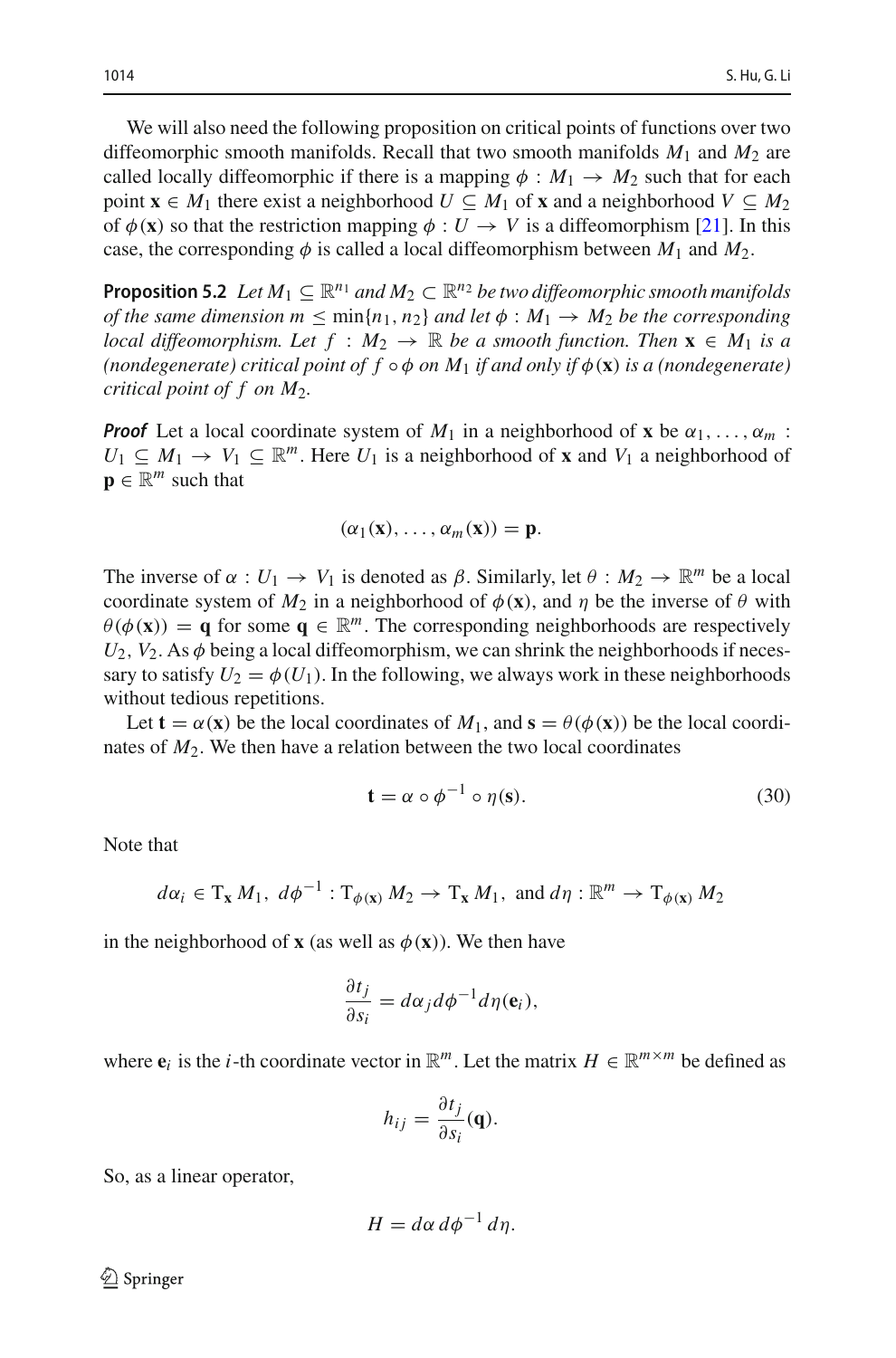Since all of  $\alpha$ ,  $\phi$  and  $\eta$  are local diffeomorphisms, we see that *H* is a nonsingular linear operator.

With the above preparation, we have the identity

$$
(f \circ \phi)(\mathbf{x}) = (f \circ \phi \circ \beta)(\mathbf{t}) = (f \circ \phi \circ \beta \circ \alpha \circ \phi^{-1} \circ \eta)(\mathbf{s}) = (f \circ \eta)(\mathbf{s}).
$$

Since a point on a manifold being a (nondegenerate) critical point of a smooth function is independent of the choices of coordinates, it follows that **x** is a critical point of  $f \circ \phi$ on  $M_1$  if and only if

$$
\frac{\partial (f \circ \phi \circ \beta)(t)}{\partial t_i}(\mathbf{p}) = 0 \text{ for all } i \in \{1, ..., m\}
$$

as  $\beta(\mathbf{p}) = \mathbf{x}$ . Likewise,  $\phi(\mathbf{x})$  is a critical point of f on  $M_2$  if and only if

$$
\frac{\partial (f \circ \eta)(s)}{\partial s_i}(\mathbf{q}) = 0 \text{ for all } i \in \{1, ..., m\}
$$

as  $\eta(\mathbf{q}) = \phi(\mathbf{x})$ .

However, (see eq. [\(30\)](#page-21-0))

<span id="page-22-0"></span>
$$
\frac{\partial (f \circ \eta)(s)}{\partial s_i}(\mathbf{q}) = \frac{\partial (f \circ \phi \circ \beta \circ \alpha \circ \phi^{-1} \circ \eta)(s)}{\partial s_i}(\mathbf{q})
$$

$$
= \sum_{j=1}^m \frac{\partial (f \circ \phi \circ \beta)(t)}{\partial t_j}(\mathbf{p}) \frac{\partial t_j}{\partial s_i}(\mathbf{q}) \text{ for all } i \in \{1, ..., m\} \quad (31)
$$

since  $\mathbf{p} = \alpha \circ \phi^{-1} \circ \eta(\mathbf{q}).$ 

Let the vectors  $\mathbf{a} \in \mathbb{R}^m$  and  $\mathbf{b} \in \mathbb{R}^m$  be defined as

$$
\mathbf{a} = \left(\frac{\partial (f \circ \phi \circ \beta)(\mathbf{t})}{\partial t_1}(\mathbf{p}), \ldots, \frac{\partial (f \circ \phi \circ \beta)(\mathbf{t})}{\partial t_m}(\mathbf{p})\right)^T,
$$

and

$$
\mathbf{b} = \left(\frac{\partial (f \circ \eta)(\mathbf{s})}{\partial s_1}(\mathbf{q}), \ldots, \frac{\partial (f \circ \eta)(\mathbf{s})}{\partial s_m}(\mathbf{q})\right)^T.
$$

Then, it follows from [\(31\)](#page-22-0) that

$$
\mathbf{b}=H\mathbf{a}.
$$

As *H* being nonsingular, we thus conclude that **x** is a critical point of  $f \circ \phi$  on  $M_1$  if and only if  $\phi(\mathbf{x})$  is a critical point of *f* on  $M_2$ .

In the following, we assume that **x** is a critical point of  $f \circ \phi$  on  $M_1$ , i.e.,  $\mathbf{a} = \mathbf{0}$ . Equivalently,  $\mathbf{b} = \mathbf{0}$ .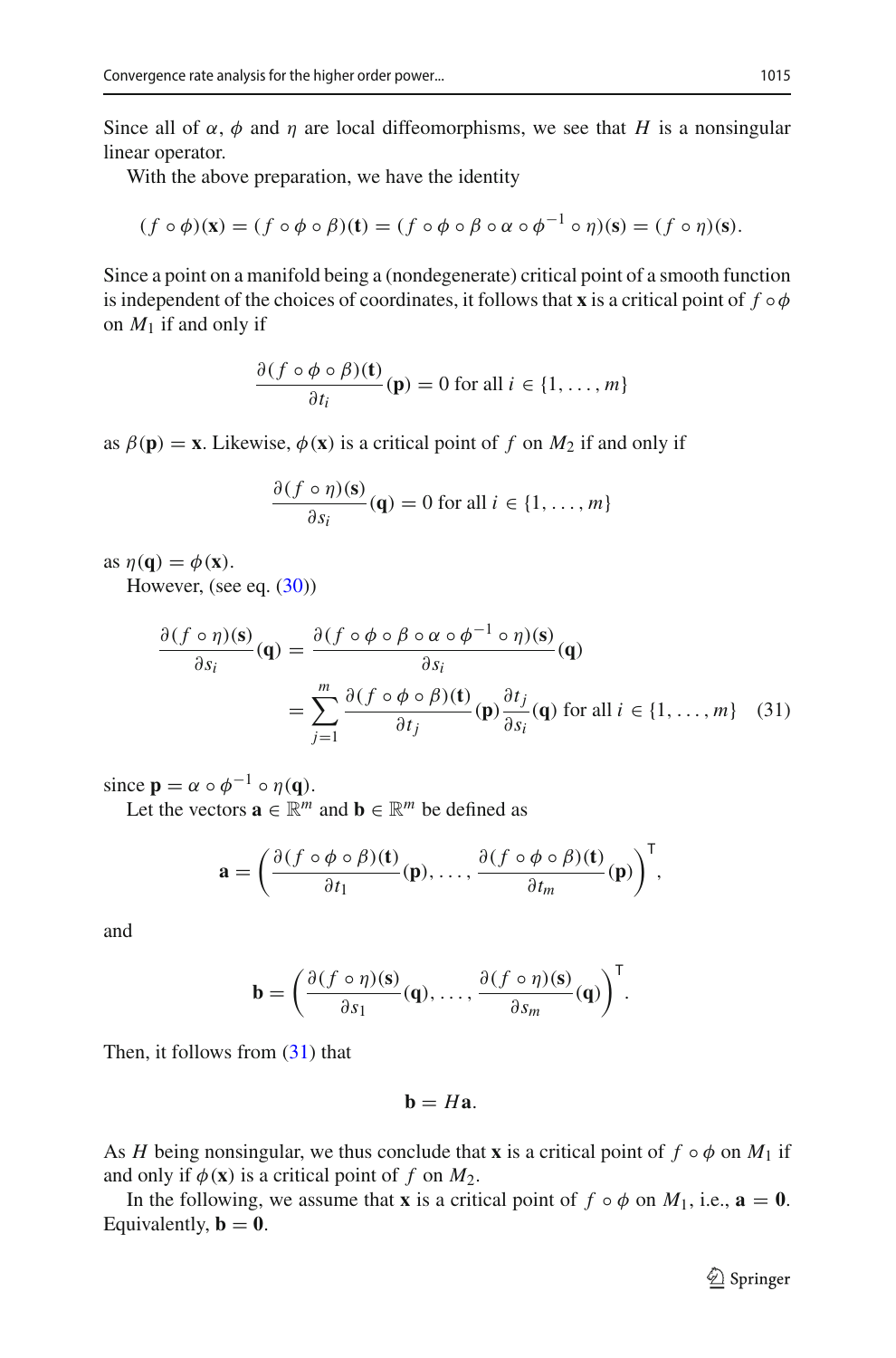Let the matrix  $A \in \mathbb{R}^{m \times m}$  be defined as

$$
a_{ij} =: \frac{\partial^2 (f \circ \phi \circ \beta)(t)}{\partial t_i \partial t_j}(\mathbf{p}) \text{ for all } i, j \in \{1, \dots, m\}.
$$

Likewise, let the matrix  $B \in \mathbb{R}^{m \times m}$  be defined as

$$
b_{ij} =: \frac{\partial^2 (f \circ \eta)(\mathbf{s})}{\partial s_i \partial s_j}(\mathbf{q}) \text{ for all } i, j \in \{1, \dots, m\}.
$$

We have

$$
b_{ij} = \sum_{l=1}^{m} \sum_{k=1}^{m} \frac{\partial^2 (f \circ \phi \circ \beta)(t)}{\partial t_k \partial t_l} (p) \frac{\partial t_k}{\partial s_i} (q) \frac{\partial t_l}{\partial s_j} (q) + \sum_{k=1}^{m} \frac{\partial (f \circ \phi \circ \beta)(t)}{\partial t_k} (p) \frac{\partial^2 t_k}{\partial s_i \partial s_j} (q)
$$
  
= 
$$
\sum_{l=1}^{m} \sum_{k=1}^{m} \frac{\partial^2 (f \circ \phi \circ \beta)(t)}{\partial t_k \partial t_l} (p) \frac{\partial t_k}{\partial s_i} (q) \frac{\partial t_l}{\partial s_j} (q),
$$

where the equality follows from  $\mathbf{a} = \mathbf{0}$ . Thus,

$$
B = HAH^{\mathsf{T}}.
$$

As *H* being nonsingular, the matrix *A* is nonsingular if and only if *B* is nonsingular. In other words, **x** is a nondegenerate critical point of  $f \circ \phi$  on  $M_1$  if and only if  $\phi(\mathbf{x})$ is a nondegenerate critical point of *f* on *M*2, since degeneracy is independent of the choices of local coordinates. 

Now, we are in the position to present one of our main results, showing that the function *G* is a Morse function on the joint sphere for almost all tensors.

**Theorem 5.3** (Singular Vector Tuples are "typically" nondegenerate) *For almost all tensors in*  $\mathbb{R}^{n_1} \otimes \cdots \otimes \mathbb{R}^{n_d}$ , each of its singular vector tuples is nondegenerate.

*Proof* Define

$$
M = \{ \mathcal{A} \in \mathbb{R}^{n_1} \otimes \cdots \otimes \mathbb{R}^{n_d} \mid \mathcal{A} = \tau(\mathbf{x}) \text{ with } \mathbf{x} \in \mathbb{S} = \mathbb{S}^{n_1 - 1} \times \cdots \times \mathbb{S}^{n_d - 1} \}
$$

be the image of the Segre mapping restricted on the joint sphere  $\mathcal S$  (see eq. [\(1\)](#page-3-1)).

We claim that *M* is a smooth manifold which is *locally diffeomorphic* to the joint sphere S, i.e., there is a mapping  $\phi : \mathbb{S} \to M$  such that for each  $\mathbf{x} \in \mathbb{S}$ , there exists a neighborhood *U* of **x** in S such that the restriction  $\phi: U \to V$  is a diffeomorphism for a neighborhood *V* of *M*. Granting this, to conclude the proof, it suffices to show that for almost all tensors  $A \in \mathbb{R}^{n_1} \otimes \cdots \otimes \mathbb{R}^{n_d}$ , the function

$$
G(\mathbf{x}) = \langle \mathcal{A}, \tau(\mathbf{x}) \rangle
$$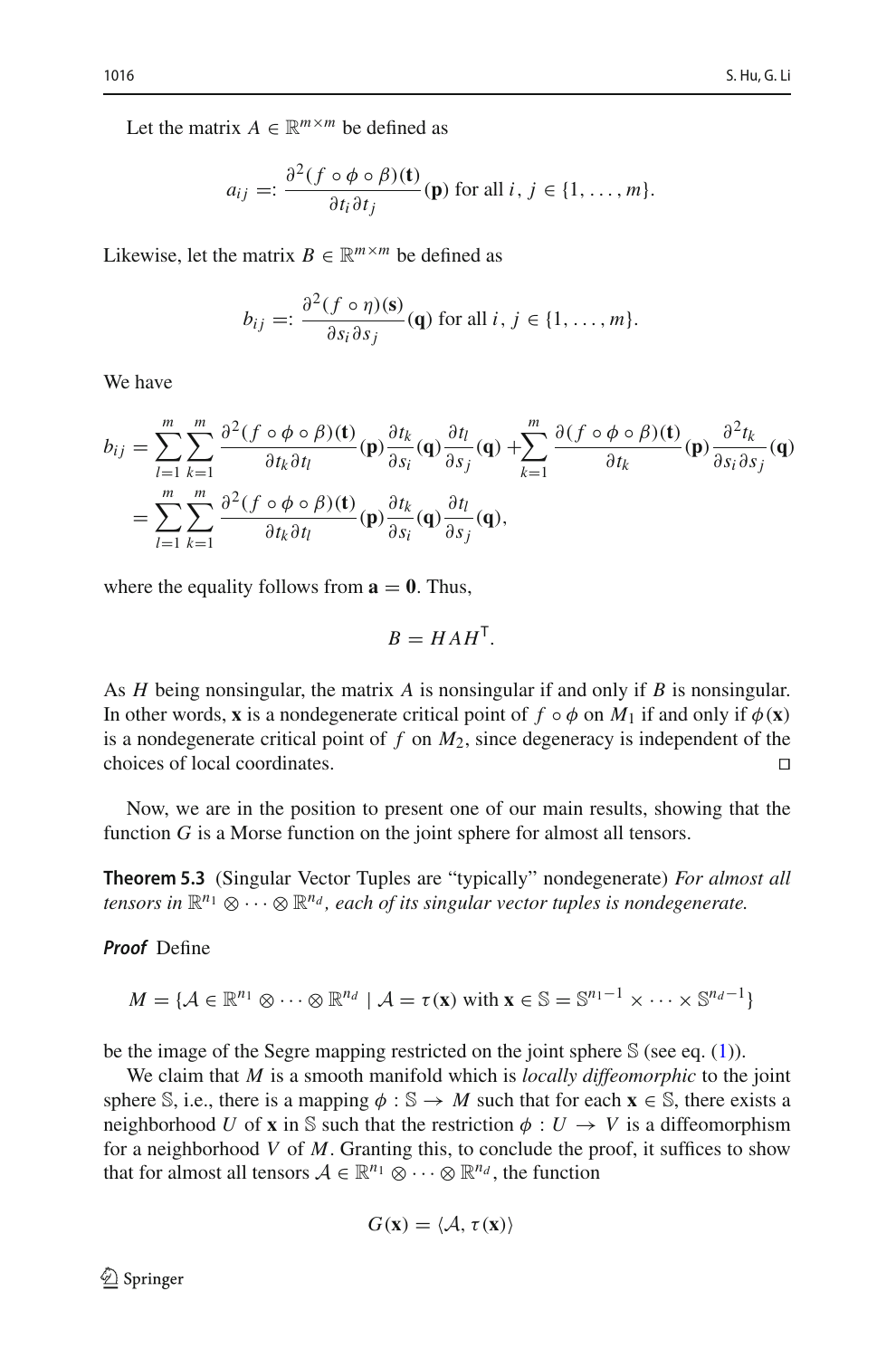is a Morse function over the joint sphere S. Let  $\psi : \mathbb{S} \to M$  be the Segre mapping from the joint sphere to the manifold *M*, then we have

$$
G(\mathbf{x}) = (\tilde{G} \circ \psi)(\mathbf{x}),
$$

where  $\tilde{G}(\mathcal{U}) = \langle \mathcal{A}, \mathcal{U} \rangle$  for all  $\mathcal{U} \in \mathbb{R}^{n_1} \otimes \cdots \otimes \mathbb{R}^{n_d}$ . From Lemma [5.1,](#page-20-1) we see that  $\tilde{G}$ is a Morse function over the manifold *M* for almost all  $A \in \mathbb{R}^{n_1} \otimes \cdots \otimes \mathbb{R}^{n_d}$ . Note that  $\psi$  is a surjective local diffeomorphism from S to M. Thus, the conclusion follows from Proposition [5.2.](#page-21-1)

We now justify our claim that *M* is a smooth manifold which is*locally diffeomorphic* to the joint sphere S. Given a point  $\mathbf{x} = (\mathbf{x}_1, \dots, \mathbf{x}_d) \in \mathbb{S}$ , let

$$
i_j \in \text{argmax}\{|(\mathbf{x}_i)_j| | j \in \{1, ..., n_i\}\}\text{ for all } i \in \{1, ..., d\}.
$$

Obviously,

$$
|(\mathbf{x}_i)_{i_j}| \geq \frac{1}{\sqrt{n_i}} \text{ for all } i \in \{1, \dots, d\}.
$$

If we take  $\epsilon < \frac{1}{2} \min\{\frac{1}{\sqrt{n_i}} \mid i \in \{1, \dots, n\}\}\)$ , then for every

<span id="page-24-0"></span>
$$
\mathbf{y} \in \mathbb{S} \cap \{\mathbf{w} \mid \|\mathbf{w} - \mathbf{x}\| \le \epsilon\},\tag{32}
$$

we have

<span id="page-24-1"></span>
$$
\text{sign}([\psi(\mathbf{y})]_{i_1\ldots i_d}) = \text{sign}([\psi(\mathbf{x})]_{i_1\ldots i_d}),\tag{33}
$$

since  $(y_i)_{i}$ , 's have constant sign over the neighborhood [\(32\)](#page-24-0). In the following, we will show that  $\psi : U := \mathbb{S} \cap {\bf \{w \mid ||w - x|| \le \epsilon\}} \rightarrow M$  is a local diffeomorphism from *U* to  $V := \psi(U)$ . To see this, let

$$
T(i_1 \ldots i_d) := \{ \mathcal{A} \in \mathbb{R}^{n_1} \otimes \cdots \otimes \mathbb{R}^{n_d} \mid a_{i_1 \ldots i_d} \neq 0 \}.
$$

Then, we have a smooth mapping  $\phi_{i_1...i_d} : V \subset T(i_1...i_d) \cap M \to U \subset \mathbb{R}^{n_1} \times \cdots \times$  $\mathbb{R}^{n_d}$  from *V* to *U* as

$$
\phi_{i_1...i_d}(\mathcal{A})=(\mathbf{y}_1,\ldots,\mathbf{y}_d)
$$

where

<span id="page-24-2"></span>
$$
\mathbf{y}_1 := \kappa_1 \frac{(a_{1i_2...i_d}, \dots, a_{n_1i_2...i_d})^{\mathsf{T}}}{\|(a_{1i_2...i_d}, \dots, a_{n_1i_2...i_d})\|}, \dots, \mathbf{y}_d := \kappa_d \frac{(a_{i_1i_2...1}, \dots, a_{i_1i_2...i_d})^{\mathsf{T}}}{\|(a_{i_1i_2...1}, \dots, a_{i_1i_2...i_d})\|}, \quad (34)
$$

and  $\kappa_i \in \{-1, 1\}$  is a constant for all  $i \in \{1, \ldots, d\}$  such that

$$
\phi_{i_1...i_d}(\psi(\mathbf{x}))=(\mathbf{x}_1,\ldots,\mathbf{x}_d).
$$

 $\mathcal{D}$  Springer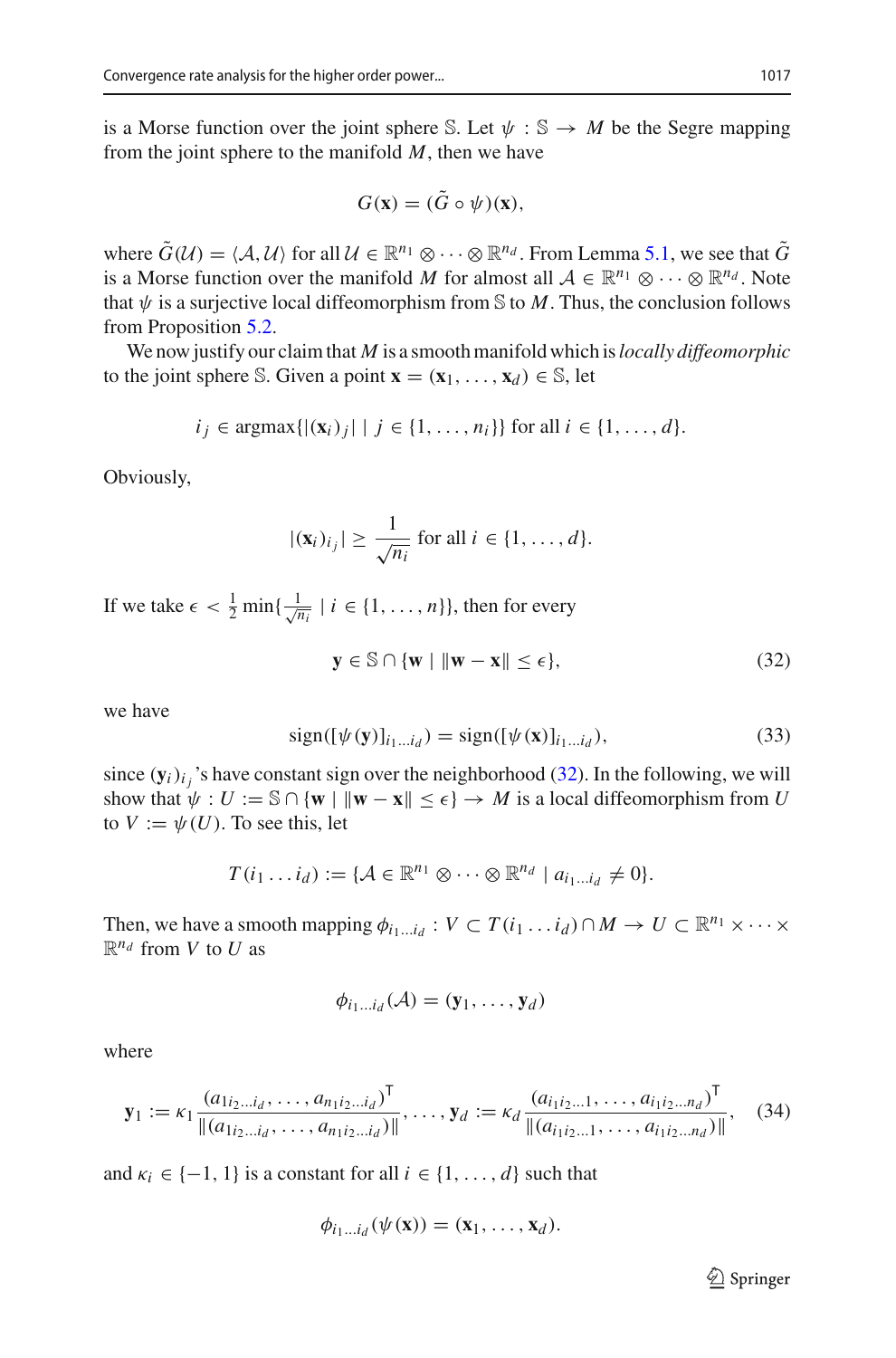It follows from [\(33\)](#page-24-1) and [\(34\)](#page-24-2) that  $\phi_{i_1...i_d} \circ \psi$  is the identity over *U*. Moreover, direct verification shows that  $\psi \circ \phi_{i_1...i_d}$  equals the identity mapping over *U*. So, we see that  $\psi$  is a local diffeomorphism. It is well-known that the joint sphere is a smooth manifold. Thus, *M* is a smooth manifold which is locally diffeomorphic to the joint sphere which is of dimension  $\sum_{i=1}^{d} n_i - d$ .

<span id="page-25-0"></span>**Corollary 5.4** *(Linear convergence of HOPM is "typical") Let* {**x**(*k*) } *be generated by Algorithm* [3.1](#page-8-2) *with*  $\mathbf{x}^{(k)} \to \mathbf{x}^*$ . Then, for almost all  $\mathcal{A} \in \mathbb{R}^{n_1} \otimes \cdots \otimes \mathbb{R}^{n_d}$ , the sequence {**x**(*k*) } *converges to* **x**<sup>∗</sup> *globally with R-linear convergence rate.*

Corollary [5.4](#page-25-0) shows that, for almost all tensors, the HOPM exhibits global Rlinear convergence rate regardless the initialization. It is also interesting and worth identifying a class of tensors such that HOPM converges *R*-linearly for *each tensor* in this class. We will show that the orthogonally decomposable tensors form such a class.

#### <span id="page-25-1"></span>**6 Orthogonally decomposable tensors**

In this section, we show that, without any regularity assumptions, HOPM always converges R-linearly for orthogonally decomposable tensors with order at least 3. We shall achieve this by establishing the fact that every nonzero singular vector tuple of an orthogonally decomposable tensor with order at least 3 is nondegenerate. To establish our desired result, we will further study nondegenerate singular vector tuples.

Note that the nondegeneracy is defined via the nonsingularity of the manifold Hessian of *G* on the joint sphere S. Moreover, the manifold Hessian of *G* is defined as a linear operator from the tangent space  $T_{\mathbf{x}}(\mathbb{S})$  to itself. As the tangent space depends on the critical point **x**, it may not be so convenient to analyze manifold Hessian. Therefore, to obtain further insight of the nondegenerate singular vector tuples, we will introduce a square system of equations motivated from the defining equations of singular vector tuples.

To that end, we first rewrite the system of equations for singular vectors of a tensor *A* into a square system with respect to the variable vector **x** as

<span id="page-25-2"></span>
$$
S(\mathbf{x}) := \begin{cases} \mathcal{A}\tau_1(\mathbf{x}) - \langle \mathcal{A}, \tau(\mathbf{x}) \rangle \mathbf{x}_1 = \mathbf{0}, \\ \vdots \\ \mathcal{A}\tau_d(\mathbf{x}) - \langle \mathcal{A}, \tau(\mathbf{x}) \rangle \mathbf{x}_d = \mathbf{0}. \end{cases}
$$
(35)

Here, we emphasize that, unlike in the definition of singular vector tuples, the spherical normalization is not required explicitly any more. On the other hand, it is easy to see that whenever  $\langle A, \tau(\mathbf{x}) \rangle \neq 0$ , we necessarily have that

$$
\mathbf{x}_i \in \mathbb{S}^{n_i-1} = \{ \mathbf{y} \in \mathbb{R}^{n_i} \mid \|\mathbf{y}\| = 1 \} \text{ for all } i = 1, \ldots, d.
$$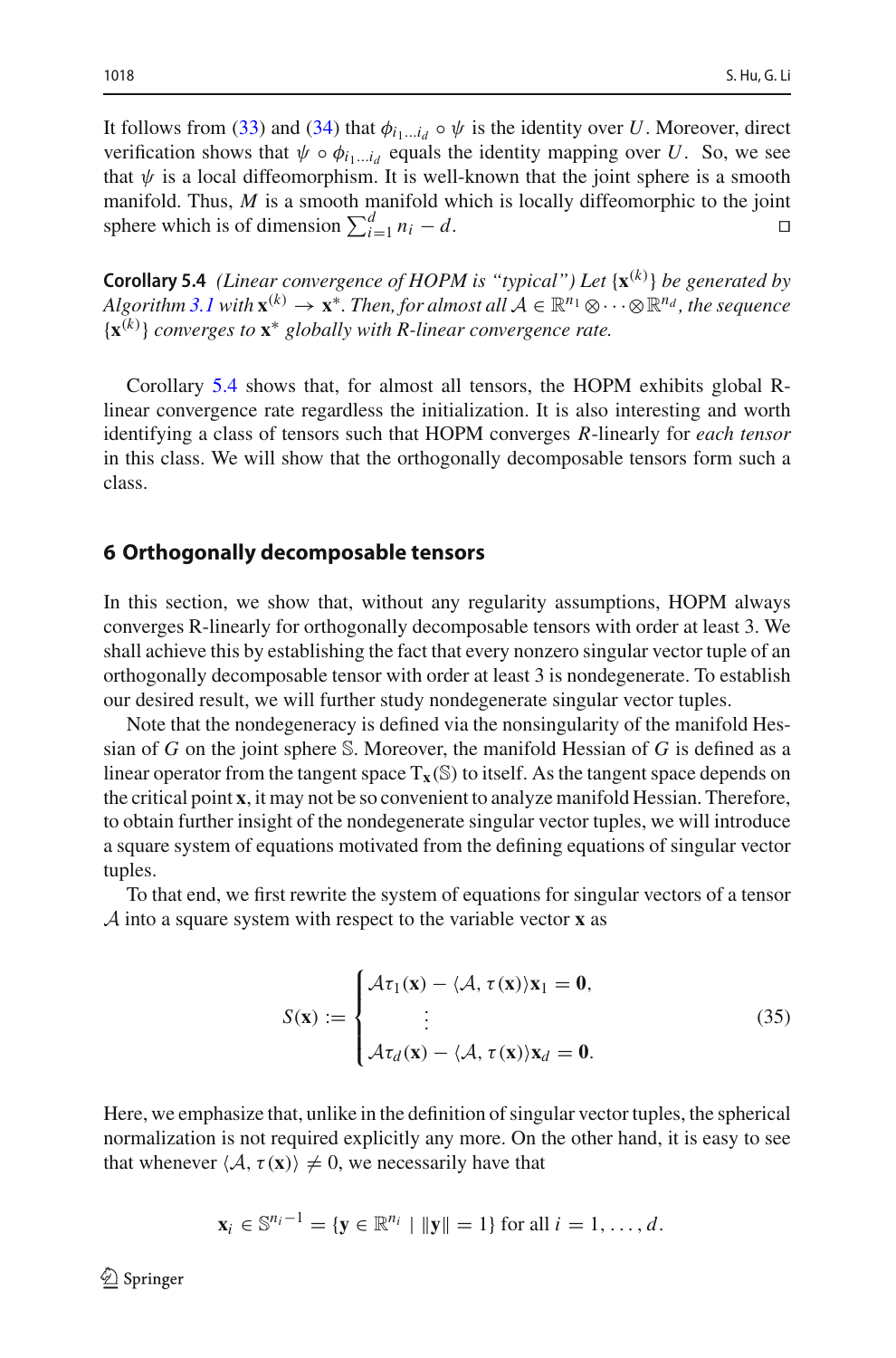However, when  $\langle A, \tau(\mathbf{x}) \rangle = 0$ , this *automatic normalization* for  $\mathbf{x}_i$ 's becomes vacant. In particular, there exists trivial solutions  $\mathbf{x} \in \mathbb{R}^{n_1} \times \cdots \times \mathbb{R}^{n_d}$  with at least two block vectors being zeros and the rest being arbitrary.

For simplicity, we will abbreviate a singular vector tuple corresponding to a nonzero singular value as a *nonzero singular vector tuple*.

Given a continuously differentiable mapping  $g : \mathbb{R}^n \to \mathbb{R}^n$ , recall that a solution of the equation system  $g(\mathbf{x}) = \mathbf{0}$  is said to be *nonsingular* if the Jacobian matrix  $\nabla g(\mathbf{x})$ is nonsingular. The next proposition shows that any nonsingular solution of  $S(\mathbf{x}) = \mathbf{0}$ associates with a nonzero singular value, and so, is indeed a nonzero singular vector tuple.

**Proposition 6.1** (Nonsingular solutions of [35](#page-25-2) associate with nonzero singular value) *Let*( $\mathbf{x}_1, \ldots, \mathbf{x}_d$ ) *be a nonsingular solution of*  $S(\mathbf{x}) = \mathbf{0}$  *with*  $\sigma = \langle A, \tau(\mathbf{x}) \rangle$ *. Then*  $\sigma \neq 0$ .

*Proof* First note that

$$
\sigma = \langle \mathcal{A}, \tau(\mathbf{x}) \rangle.
$$

It is easy to calculate the Jacobian matrix of  $(35)$  as

$$
\nabla_{\mathbf{x}} S(\mathbf{x}) = -\sigma \operatorname{diag}\{I, I, \dots, I\}
$$
\n
$$
+ \begin{bmatrix}\n-\sigma \mathbf{x}_1 \mathbf{x}_1^{\mathsf{T}} & \mathcal{A} \tau_{1,2}(\mathbf{x}) - \sigma \mathbf{x}_1 \mathbf{x}_2^{\mathsf{T}} & \dots & \mathcal{A} \tau_{1,d}(\mathbf{x}) - \sigma \mathbf{x}_1 \mathbf{x}_r^{\mathsf{T}} \\
\mathcal{A} \tau_{2,1}(\mathbf{x}) - \sigma \mathbf{x}_2 \mathbf{x}_1^{\mathsf{T}} & -\sigma \mathbf{x}_2 \mathbf{x}_2^{\mathsf{T}} & \dots & \mathcal{A} \tau_{2,d}(\mathbf{x}) - \sigma \mathbf{x}_2 \mathbf{x}_d^{\mathsf{T}} \\
\vdots & \vdots & \ddots & \vdots \\
\mathcal{A} \tau_{d,1}(\mathbf{x}) - \sigma \mathbf{x}_d \mathbf{x}_1^{\mathsf{T}} & \mathcal{A} \tau_{d,2}(\mathbf{x}) - \sigma \mathbf{x}_d \mathbf{x}_2^{\mathsf{T}} & \dots & -\sigma \mathbf{x}_d \mathbf{x}_d^{\mathsf{T}}\n\end{bmatrix}
$$
\n
$$
= -\sigma \operatorname{diag}\{I, I, \dots, I\} - \sigma \begin{bmatrix}\n\mathbf{x}_1 \\
\mathbf{x}_2 \\
\vdots \\
\mathbf{x}_d\n\end{bmatrix}\n[\mathbf{x}_1^{\mathsf{T}} \mathbf{x}_2^{\mathsf{T}} \dots \mathbf{x}_d^{\mathsf{T}}]
$$
\n
$$
+ \begin{bmatrix}\n0 & \mathcal{A} \tau_{1,2}(\mathbf{x}) \dots & \mathcal{A} \tau_{1,d}(\mathbf{x}) \\
\mathcal{A} \tau_{2,1}(\mathbf{x}) & 0 & \dots & \mathcal{A} \tau_{2,d}(\mathbf{x}) \\
\vdots & \vdots & \ddots & \vdots \\
\mathcal{A} \tau_{d,1}(\mathbf{x}) & \mathcal{A} \tau_{d,2}(\mathbf{x}) \dots & 0\n\end{bmatrix} .
$$
\n(36)

If  $\sigma = 0$ , then

$$
\nabla_{\mathbf{x}} S(\mathbf{x}) = \begin{bmatrix} 0 & \mathcal{A}\tau_{1,2}(\mathbf{x}) \dots \mathcal{A}\tau_{1,d}(\mathbf{x}) \\ \mathcal{A}\tau_{2,1}(\mathbf{x}) & 0 & \dots \mathcal{A}\tau_{2,d}(\mathbf{x}) \\ \vdots & \vdots & \ddots & \vdots \\ \mathcal{A}\tau_{d,1}(\mathbf{x}) & \mathcal{A}\tau_{d,2}(\mathbf{x}) \dots & 0 \end{bmatrix}.
$$

<span id="page-26-0"></span> $\mathcal{D}$  Springer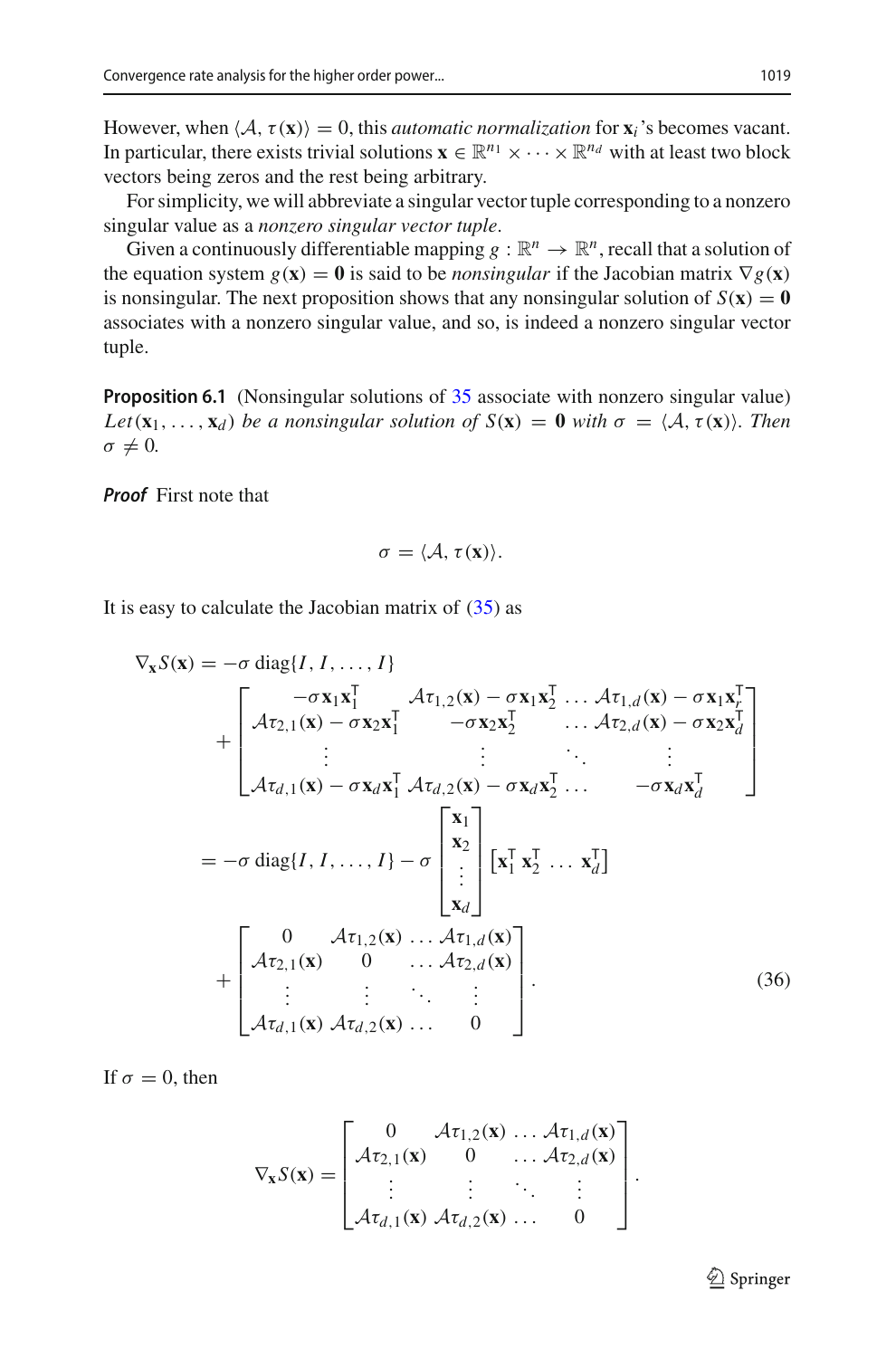It is a direct calculation to see that

$$
\nabla_{\mathbf{x}} S(\mathbf{x}) \mathbf{x} = (d-1) \begin{bmatrix} \mathcal{A} \tau_1(\mathbf{x}) \\ \vdots \\ \mathcal{A} \tau_d(\mathbf{x}) \end{bmatrix} = (d-1)\sigma \mathbf{x} = \mathbf{0},
$$

which contradicts the nonsingularity hypothesis.  $\Box$ 

Next, we see that nonzero nondegenerate singular vector tuple can be characterized by nonsingular solutions of the algebraic equations  $S(\mathbf{x}) = \mathbf{0}$  (cf [\(36\)](#page-26-0)).

**Proposition 6.2** (Characterizing nonzero nondegenerate singular vector tuples via nonsingular solutions of [36\)](#page-26-0) *Given a tensor*  $A \in \mathbb{R}^{n_1} \otimes \cdots \otimes \mathbb{R}^{n_d}$ , *a nonzero singular vector tuple* **x** *is nondegenerate if and only if* **x** *is a nonsingular solution of*  $S(\mathbf{x}) = \mathbf{0}$ *.* 

*Proof* A direct calculation shows that the manifold Hessian Hess $(G)(\mathbf{x})$  of G at a singular vector tuple **x** is given by the formula

<span id="page-27-0"></span>
$$
\langle \Delta^{(1)}, \text{Hess}(G)(\mathbf{x}) \Delta^{(2)} \rangle = \left\langle \Delta^{(1)}, \begin{bmatrix} -\sigma I & \mathcal{A}\tau_{1,2}(\mathbf{x}) & \dots & \mathcal{A}\tau_{1,d}(\mathbf{x}) \\ \mathcal{A}\tau_{2,1}(\mathbf{x}) & -\sigma I & \dots & \mathcal{A}\tau_{2,d}(\mathbf{x}) \\ \vdots & \vdots & \ddots & \vdots \\ \mathcal{A}\tau_{d,1}(\mathbf{x}) & \mathcal{A}\tau_{d,2}(\mathbf{x}) & \dots & -\sigma I \end{bmatrix} \Delta^{(2)} \right\rangle, (37)
$$

for any two tangent vectors  $\Delta^{(1)}$ ,  $\Delta^{(2)} \in T_{\mathbf{x}_1}(\mathbb{S}^{n_1-1}) \times \cdots \times T_{\mathbf{x}_d}(\mathbb{S}^{n_d-1})$ , and in where  $\sigma = G(\mathbf{x})$ . For each  $i = 1, \ldots, d$ , let St $(n_i - 1, n_i)$  be the Stiefel manifold consisting of  $n_i \times (n_i - 1)$  matrices with orthonormal columns, and  $P_i \in St(n_i - 1, n_i)$  be such that  $P_i^T \mathbf{x}_i = \mathbf{0}$ . Then the columns of  $P_i$  form a basis for the tangent space  $T_{\mathbf{x}_i}(\mathbb{S}^{n_i-1})$ . Therefore, Hess $(G)(\mathbf{x})$  is singular if and only if there exist nonzero  $\mathbf{y} = (\mathbf{y}_1, \dots, \mathbf{y}_d) \in$  $\mathbb{R}^{n_1-1} \times \cdots \times \mathbb{R}^{n_d-1}$  and  $\alpha_i \in \mathbb{R}$  such that

$$
\text{Hess}(G)(\mathbf{x})\,\text{diag}\{P_1,\ldots,P_d\}\mathbf{y} = \big(\alpha_1\mathbf{x}_1^{\mathsf{T}},\ldots,\alpha_d\mathbf{x}_d^{\mathsf{T}}\big)^{\mathsf{T}}.
$$

Note that the manifold Hessian of *G* is a linear operator from the tangent space  $T_{\mathbf{x}_1}(\mathbb{S}^{n_1-1}) \times \cdots \times T_{\mathbf{x}_d}(\mathbb{S}^{n_d-1})$  of the product manifold to itself [\[22\]](#page-37-25). So, Hess(*G*)(**x**) is singular if and only if there exist nonzero  $\mathbf{y} = (\mathbf{y}_1, \dots, \mathbf{y}_d) \in \mathbb{R}^{n_1 - 1} \times \dots \times \mathbb{R}^{n_d - 1}$ such that

$$
\text{Hess}(G)(\mathbf{x})\,\text{diag}\{P_1,\ldots,P_d\}\mathbf{y}=\mathbf{0}.
$$

Now, suppose that **x** is a nonsingular solution. Then the matrix  $\nabla_{\mathbf{x}} S(\mathbf{x})$  in [\(36\)](#page-26-0) is nonsingular, and so, for any nonzero  $\mathbf{y} = (\mathbf{y}_1, \dots, \mathbf{y}_d) \in \mathbb{R}^{n_1 - 1} \times \dots \times \mathbb{R}^{n_d - 1}$ , we have

$$
\mathbf{0} \neq \nabla_{\mathbf{x}} S(\mathbf{x}) \operatorname{diag} \{P_1, \ldots, P_d\} \mathbf{y} = \operatorname{Hess}(G)(\mathbf{x}) \operatorname{diag} \{P_1, \ldots, P_d\} \mathbf{y}.
$$

This implies that the Hessian Hess $(G)(\mathbf{x})$  is a nonsingular linear operator from the tangent space to itself. Thus, **x** is a nondegenerate singular vector tuple.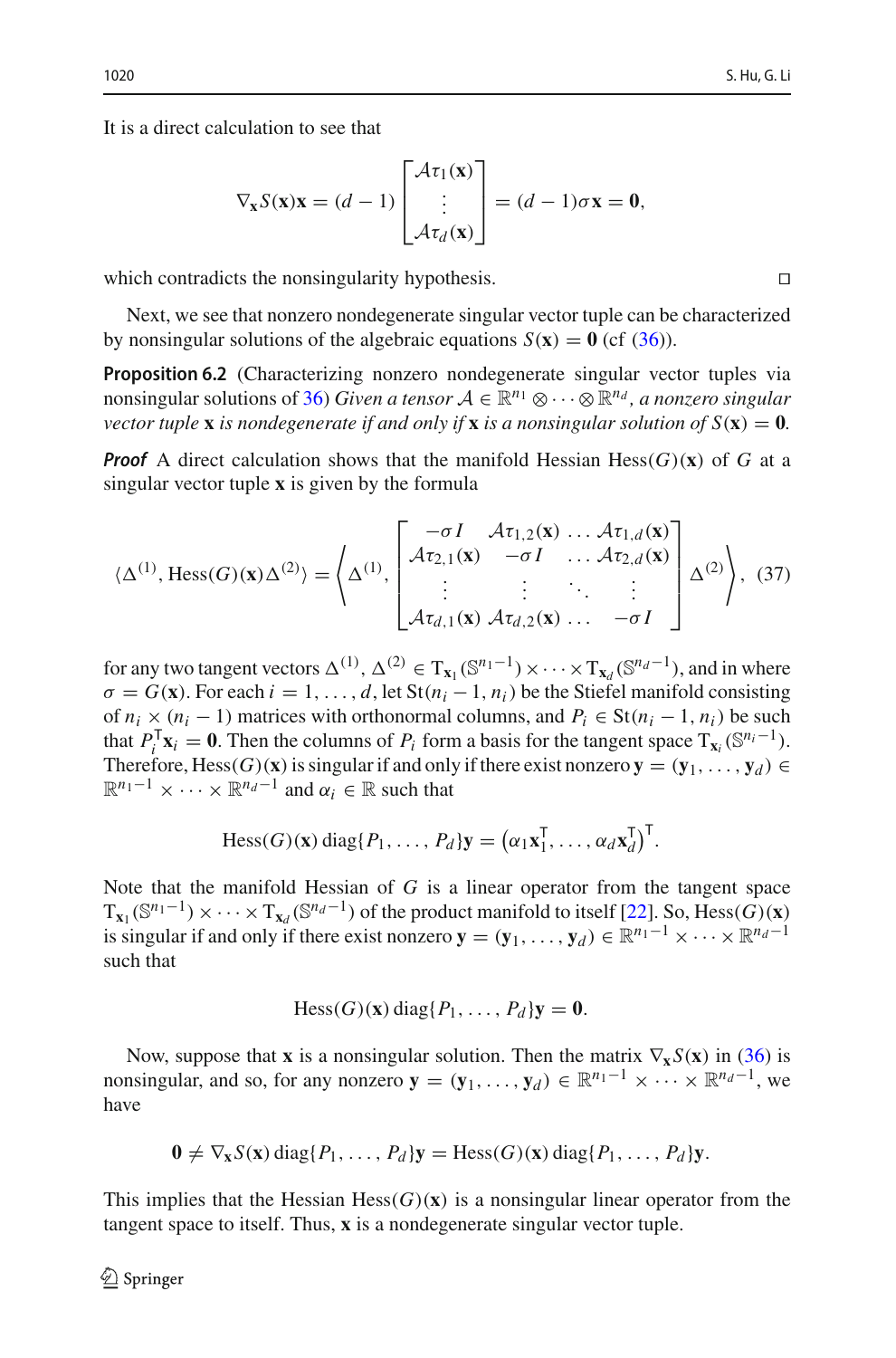Conversely, suppose that  $Hess(G)(x)$  is a nonsingular linear operator from the tangent space to itself. We proceed by the method of contradiction and assume that  $\nabla_{\mathbf{x}} S(\mathbf{x})$  is a singular matrix, i.e.,  $\nabla_{\mathbf{x}} S(\mathbf{x})\mathbf{z} = \mathbf{0}$  for some  $\mathbf{z} = (\mathbf{z}_1, \dots, \mathbf{z}_d) \in \mathbb{R}^{n_1} \times$  $\cdots \times \mathbb{R}^{n_d}$  with  $\mathbf{z} \neq \mathbf{0}$ . Write  $\mathbf{z}_i = \alpha_i \mathbf{x}_i + \beta_i \mathbf{u}_i$ ,  $i = 1, \ldots, d$  where  $\alpha_i, \beta_i \in \mathbb{R}$  and  $\mathbf{u}_i^{\mathsf{T}} \mathbf{x}_i = 0$  for all  $i = 1, \ldots, d$ . Then, we have

$$
\nabla_{\mathbf{x}} S(\mathbf{x}) \begin{bmatrix} \alpha_1 \mathbf{x}_1 + \beta_1 \mathbf{u}_1 \\ \vdots \\ \alpha_d \mathbf{x}_d + \beta_d \mathbf{u}_d \end{bmatrix} = \mathbf{0}.
$$

On the other hand, a direct calculation shows that

$$
\nabla_{\mathbf{x}} S(\mathbf{x}) \begin{bmatrix} \alpha_1 \mathbf{x}_1 + \beta_1 \mathbf{u}_1 \\ \vdots \\ \alpha_d \mathbf{x}_d + \beta_d \mathbf{u}_d \end{bmatrix} = -2\sigma \begin{bmatrix} \alpha_1 \mathbf{x}_1 \\ \vdots \\ \alpha_d \mathbf{x}_d \end{bmatrix} + \text{Hess}(G)(\mathbf{x}) \begin{bmatrix} \beta_1 \mathbf{u}_1 \\ \vdots \\ \beta_d \mathbf{u}_d \end{bmatrix}.
$$

Since  $Hess(G)(x)$  maps a tangent vector into the tangent space, if the singular value  $\sigma \neq 0$ , we must have both

$$
\begin{bmatrix} \alpha_1 \mathbf{x}_1 \\ \vdots \\ \alpha_d \mathbf{x}_d \end{bmatrix} = \mathbf{0} \text{ and } \text{Hess}(G)(\mathbf{x}) \begin{bmatrix} \beta_1 \mathbf{u}_1 \\ \vdots \\ \beta_d \mathbf{u}_d \end{bmatrix} = \mathbf{0}.
$$

This, together with the nonsingularity of Hess(*G*)(**x**), implies that  $\beta_i \mathbf{u}_i = \gamma_i \mathbf{x}_i$  for some  $\gamma_i \in \mathbb{R}$ . It follows that  $\beta_i \mathbf{u}_i = \mathbf{0}$  because if  $\mathbf{x}_i \neq \mathbf{0}$ , then  $\gamma_i = \frac{\beta_i \mathbf{u}_i^T \mathbf{x}_i}{\|\mathbf{x}_i\|^2}$ so,  $\beta_i \mathbf{u}_i = \mathbf{0}$ . Thus,  $\alpha_i \mathbf{x}_i = \beta_i \mathbf{u}_i = \mathbf{0}$  for all  $i \in \{1, ..., d\}$ . This contradicts the fact  $\frac{\mathbf{u}_i - \mathbf{x}_i}{\mathbf{x}_i \|^2} = 0$  and that  $z \neq 0$ , and so, the conclusion follows.

#### **6.1 Orthogonally decomposable tensors**

In this subsection, we show that the higher order power method always exhibits linear convergence when the underlying tensor is orthogonally decomposable and with order at least 3. To do this, recall that a tensor  $A \in \mathbb{R}^{n_1} \otimes \cdots \otimes \mathbb{R}^{n_d}$  is called *orthogonally decomposable* (cf.  $[34,52,63]$  $[34,52,63]$  $[34,52,63]$  $[34,52,63]$ <sup>2</sup>) if there exist orthogonal matrices

$$
A_i = [\mathbf{a}_{i,1}, \dots, \mathbf{a}_{i,n_i}] \in \mathbb{R}^{n_i \times n_i} \text{ for all } i = 1, \dots, d
$$

and numbers  $\lambda_i \in \mathbb{R}$  for  $i = 1, \ldots, D_0 := \min\{n_1, \ldots, n_d\}$  such that

$$
\mathcal{A} = \sum_{i=1}^{D_0} \lambda_i \mathbf{a}_{1,i} \otimes \cdots \otimes \mathbf{a}_{d,i}.
$$
 (38)

<span id="page-28-0"></span><sup>&</sup>lt;sup>2</sup> In [\[34\]](#page-37-18), this notion was referred as completely orthogonally decomposable tensors.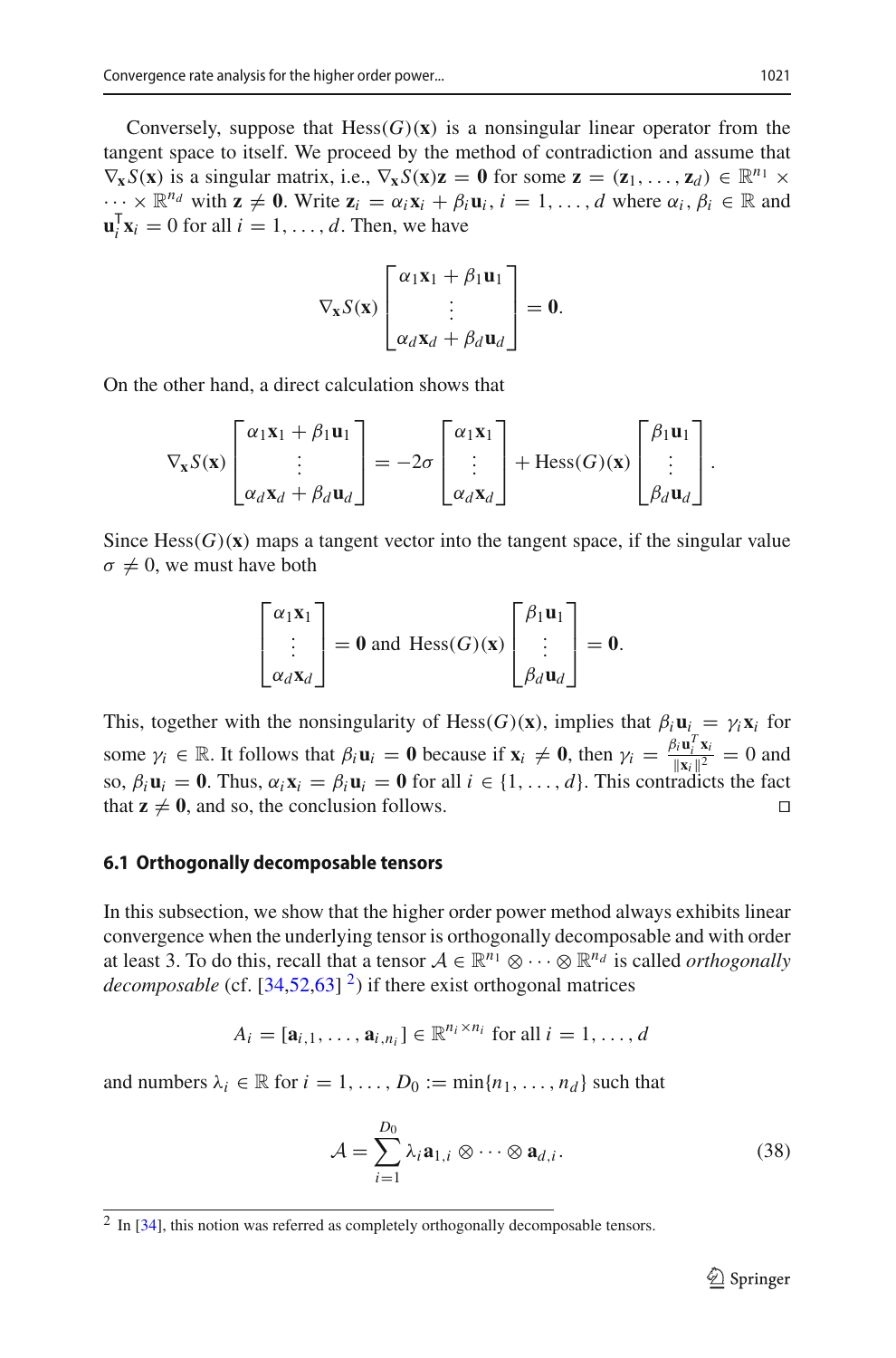Without loss of generality, we can assume that  $\lambda_i \geq 0$  for all  $i = 1, \ldots, D_0$ . Note that some of the  $\lambda_i$ 's can be zeros. By eliminating the zeros, we can further assume that a nonzero orthogonally decomposable tensor takes the form

$$
\mathcal{A} = \sum_{i=1}^D \lambda_i \mathbf{a}_{1,i} \otimes \cdots \otimes \mathbf{a}_{d,i}.
$$

with  $D \leq D_0 := \min\{n_1, \ldots, n_d\}$  and  $\lambda_i > 0$ ,  $i = 1, \ldots, D$ . It is worth noting that, for an orthogonally decomposable tensor with order  $d \geq 3$ , [\[63](#page-38-2)] established that its orthogonal decomposition is always unique (up to scaling). This uniqueness feature is not shared by the matrix cases. Throughout this subsection, we will always assume  $d > 3$ .

In the following, we will characterize all the nonzero singular vector tuples of an orthogonally decomposable tensor. As a preparation, we need the following observation of multilinear orthogonal invariance of (nondegenerate) singular vector tuples. Let  $\mathbb{O}(n_i) \subset \mathbb{R}^{n_i \times n_i}$  be the group of orthogonal matrices and  $Q_i \in \mathbb{O}(n_i)$  for all *i* ∈ {1, ..., *d*}. For a given  $A \in \mathbb{R}^{n_1} \otimes \cdots \otimes \mathbb{R}^{n_d}$  with  $A = (a_{j_1...j_d})$ , the matrixtensor multiplication  $(Q_1, \ldots, Q_d) \cdot A$  is defined as a tensor in  $\mathbb{R}^{n_1} \otimes \cdots \otimes \mathbb{R}^{n_d}$  with its component being

$$
[(Q_1, ..., Q_d) \cdot A]_{i_1...i_d} = \sum_{j_1=1}^{n_1} \cdots \sum_{j_d=1}^{n_d} (Q_1)_{i_1j_1} \cdots (Q_d)_{i_dj_d} a_{j_1...j_d}
$$
  
for all  $i_j \in \{1, ..., n_j\}$  and  $j \in \{1, ..., d\}.$ 

<span id="page-29-0"></span>Similar to matrices setting, one has the following *multilinear orthogonal invariance* property for singular vectors of tensors.

**Proposition 6.3** (Multilinear Orthogonal Invariance) Let  $A \in \mathbb{R}^{n_1} \otimes \cdots \otimes \mathbb{R}^{n_d}$ *and*  $Q_i \in \mathbb{O}(n_i)$  *for all*  $i \in \{1, ..., d\}$ *. Then,*  $(\mathbf{x}_1, ..., \mathbf{x}_d)$  *is a singular vector tuple (respectively nondegenerate singular vector tuple) of A if and only if*  $(Q_1\mathbf{x}_1,\ldots,Q_d\mathbf{x}_d)$  *is a singular vector tuple (respectively nondegenerate singular vector tuple) of*  $(Q_1, \ldots, Q_d) \cdot A$ .

*Proof* The results follow from a direct calculation, in particular noticing that the manifold Hessian Hess $(G)(\mathbf{y})$  (see eq. [\(37\)](#page-27-0)) for the tensor  $\mathcal{B} := (Q_1, \ldots, Q_d) \cdot \mathcal{A}$  at the singular vector tuple  $(\mathbf{y}_1, \ldots, \mathbf{y}_d) = (Q_1 \mathbf{x}_1, \ldots, Q_d \mathbf{x}_d)$  is

diag{
$$
Q_1^{\mathsf{T}}
$$
,...,  $Q_d^{\mathsf{T}}$ } Hess( $G$ )(**x**) diag{ $Q_1$ ,...,  $Q_d$ }.

If *A* is an orthogonally decomposable tensor, then there exist  $Q_i \in \mathbb{O}(n_i)$  for all  $i \in \{1, ..., d\}$  such that  $(Q_1, ..., Q_d) \cdot A$  is a diagonal tensor with the diagonal elements being  $\lambda_i$ 's and 0's. It follows from Proposition [6.3](#page-29-0) that it is sufficient to study diagonal tensors for orthogonally decomposable tensors. Since HOPM finds nonzero

 $\Box$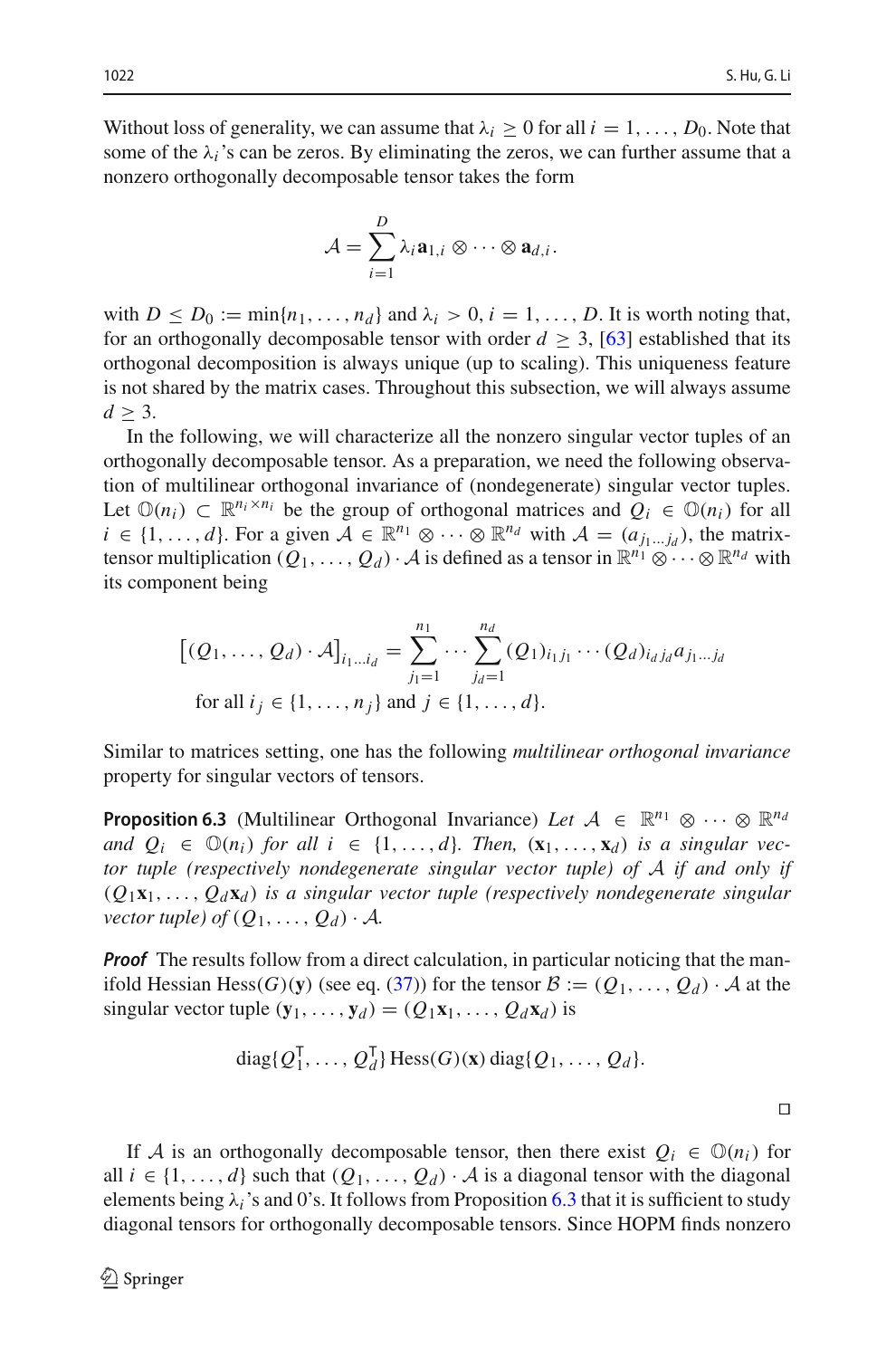singular vector tuples (and hence we consider only nonzero nondegenerate singular vector tuples), and the sub-vectors indexed by the zero diagonals of the singular vectors corresponding to a nonzero singular value should be zero, it is without loss of generality to assume that  $D \le n_1 \le \cdots \le n_d$  and  $\mathcal{A} \in \mathbb{R}^{n_1} \otimes \cdots \otimes \mathbb{R}^{n_d}$  is an *d*-th order diagonal tensor with the diagonal elements being positive  $\lambda_i$ 's. In other words,

<span id="page-30-0"></span>
$$
\mathcal{A} = \sum_{i=1}^{D} \lambda_i \mathbf{e}_i^1 \otimes \cdots \otimes \mathbf{e}_i^d.
$$
 (39)

where  $\lambda_i > 0$ ,  $i = 1, \ldots, D$ , and, for each  $i = 1, \ldots, d$  and  $j = 1, \ldots, D$ ,  $\mathbf{e}_j^i$  is the unit vector in  $\mathbb{R}^{n_i}$  whose *j*-th coordinate is one and the other coordinates are zero.

Recall that the singular vector tuples enjoys the following symmetric property:  $(\mathbf{x}_1,\ldots,\mathbf{x}_d)$  is a singular vector tuple with singular value  $\sigma$ , if and only if  $(\epsilon_1 \mathbf{x}_1, \ldots, \epsilon_d \mathbf{x}_d)$  is a singular vector tuple with singular value  $-\sigma$  for any choices of  $\epsilon_i \in \{-1, 1\}$  with  $\prod_{i=1}^d \epsilon_i = -1$ . The next proposition says that nondegeneracy also enjoys a similar invariant property.

**Proposition 6.4** *Let*  $A \in \mathbb{R}^{n_1} \otimes \cdots \otimes \mathbb{R}^{n_d}$ . *Then,*  $\mathbf{x} = (\mathbf{x}_1, \ldots, \mathbf{x}_d)$  *is a nondegenerate singular vector tuple of A with singular value*  $\sigma$  *if and only if*  $\mathbf{y} = (\epsilon_1 \mathbf{x}_1, \ldots, \epsilon_d \mathbf{x}_d)$ *is a nondegenerate singular vector tuple of A with singular value*  $(\prod_{i=1}^{d} \epsilon_i) \sigma$  *for any choices*  $\epsilon_i \in \{-1, 1\}$  *for all i*  $\in \{1, ..., d\}$ *.* 

*Proof* First of all, for any choices  $\epsilon_i \in \{-1, 1\}$  for all  $i \in \{1, ..., d\}$ ,  $y =$  $(\epsilon_1 \mathbf{x}_1,\ldots,\epsilon_d \mathbf{x}_d)$  is a singular vector tuple is clear. It is also clear that  $T_{\mathbf{v}_i}(\mathbb{S}^{n_i-1})$  =  $T_{\mathbf{x}_i}(\mathbb{S}^{n_i-1})$  for all  $i \in \{1, ..., d\}$ . A direct calculation will see that

$$
\begin{bmatrix}\n-(\Pi_{i=1}^d \epsilon_i) \sigma I & \mathcal{A} \tau_{1,2}(\mathbf{y}) & \dots & \mathcal{A} \tau_{1,d}(\mathbf{y}) \\
\mathcal{A} \tau_{2,1}(\mathbf{y}) & -(\Pi_{i=1}^d \epsilon_i) \sigma I & \dots & \mathcal{A} \tau_{2,d}(\mathbf{y}) \\
\vdots & \vdots & \ddots & \vdots \\
\mathcal{A} \tau_{d,1}(\mathbf{y}) & \mathcal{A} \tau_{d,2}(\mathbf{y}) & \dots & -(\Pi_{i=1}^d \epsilon_i) \sigma I\n\end{bmatrix}
$$
\n
$$
= (\Pi_{i=1}^d \epsilon_i) D \begin{bmatrix}\n-\sigma I & \mathcal{A} \tau_{1,2}(\mathbf{x}) & \dots & \mathcal{A} \tau_{1,d}(\mathbf{x}) \\
\mathcal{A} \tau_{2,1}(\mathbf{x}) & -\sigma I & \dots & \mathcal{A} \tau_{2,d}(\mathbf{x}) \\
\vdots & \vdots & \ddots & \vdots \\
\mathcal{A} \tau_{d,1}(\mathbf{x}) & \mathcal{A} \tau_{d,2}(\mathbf{x}) & \dots & -\sigma I\n\end{bmatrix} D,
$$

where  $D = \text{diag}\{\epsilon_1 I, \ldots, \epsilon_d I\}$  is a diagonal matrix. Since each  $T_{\mathbf{v}_i}(\mathbb{S}^{n_i-1})$  is a linear space, we see that  $D = \text{diag}\{\epsilon_1 I, \ldots, \epsilon_d I\}$  is a nonsingular linear mapping from the tangent space to itself. It then follows from [\(37\)](#page-27-0) that the manifold Hessian of *G* is nonsingular at **y** if and only if it is nonsingular at **x**. Thus, the conclusion follows.  $\Box$ 

To see the nondegeneracy of all the nonzero singular vector tuples, from the preceding Proposition, we only need to consider the singular vector tuples with positive singular values. Using the algebraic description of singular vector tuples (see eq. [\(4\)](#page-6-2)),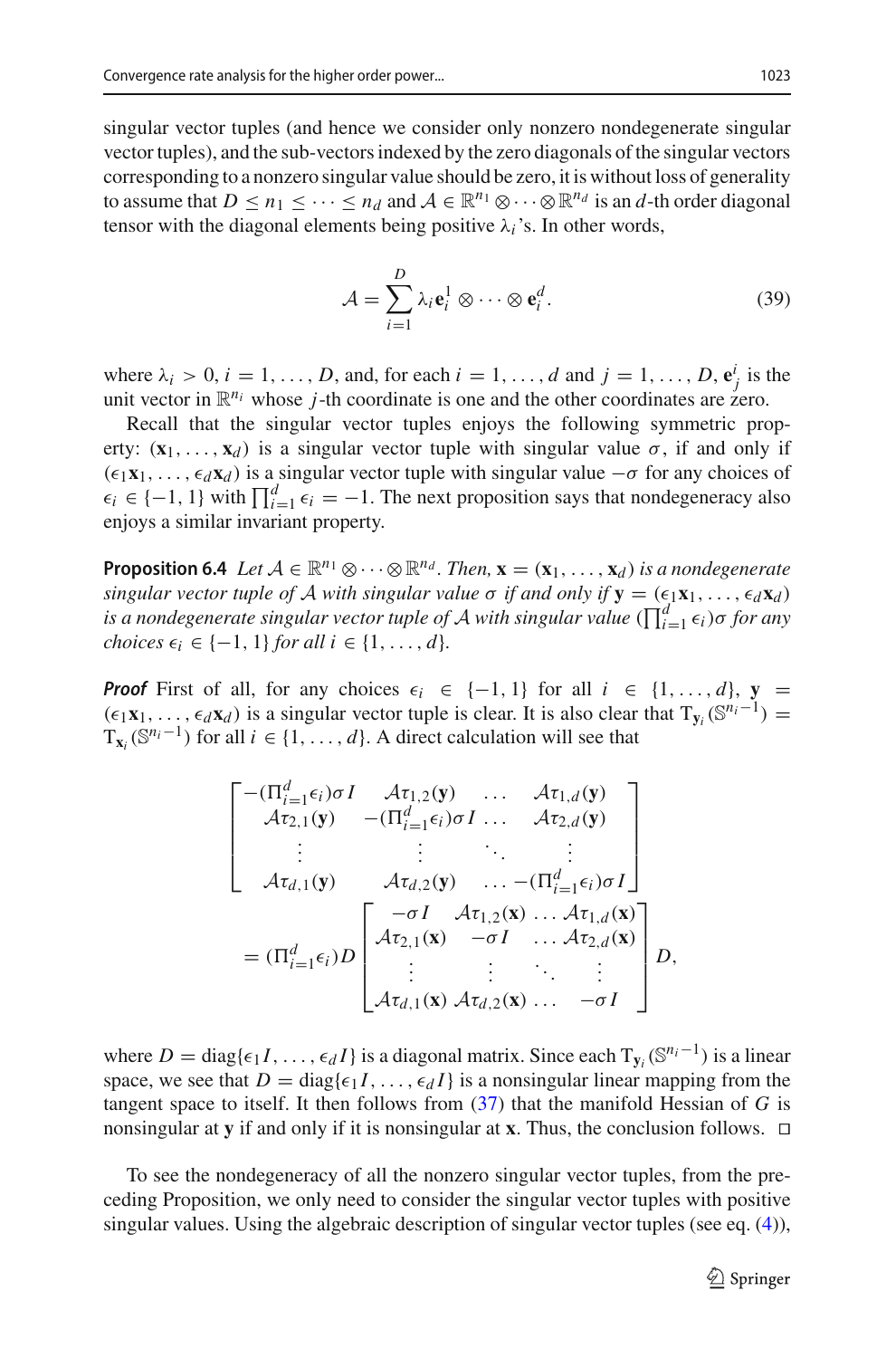we see that the singular vector tuples with positive singular values of *A* in the form of [\(39\)](#page-30-0) are: for all  $k = 1, ..., D$ ,

<span id="page-31-0"></span>
$$
(\sigma, \mathbf{x}_1, \dots, \mathbf{x}_d) = \left( \left( \frac{1}{\sum_{i \in \Lambda_k} \lambda_i^{\frac{-2}{d-2}}} \right)^{\frac{d-2}{2}}, P_1 \mathbf{w}, \dots, P_d \mathbf{w} \right), \tag{40}
$$

where  $\Lambda_k \subseteq \{1, \ldots, D\}$  is a subset of cardinality  $k \leq D$ ,

$$
\mathbf{w} = \left(\frac{1}{\sum_{i \in \Lambda_k} \lambda_i^{\frac{-2}{d-2}}}\right)^{\frac{1}{2}} \left(\lambda_1^{\frac{-1}{d-2}}, \dots, \lambda_D^{\frac{-1}{d-2}}\right)^{\mathsf{T}},
$$

and the matrices  $P_i$  satisfy the following property  $(P)$ :

(P)  $P_i \in \mathbb{R}^{n_i \times D}$  is a diagonal matrix with the  $(j, j)$ -th diagonal element satisfying

$$
\begin{cases} (P_i)_{jj} \in \{-1, 1\}, & \text{if } j \in \Lambda_k, \\ (P_i)_{jj} = 0, & \text{otherwise,} \end{cases}
$$

and,  $\prod_{i=1}^{d} (P_i)_{jj} = 1$  for all  $j \in \Lambda_k$ .

Let  $G_n := \{ (\epsilon_1, \ldots, \epsilon_n) \in \{-1, 1\}^n \mid \prod_{i=1}^n \epsilon_i = 1 \}.$  Define a multiplication on *Gn* by

$$
g_1g_2=(\epsilon_1\eta_1,\ldots,\epsilon_n\eta_n)
$$
 for all  $g_1=(\epsilon_1,\ldots,\epsilon_n)\in G_n$  and  $g_2=(\eta_1,\ldots,\eta_n)\in G_n$ .

It is a routine to verify that  $G_n$  is an abelian finite group under this multiplication and the order  $\#(G_n)$  of  $G_n$  is  $2^{n-1}$ . To count the total number of positive singular vector tuples, we shall first study a group action on  $\mathbb{R}^{n_1} \times \cdots \times \mathbb{R}^{n_d}$  by  $G_d$  defined as

$$
g \cdot \mathbf{x} = (\epsilon_1 \mathbf{x}_1, \dots, \epsilon_d \mathbf{x}_d)
$$
 for all  $g = (\epsilon_1, \dots, \epsilon_d) \in G_d$  and  $\mathbf{x} \in \mathbb{R}^{n_1} \times \dots \times \mathbb{R}^{n_d}$ ,

which represents the trivial equivalence of singular vector tuples in a concise mathematical way, i.e., all singular vector tuples in the same orbit under the group action by *Gd* are regarded as one (class). Note that the number of positive singular vector tuples is determined by the matrix tuples  $(P_1, \ldots, P_d)$  satisfying (P) (see eq. [\(40\)](#page-31-0)), and the group action can be extended to the matrix tuples directly. Let  $k \in \{1, \ldots, D\}$ be fixed. Then the number of matrix tuples  $(P_1, \ldots, P_d)$  satisfying (P) is

$$
\#(\mathbf{P})(k) := \underbrace{2^{d-1} \cdots 2^{d-1}}_k = 2^{k(d-1)}.
$$

It is also easy to see that  $(\epsilon_1 P_1, \ldots, \epsilon_d P_d)$  satisfies (P) as long as  $(P_1, \ldots, P_d)$  does for any  $(\epsilon_1,\ldots,\epsilon_d) \in G_d$ . Therefore, the number of positive singular vector tuples for this fixed  $k$  is (cf.  $[38]$ )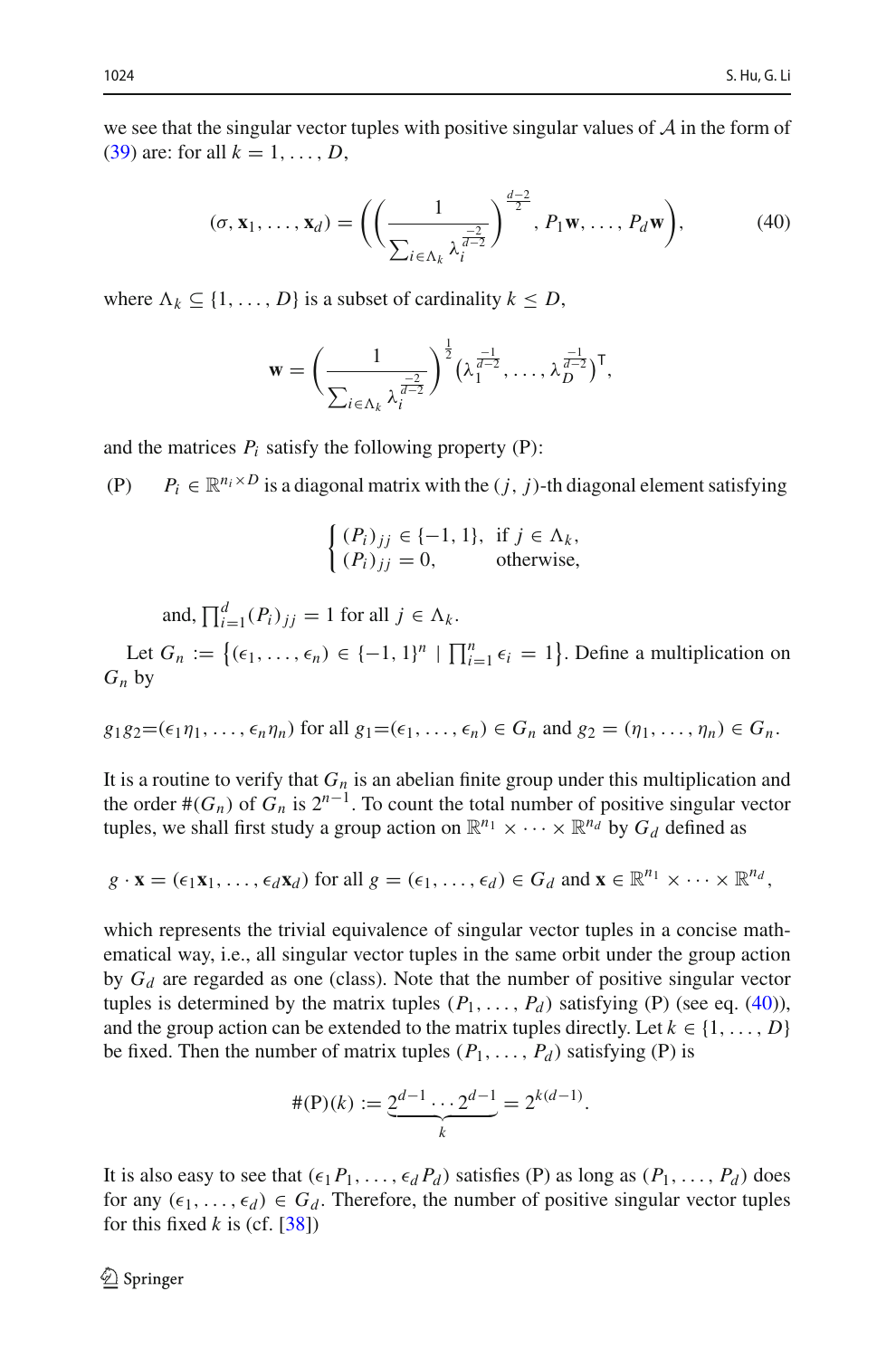$$
\frac{\#(\mathbf{P})(k)}{\#(G_d)} = \frac{2^{k(d-1)}}{2^{d-1}} = 2^{(k-1)(d-1)}.
$$

Thus, the total number of positive singular vector tuples<sup>[3](#page-32-0)</sup> is

$$
\binom{D}{1} + 2^{d-1} \binom{D}{2} + \dots + 2^{(D-1)(d-1)} \binom{D}{D} = \frac{(1+2^{d-1})^D - 1}{2^{d-1}}.
$$

Note that the above formula depends extremely on the fact that  $d > 2$ , since the number of nonzero singular vector tuples for matrix cases is *D*, for generic matrices.

With the picture of the group action and the multilinear orthogonal invariance of singular vector tuples (cf. Proposition [6.3\)](#page-29-0), we can simplify the analysis for studying the nondegeneracy of these vast number of nonzero singular vector tuples. Actually, we can apply a multilinear orthogonal transformation as Proposition [6.3](#page-29-0) by diagonal orthogonal matrices  $Q_i$ 's, where  $Q_i$  is a diagonal matrix with the  $(i, i)$ -th diagonal element the same as that of  $P_i$  if  $i \in \Lambda_k$  and 1 otherwise. Since  $P_i$ 's satisfy (P), we have that  $A = (Q_1, \ldots, Q_d) \cdot A$ , and more importantly  $Q_i P_i$  is nonnegative for all  $i \in \{1, \ldots, d\}$ , such that the resulting singular vector tuples are in the form [\(40\)](#page-31-0) with nonnegative  $P_i$ 's. Thus, we only need to study the nondegeneracy of those singular vector tuples in the form [\(40\)](#page-31-0) with nonnegative *Pi*'s. For easy reference, these singular vector tuples are dubbed as *essential singular vector tuples*. It is easy to see that the number of nonzero singular vector tuples with nonnegative  $P_i$ 's is

$$
\binom{D}{1} + \binom{D}{2} \cdots + \binom{D}{D} = 2^D - 1.
$$

In the following, we show that all these  $2^D - 1$  singular vector tuples are nondegenerate. Firstly, direct computation shows that the Jacobian matrix of the polynomial mapping  $S(\mathbf{x})$  induced by the tensor  $\mathcal A$  in the form of [\(39\)](#page-30-0) at a singular vector tuple **x** with singular value  $\sigma$  has the form

$$
\nabla_{\mathbf{x}} S(\mathbf{x}) = -\sigma \operatorname{diag}\{I, I, \dots, I\} - \sigma \begin{bmatrix} \mathbf{x}_1 \\ \mathbf{x}_2 \\ \vdots \\ \mathbf{x}_d \end{bmatrix} [\mathbf{x}_1^{\mathsf{T}} \mathbf{x}_2^{\mathsf{T}} \dots \mathbf{x}_d^{\mathsf{T}}] + \begin{bmatrix} 0 & \mathcal{A} \tau_{1,2}(\mathbf{x}) \dots \mathcal{A} \tau_{1,r}(\mathbf{x}) \\ \mathcal{A} \tau_{2,1}(\mathbf{x}) & 0 & \dots \mathcal{A} \tau_{2,r}(\mathbf{x}) \\ \vdots & \vdots & \ddots & \vdots \\ \mathcal{A} \tau_{r,1}(\mathbf{x}) & \mathcal{A} \tau_{r,2}(\mathbf{x}) \dots & 0 \end{bmatrix}
$$

<span id="page-32-0"></span><sup>&</sup>lt;sup>3</sup> While finalizing a first version of this work, Professor Bernd Sturmfels kindly pointed out to the authors that the total number of nonzero real singular vector tuples as well as the characterization of the set of nonzero singular vector tuples for an orthogonally decomposable tensor, has also been recently derived in [\[53](#page-38-18)] using algebraic geometry tools. It is worth noting that our derivation is more elementary. Moreover, our main concern here is the nondegeneracy, which is not considered in [\[53](#page-38-18)].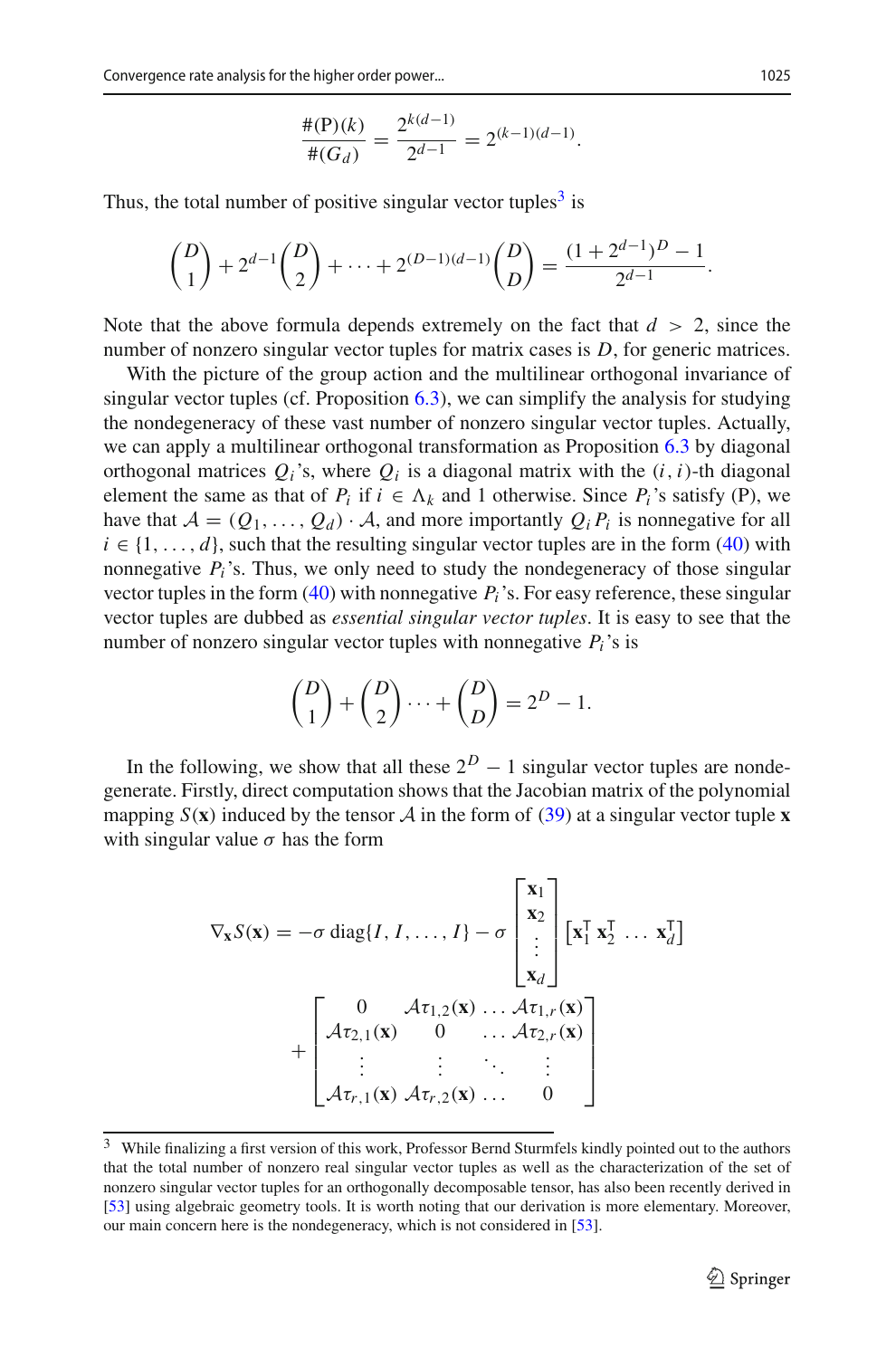<span id="page-33-0"></span>
$$
= -\sigma \operatorname{diag}\{I, I, \dots, I\} - \sigma \begin{bmatrix} \mathbf{x}_1 \\ \mathbf{x}_2 \\ \vdots \\ \mathbf{x}_d \end{bmatrix} \begin{bmatrix} \mathbf{x}_1^{\mathsf{T}} \mathbf{x}_2^{\mathsf{T}} \dots \mathbf{x}_d^{\mathsf{T}} \end{bmatrix}
$$

$$
+ \begin{bmatrix} 0 & \sigma P_1 P_2^{\mathsf{T}} \dots \sigma P_1 P_d^{\mathsf{T}} \\ \sigma P_2 P_1^{\mathsf{T}} & 0 & \dots \sigma P_2 P_d^{\mathsf{T}} \\ \vdots & \vdots & \ddots & \vdots \\ \sigma P_d P_1^{\mathsf{T}} \sigma P_d P_2^{\mathsf{T}} \dots & 0 \end{bmatrix}, \tag{41}
$$

where the last equality follows from [\(39\)](#page-30-0), [\(40\)](#page-31-0) and Property (P). We show  $A\tau_{1,2}(\mathbf{x}) =$  $\sigma P_1 P_2^{\mathsf{T}}$  for an illustration. Suppose without loss of generality that  $\Lambda_k = \{1, \ldots, k\}.$ With  $\prod_{j=1}^{d} (P_j)_{ii} = 1$  for all  $i \in \{1, ..., k\}$ , a direct calculation will give

$$
\mathcal{A}\tau_{1,2}(\mathbf{x}) = \sum_{i=1}^{k} \lambda_i \mathbf{e}_i^1 \otimes \mathbf{e}_i^2 \prod_{j=3}^d \langle \mathbf{e}_i^j, P_j \mathbf{w} \rangle = \sigma \sum_{i=1}^k \mathbf{e}_i^1 \otimes \mathbf{e}_i^2 \prod_{j=3}^d (P_j)_{ii}
$$

$$
= \sigma \sum_{i=1}^k \mathbf{e}_i^1 \otimes \mathbf{e}_i^2 (P_1)_{ii} (P_2)_{ii},
$$

which is the same as  $\sigma P_1 P_2^T$ .

Without loss of generality (adopting a simultaneous row and column permutation), we can assume that  $P_1 = \text{diag}\{I, 0\}$  for the identity matrix  $I \in \mathbb{R}^{k \times k}$ , i.e.,  $\Lambda_k =$  $\{1, \ldots, k\}$ . In this case, it is easy to see that

$$
P_1 P_i^{\mathsf{T}} = [I \ 0] \text{ and } P_i P_j^{\mathsf{T}} = \begin{bmatrix} I & 0 \\ 0 & 0 \end{bmatrix} \text{ for all } i, j > 1,
$$

and in which the identity matrices are of the same size  $k \times k$  and the zero block matrices are of appropriate sizes. By Schur's complement theory [\[32](#page-37-27)], it is easy to see that the nonsingularity of  $\nabla_{\mathbf{x}} S(\mathbf{x})$  in [\(41\)](#page-33-0) is equivalent to the nonsingularity of the matrix  $\overline{A} \in \mathbb{R}^{(\sum_{i=1}^{d} n_i + 1) \times (\sum_{i=1}^{d} n_i + 1)}$  where

$$
\overline{A} := \begin{bmatrix}\n-I & P_1 P_2^\mathsf{T} & \dots & P_1 P_d^\mathsf{T} & \mathbf{x}_1 \\
P_2 P_1^\mathsf{T} & -I & \dots & P_2 P_d^\mathsf{T} & \mathbf{x}_2 \\
\vdots & \vdots & \ddots & \vdots & \vdots \\
P_d P_1^\mathsf{T} & P_d P_2^\mathsf{T} & \dots & -I & \mathbf{x}_d \\
\mathbf{x}_1^\mathsf{T} & \mathbf{x}_2^\mathsf{T} & \dots & \mathbf{x}_d^\mathsf{T} & 1\n\end{bmatrix}.
$$

For convenience, it is of advantage to view  $\overline{A}$  as an  $(d + 1) \times (d + 1)$  block matrix. It is easy to see that for  $i \in \{1, \ldots, d\}$ , in the *i*-th block row

$$
R = [P_i P_1^{\mathsf{T}} P_i P_2^{\mathsf{T}} \cdots -I \cdots P_i P_d^{\mathsf{T}} \mathbf{x}_i] \in \mathbb{R}^{n_i \times (\sum_{i=1}^d n_i + 1)},
$$

 $\textcircled{2}$  Springer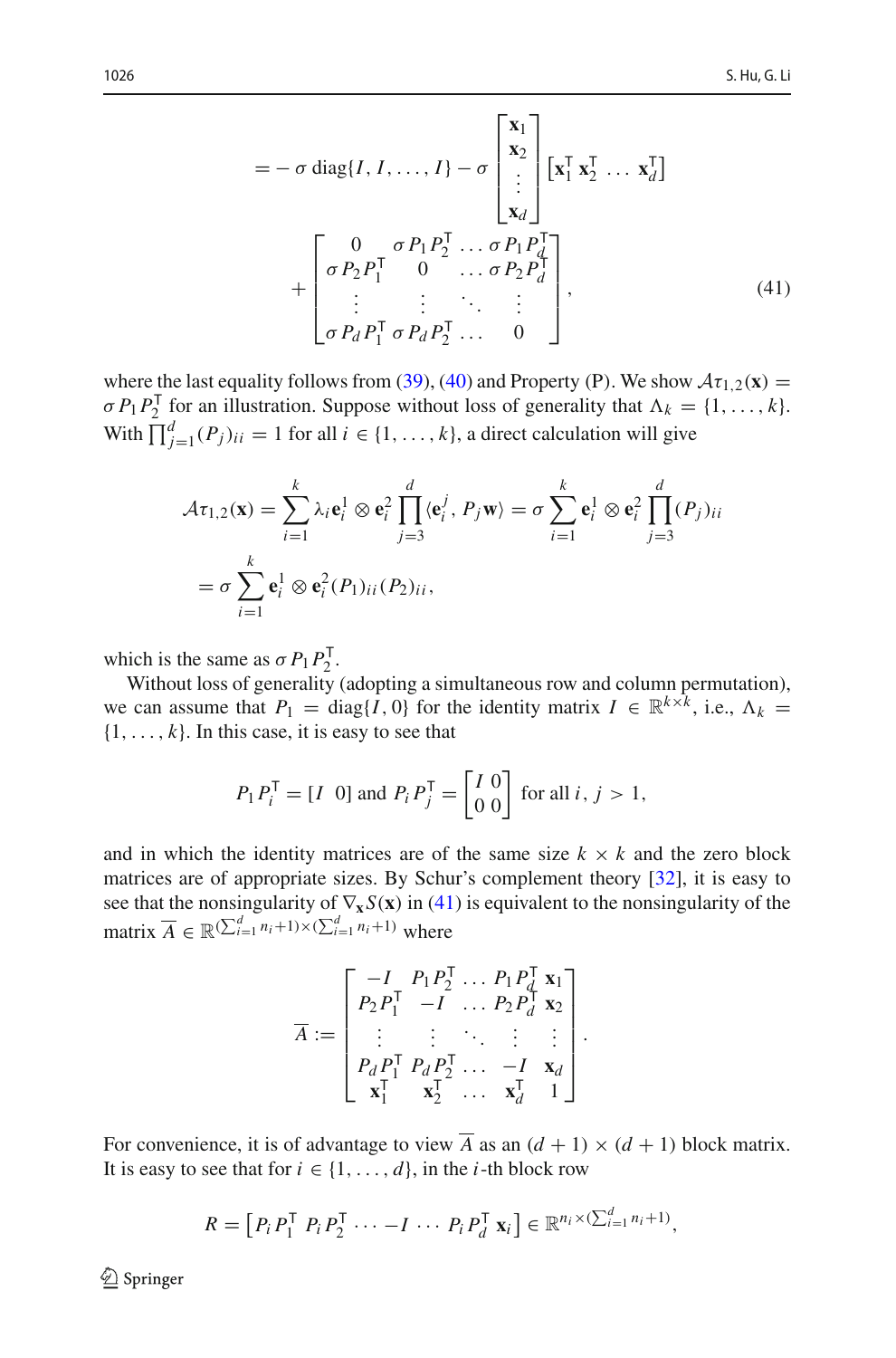the  $(k+1)$ -th row to the  $n_i$ -th row are zeros except the *i*-th block is the  $(n_i - k) \times (n_i - k)$ minus identity matrix. Pictorially, we have that

$$
R = \left[\begin{bmatrix} I \\ 0 \end{bmatrix} \begin{bmatrix} I & 0 \\ 0 & 0 \end{bmatrix} \cdots \begin{bmatrix} -I & 0 \\ 0 & -I \end{bmatrix} \cdots \begin{bmatrix} I & 0 \\ 0 & 0 \end{bmatrix} \begin{bmatrix} \mathbf{w}' \\ 0 \end{bmatrix} \right],
$$

where **w** is the nonzero sub-vector of  $P_1$ **w**. We have a similar conclusion on the *i*-th block column for  $i \in \{1, \ldots, d\}$ . Therefore, we can apply a simultaneous permutation on both the rows and the columns of  $\overline{A}$  to obtain a matrix of the form

$$
\begin{bmatrix}\n-I & I & \dots & I & \mathbf{w}' \\
I & -I & \dots & I & \mathbf{w}' \\
\vdots & \vdots & \ddots & \vdots & \vdots \\
I & I & \dots & -I & \mathbf{w}' \\
(\mathbf{w}')^{\mathsf{T}} & (\mathbf{w}')^{\mathsf{T}} & \dots & (\mathbf{w}')^{\mathsf{T}} & 1\n\end{bmatrix}.
$$

Thus, we can assume without loss of generality that  $n_1 = \cdots = n_d$  and the matrices  $P_1 = \cdots = P_d = I$  are the same  $n_1 \times n_1$  identity matrix at the very beginning. In the following, we will show that the matrix  $\overline{A}$  is nonsingular in this case.

Since the (1, 1)-th block of  $\overline{A}$  is  $-I$ , we can apply first a row and then a column elementary transformations to  $\overline{A}$  to get the following new matrix

|          |                                 |    |                | $\overline{0}$ |    |  |
|----------|---------------------------------|----|----------------|----------------|----|--|
| 0        |                                 | 2I | $\mathbb{R}^2$ | $2I$ 2w        |    |  |
| 0        | 2I                              | 0  |                | $2I$ 2w        |    |  |
|          |                                 |    |                |                |    |  |
| $\Omega$ | 2I                              | 2I |                | $\Omega$       | 2w |  |
|          | $2\mathbf{w}^T$ $2\mathbf{w}^T$ |    |                |                |    |  |

where we used the fact that  $\mathbf{w}^T\mathbf{w} = 1$ . It is then sufficient to show the nonsingularity of the next matrix

|    |                             | t.       | W |  |
|----|-----------------------------|----------|---|--|
|    | 0                           |          |   |  |
|    |                             |          |   |  |
|    |                             | $\theta$ |   |  |
| w' | $\mathbf{w}^{\mathsf{T}}$ . |          |   |  |

Permuting the first column with the second column and using the (1, 1)-th block as the pivot and applying the first column to eliminate the rest blocks in the first row, we get that the nonsingularity is equivalent to that of the following matrix *C*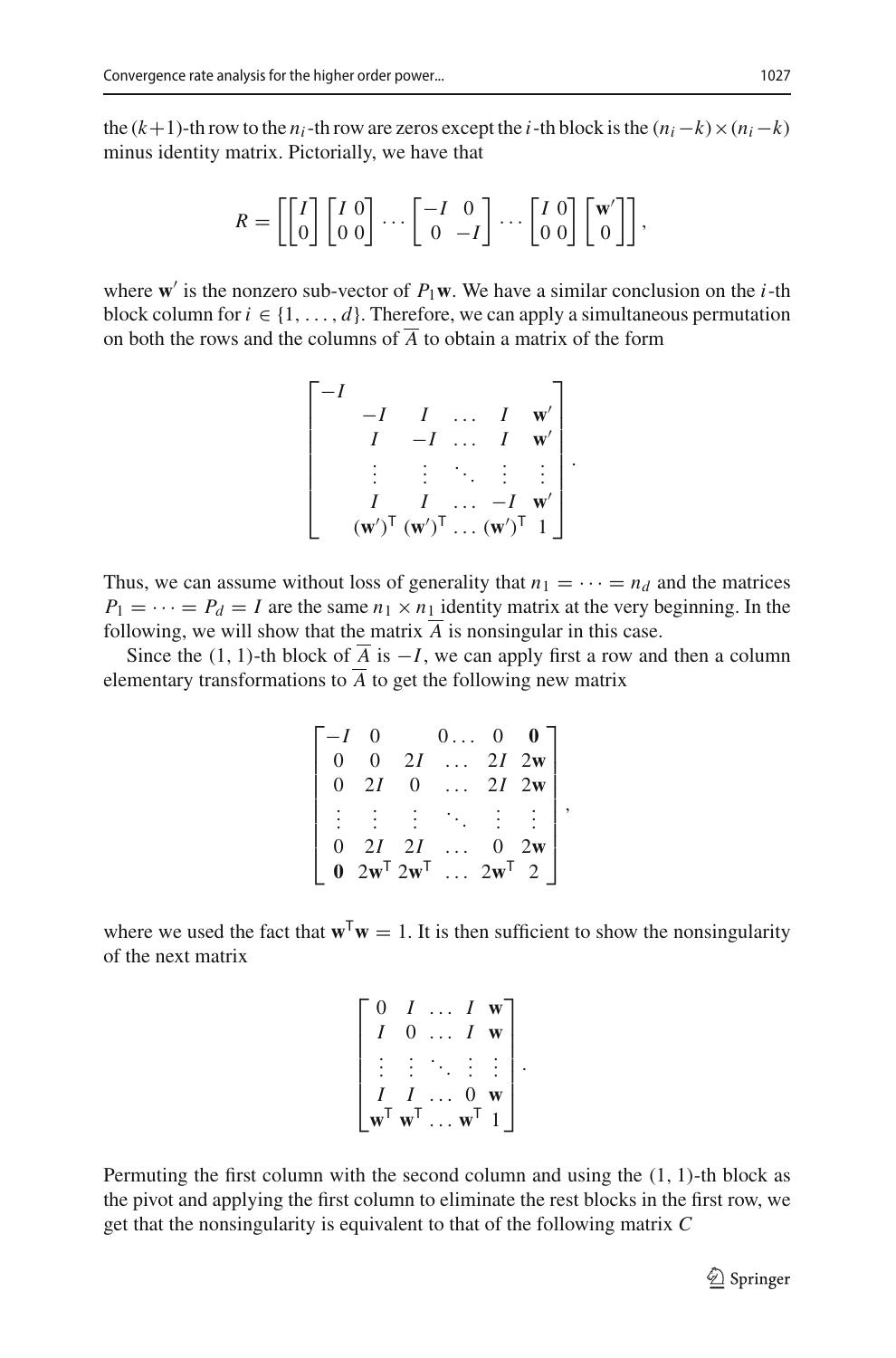$$
C := \begin{bmatrix} I & I & I & \dots & I & \mathbf{w} \\ I & -I & 0 & \dots & 0 & \mathbf{0} \\ I & 0 & -I & \dots & 0 & \mathbf{0} \\ \vdots & \vdots & \vdots & \ddots & \vdots & \vdots \\ I & 0 & 0 & \dots & -I & \mathbf{0} \\ \mathbf{w}^T & \mathbf{0} & \mathbf{0} & \dots & \mathbf{0} & 0 \end{bmatrix}.
$$

The matrix *C* can be naturally divided into a  $2 \times 2$  block matrix. We first show that the  $(1, 1)$ -th block matrix *B* is nonsingular. Explicitly,

$$
B := \begin{bmatrix} I & I & I & \dots & I \\ I & -I & 0 & \dots & 0 \\ I & 0 & -I & \dots & 0 \\ \vdots & \vdots & \vdots & \ddots & \vdots \\ I & 0 & 0 & \dots & -I \end{bmatrix}.
$$

The nonsingularity of *B* can be easily shown with Laplace's formula for determinant (cf. [\[32,](#page-37-27) Page 28]) by induction starting from the right-down corner block −*I* and the first block in the last row. Suppose that *B* is of block size  $s \times s$ , then it is also easy to see by induction that

$$
B^{-1} = \frac{1}{s}B.
$$

Finally, the nonsingularity of the matrix *C* follows from that  $B^{-1} = \frac{1}{s}B$ , and the fact that  $\mathbf{w}^T \mathbf{w} = 1$  with Schur's complement theory. In conclusion, we see that the singular vector tuple is nondegenerate.

<span id="page-35-0"></span>Below, let us summarize these facts for orthogonally decomposable tensors in the following proposition for easy reference.

**Proposition 6.5** (Singular Vector Tuples of Orthogonally Decomposable Tensors) *Let*  $d \geq 3$  *and*  $Q_i = [\mathbf{a}_{i,1}, \ldots, \mathbf{a}_{i,n_i}] \in \mathbb{R}^{n_i \times n_i}$  *be orthogonal matrices, i* = 1, ..., *d*. Let *A* be an orthogonally decomposable tensor with the form  $A = \sum_{i=1}^{D} \lambda_i \mathbf{a}_{1,i} \otimes$ ···⊗ **a***d*,*<sup>i</sup> for some D* ≤ min{*n*1,..., *nd* }*, and* λ*<sup>i</sup>* > 0*, i* = 1,..., *D. Then, there are* (1+2*d*−1)*D*−<sup>1</sup> <sup>2</sup>*d*−<sup>1</sup> *singular vector tuples of A with positive singular values, and each one of them is nondegenerate and of the form: for some k*  $\in$  {1, ..., *D*}

$$
(\sigma, \mathbf{x}_1, \ldots, \mathbf{x}_d) = \left( \left( \frac{1}{\sum_{i \in \Lambda_k} \lambda_i^{\frac{-2}{d-2}}} \right)^{\frac{d-2}{2}}, Q_1 P_1 \mathbf{w}, \ldots, Q_d P_d \mathbf{w} \right),
$$

*where*  $\Lambda_k \subseteq \{1, \ldots, D\}$  *be a subset of cardinality*  $k \leq D$ *,* 

$$
\mathbf{w} = \left(\frac{1}{\sum_{i \in \Lambda_k} \lambda_i^{\frac{-2}{d-2}}}\right)^{\frac{1}{2}} \left(\lambda_1^{\frac{-1}{d-2}}, \dots, \lambda_D^{\frac{-1}{d-2}}\right)^T \in \mathbb{R}^D,
$$

 $\textcircled{2}$  Springer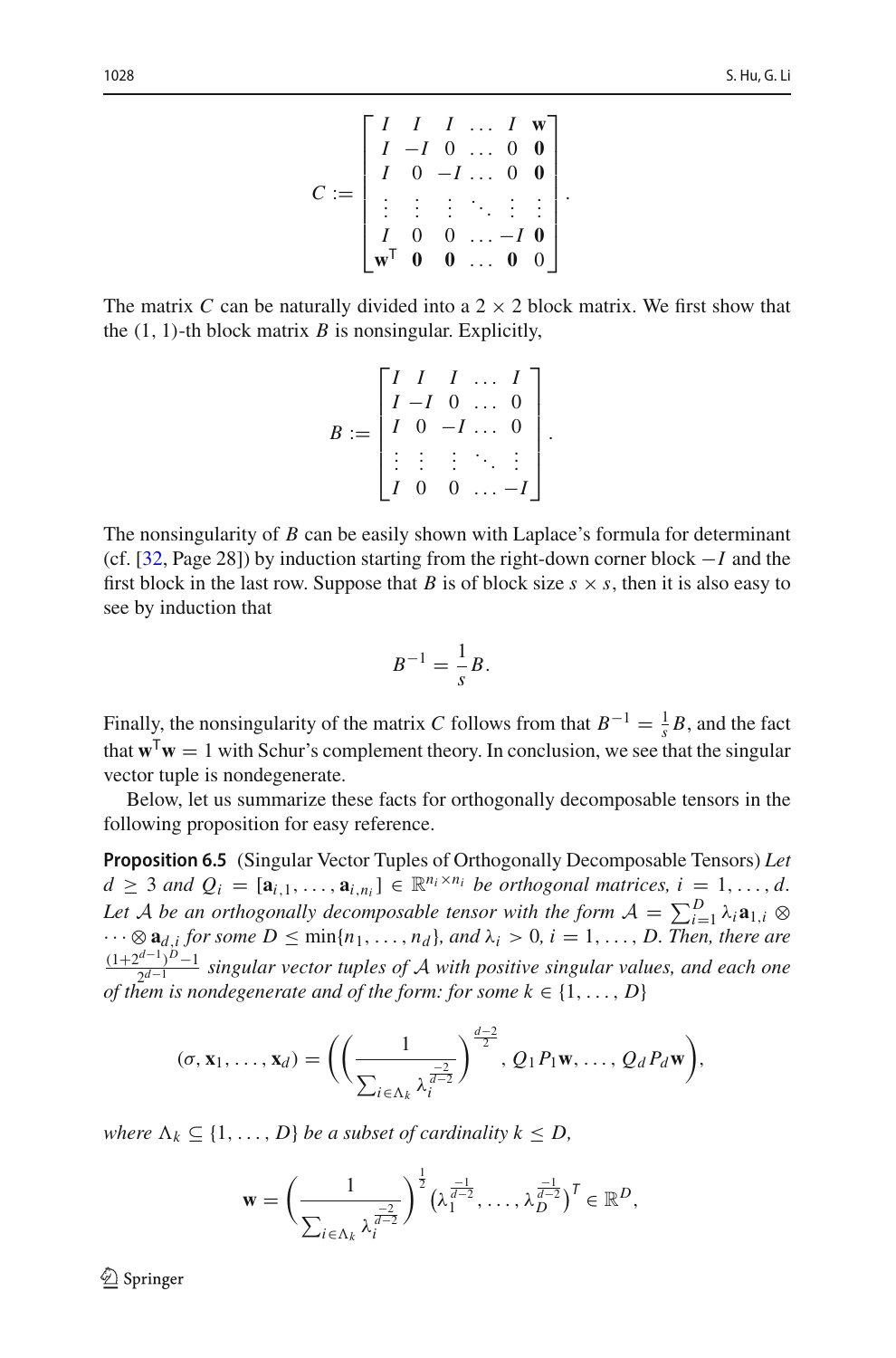*and*  $P_i \in \mathbb{R}^{n_i \times D}$  *is a diagonal matrix with the*  $(j, j)$ -*th diagonal element being* 1 *or* −1 *exactly when j* ∈ *<sup>k</sup> and zero otherwise such that the product of all the* (*j*, *j*)*-th diagonal elements of P<sub>i</sub>'s with*  $i \in \{1, ..., d\}$  *being one for all*  $j \in \Lambda_k$ *. Moreover, every nonzero singular vector tuple is nondegenerate.*

The next result is a direct consequence of Theorem [4.4,](#page-18-0) Remark [3.5](#page-16-1) and Proposition [6.5,](#page-35-0) which shows that HOPM converges globally with R-linear convergence rate for orthogonally decomposable tensors. We emphasize that, in [\[24](#page-37-19)], global convergence rate estimates in terms of the tangents of the angles between the iterations and a given point were carefully analyzed for HOPM (or equivalently alternating least squares methods). In particular, under a dominance hypothesis (which involves the information of the generated iterations), a superlinear convergence rate was established in the case of orthogonally decomposable tensors. We refer to [\[24\]](#page-37-19) and the general version [\[23](#page-37-20)] for details. Our next result differs from the result in [\[24\]](#page-37-19) in the sense that we do not assume any regularity assumptions. Moreover, our approach offers other insights for orthogonally decomposable tensors (such as nondegeneracy of nonzero singular vector tuples) which is of independent interest.

<span id="page-36-5"></span>**Corollary 6.6** (Linear convergence of HOPM for orthogonally decomposable Tensors) *Let* {**x**(*k*) } *be generated by Algorithm [3.1](#page-8-2) for a given nonzero orthogonally decomposable tensor A with order d* > 3*. Then*  $\mathbf{x}^{(k)} \rightarrow \mathbf{x}^*$  *for a nonzero singular vector tuple* **<sup>x</sup>**∗*, and* {**x**(*k*) } *converges to* **x**<sup>∗</sup> *globally with R-linear convergence rate.*

**Acknowledgements** The authors are grateful to the referees and the editor for their constructive comments and helpful suggestions which have contributed to the final presentation of the paper. The authors would also like to thank Dr. Yang Qi (University of Chicago) for pointing out the reference [\[7](#page-36-7)]. The first author's work is partially supported by National Science Foundation of China (Grant No. 11771328), Young Elite Scientists Sponsorship Program by Tianjin, and Innovation Research Foundation of Tianjin University (Grant Nos. 2017XZC-0084 and 2017XRG-0015). The second author is partially supported by a Future fellowship from Australian Research Council (FT130100038) and a discovery project from Australian Research Council (DP180100745).

## **References**

- <span id="page-36-2"></span>1. Ammar, A., Chinesta, F., Falcó, A.: On the convergence of a greedy rank-one update algorithm for a class of linear systems. Arch. Comput. Methods Eng. **17**, 473–486 (2010)
- <span id="page-36-1"></span>2. Anandkumar, A., Ge, R., Hsu, D., Kakade, S.M., Telgarsky, M.: Tensor decompositions for learning latent variable models. J. Mach. Learn. Res. **15**, 2773–2832 (2014)
- <span id="page-36-3"></span>3. Attouch, H., Bolte, J., Redont, P., Soubeyran, A.: Proximal alternating minimization and projection methods for nonconvex problems: an approach based on the Kurdyka–Łojasiewicz inequality. Math. Oper. Res. **35**, 438–457 (2010)
- <span id="page-36-6"></span>4. Beck, A.: First-order methods in optimization. In: MOSSIAM Series on Optimization, 25, xii+475 pp. Society for Industrial and Applied Mathematics (SIAM), Philadelphia, PA; Mathematical Optimization Society, Philadelphia (2017)
- <span id="page-36-4"></span>5. Bolte, J., Daniilidis, A., Ley, O., Mazet, L.: Characterizations of Łojasiewicz inequalities and applications: subgradient flows, talweg, convexity. Trans. Am. Math. Soc. **362**, 3319–3363 (2010)
- <span id="page-36-8"></span>6. Boothby, W.M.: An Introduction to Differentiable Manifolds and Riemannian Geometry. Academic Press, New York (1975)
- <span id="page-36-7"></span>7. Bott, R., Tu, L.W.: Differential Forms in Algebraic Topology. Springer, New York (1982)
- <span id="page-36-0"></span>8. Bro, R.: PARAFAC, tutorial and applications. Chemom. Intell. Lab. Syst. **38**, 149–171 (1997)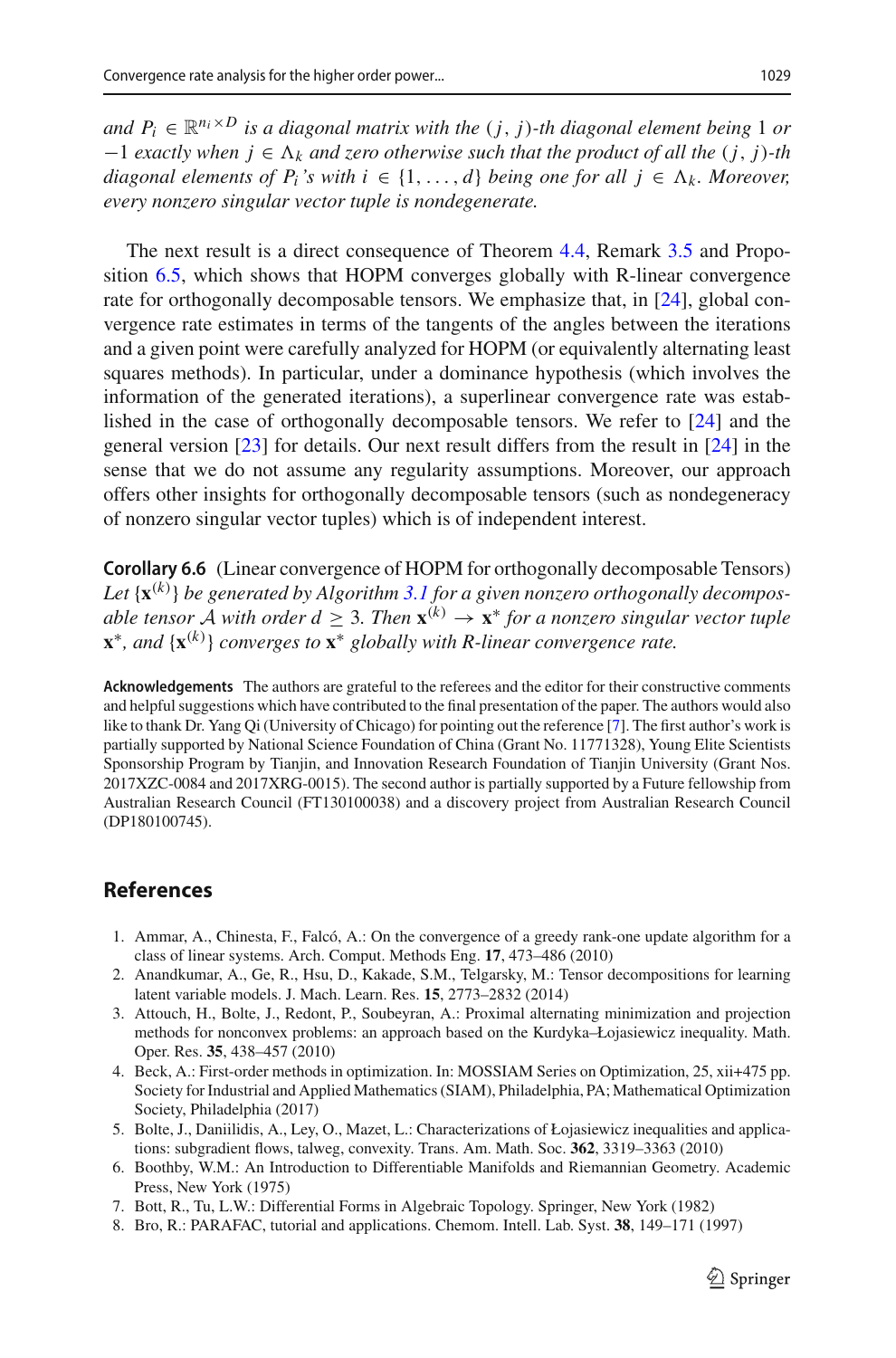- <span id="page-37-7"></span>9. Cardoso, J.-F., Comon, P.: Independent component analysis, a survey of some algebraic methods. In: The IEEE International Symposium on Circuits and Systems, vol. 2, pp. 93–96. IEEE, New York (1996)
- <span id="page-37-10"></span>10. Cardoso, J.-F., Souloumiac, A.: Jacobi angles for simultaneous diagonalization. SIAM J. Matrix Anal. Appl. **17**, 161–164 (1996)
- <span id="page-37-6"></span>11. Carroll, J.D., Pruzansky, S.: The CANDECOMP-CANDELINC family of models and methods for multidimensional data analysis. In: Law, H.G., Snyder, C.W., Hattie, J.A., McDonald, R.P. (eds.) Research Methods for Multimode Data Analysis, pp. 372–402. Praeger, New York (1984)
- <span id="page-37-8"></span>12. Comon, P.: MA identification using fourth order cumulants. Signal Process. **26**, 381–388 (1992)
- <span id="page-37-9"></span>13. Comon, P.: Independent component analysis, a new concept? Signal Process. **36**, 287–314 (1994)
- <span id="page-37-4"></span>14. Comon, P., Mourrain, B.: Decomposition of quantics in sums of powers of linear forms. Signal Process. **53**, 93–107 (1996)
- <span id="page-37-21"></span>15. D' Acunto, D., Kurdyka, K.: Explicit bounds for the Łojasiewicz exponent in the gradient inequality for polynomials. Ann. Polon. Math **87**, 51–61 (2005)
- <span id="page-37-11"></span>16. De Lathauwer, L.: Signal processing based on multilinear algebra. Ph.D. thesis, Katholieke Universiteit Leuven, Leuven, Belgium (1997)
- <span id="page-37-23"></span>17. De Lathauwer, L., De Moor, B., Vandewalle, J.: A multilinear singular value decomposition. SIAM J. Matrix Anal. Appl. **21**, 1253–1278 (2000)
- <span id="page-37-14"></span>18. De Lathauwer, L., De Moor, B., Vandewalle, J.: On the best rank-1 and rank-(*R*1, *R*2,..., *RN* ) approximation of higher-order tensors. SIAM J. Matrix Anal. Appl. **21**, 1324–1342 (2000)
- <span id="page-37-13"></span>19. De Lathauwer, L., Comon, P., De Moor, B., Vandewalle, J.: Higher-order power method: application in independent component analysis. In: Proceedings of the International Symposium on Nonlinear Theory and its Applications (NOLTA'95), pp. 91–96. Las Vegas, NV (1995)
- <span id="page-37-15"></span>20. de Silva, V., Lim, L.-H.: Tensor rank and the ill-posedness of the best low-rank approximation problem. SIAM J. Matrix Anal. Appl. **30**, 1084–1127 (2008)
- <span id="page-37-24"></span>21. do Carmo, M.P.: Riemannian Geometry. Springer, Berlin (1992)
- <span id="page-37-25"></span>22. Edelman, A., Arias, T., Smith, S.T.: The geometry of algorithms with orthogonality constraints. SIAM J. Matrix Anal. Appl. **20**, 303–353 (1998)
- <span id="page-37-20"></span>23. Espig, M., Hackbusch, W., Khachatryan, A.: On the convergence of alternating least squares optimization in tensor format representations (2015). [arXiv:1506.00062v1](http://arxiv.org/abs/1506.00062v1)
- <span id="page-37-19"></span>24. Espig, M., Khachatryan, A.: Convergence of alternating least squares optimization for rank-one approximation to higher order tensors (2015). [arXiv:1503.05431](http://arxiv.org/abs/1503.05431)
- 25. Frankel, P., Garrigos, G., Peypouquet, J.: Splitting methods with variable metric for Kurdyka– Łojasiewicz functions and general convergence rates. J. Optim. Theory Appl. **165**, 874–900 (2015)
- 26. Friedland, S., Ottaviani, G.: The number of singular vector tuples and uniqueness of best rank-one approximation of tensors. Found. Comput. Math. **14**, 1209–1242 (2014)
- 27. Gelfand, I.M., Kapranov, M.M., Zelevinsky, A.V.: Discriminants, Resultants and Multidimensional Determinants. Birkhäuser, Boston (1994)
- <span id="page-37-0"></span>28. Golub, G.H., Van Loan, C.F.: Matrix Computations, 4th edn. Johns Hopkins University Press, Baltimore (2013)
- <span id="page-37-12"></span>29. Grasedyck, L., Kressner, D., Tobler, C.: A literature survey of low-rank tensor approximation techniques. GAMM-Mitteilungen **36**, 53–78 (2013)
- <span id="page-37-1"></span>30. Hackbusch, W.: Tensor Spaces and Numerical Tensor Calculus. Springer, Berlin (2012)
- <span id="page-37-16"></span>31. Hillar, C.J., Lim, L.-H.: Most tensor problems are NP-hard. J. ACM **60**(45), 1–39 (2013)
- <span id="page-37-27"></span>32. Horn, R.A., Johnson, C.R.: Matrix Analysis. Cambridge University Press, New York (1985)
- <span id="page-37-17"></span>33. Kofidis, E., Regalia, P.: On the best rank-1 approximation of higher-order supersymmetric tensors. SIAM J. Matrix Anal. Appl. **23**, 863–884 (2002)
- <span id="page-37-18"></span>34. Kolda, T.G.: Orthogonal tensor decompositions. SIAM J. Matrix Anal. Appl. **23**, 243–255 (2001)
- <span id="page-37-5"></span>35. Kolda, T.G., Bader, B.W.: Tensor decompositions and applications. SIAM Rev. **51**, 455–500 (2009)
- <span id="page-37-2"></span>36. Kroonenberg, P.M.: Three-Mode Principal Component Analysis. DSWO Press, Leiden (1983)
- <span id="page-37-3"></span>37. Landsberg, J.M.: Tensors: Geometry and Applications. AMS, Providence (2012)
- <span id="page-37-26"></span>38. Lang, S.: Algebra, 3rd edn. Springer, Berlin (2004)
- <span id="page-37-22"></span>39. Li, G., Mordukhovich, B.S., Pham, T.S.: New fractional error bounds for polynomial systems with applications to Hölderian stability in optimization and spectral theory of tensors. Math. Program. **153**, 333–362 (2015)